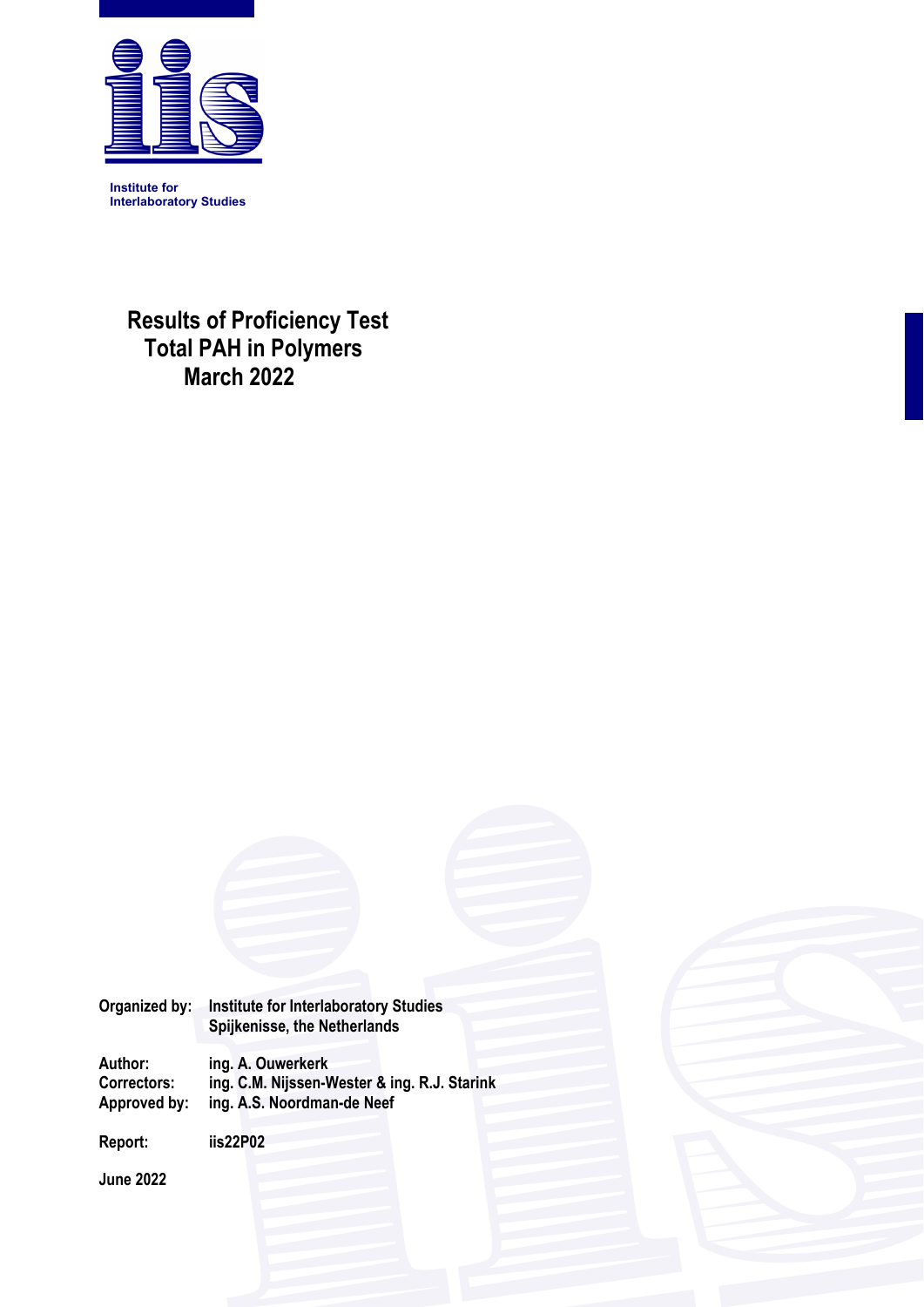# **CONTENTS**

| $\mathbf{1}$ |                                                                       |  |
|--------------|-----------------------------------------------------------------------|--|
| 2            |                                                                       |  |
| 2.1          |                                                                       |  |
| 2.2          |                                                                       |  |
| 2.3          |                                                                       |  |
| 2.4          |                                                                       |  |
| 2.5          |                                                                       |  |
| 3            |                                                                       |  |
| 3.1          |                                                                       |  |
| 3.2          |                                                                       |  |
| 3.3          |                                                                       |  |
| 4            |                                                                       |  |
| 4.1          |                                                                       |  |
| 4.2          |                                                                       |  |
| 4.3          | COMPARISON OF THE PROFICIENCY TEST OF MARCH 2022 WITH PREVIOUS PTS 11 |  |
| 4.4          |                                                                       |  |
| 5            |                                                                       |  |
| 6            |                                                                       |  |

# Appendices: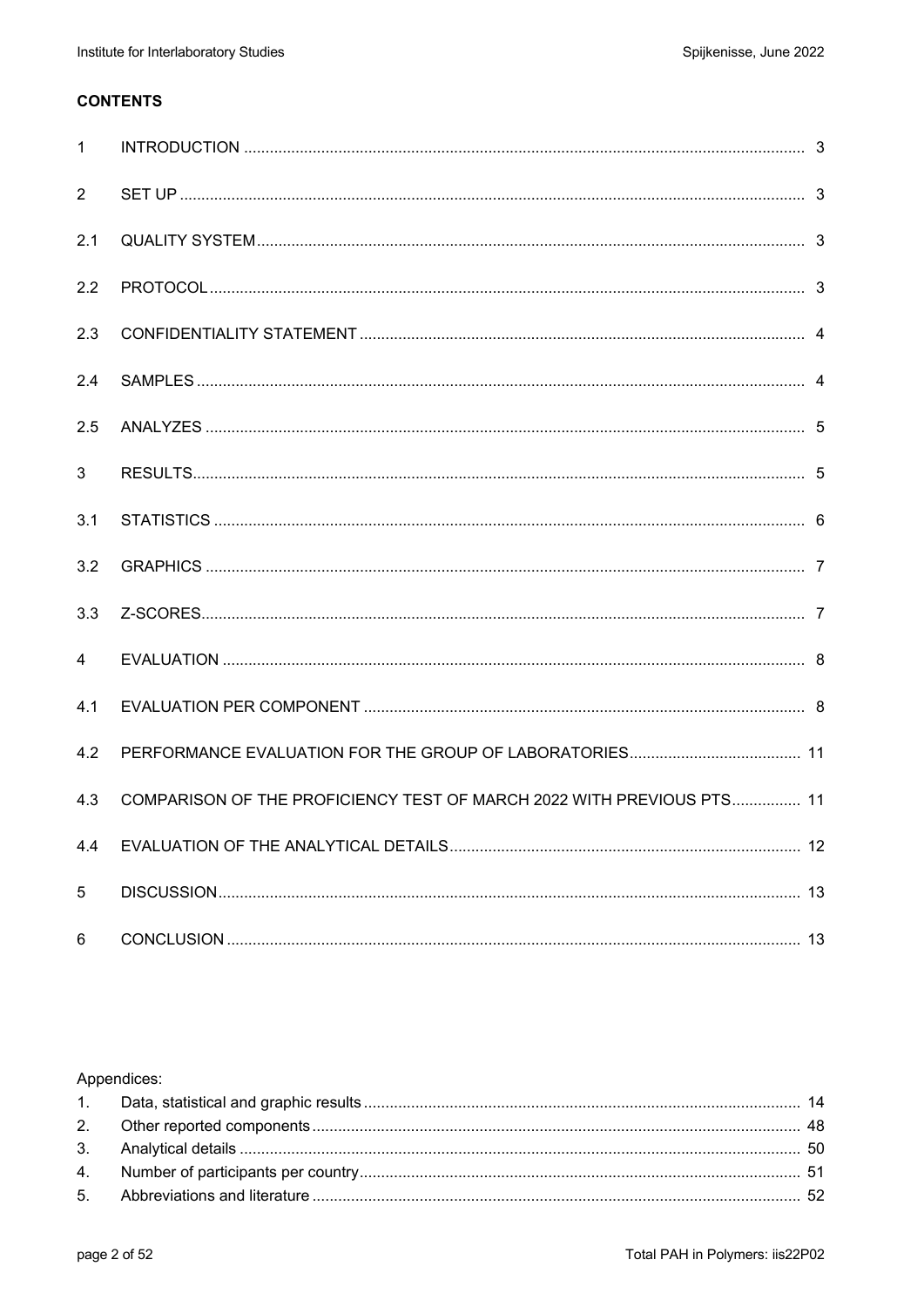## **1 INTRODUCTION**

Polycyclic Aromatic Hydrocarbons (PAH) are often, not intentionally, introduced in plastic and rubber with processing additives of plastics and rubber. As they are considered essential raw materials of consumer components in articles under REACH, the PAH risk of plastics and rubbers shall be identified. Enterprises shall strictly monitor PAH in high-risk materials, to ensure that the products comply with regulation requirements and with trust of consumers. Already in 2008 the Board of Technical Work Equipment and Consumer Products (AtAV) of Germany includes 16 types of PAH in GS certification. In 2014 the German committee for product safety (AfPS) amended the PAH testing requirements under GS-Mark. This AfPS GS PAH specification was updated in August 2019 and became mandatory at July 2020. Differences between the AfPS 2019 and the 2014 version include reducing the number of PAH from 18 to 15 and only sum up the PAH quantified from 0.2 mg/kg onwards.

Since 2015 the Institute for Interlaboratory Studies (iis) organizes a proficiency scheme for the determination of Total PAH in Polymers every year. During the annual proficiency testing program 2021/2022 it was decided to continue the proficiency test for the determination of Total PAH in Polymers.

In this interlaboratory study 103 laboratories in 26 countries registered for participation, see appendix 4 for the number of participants per country. In this report the results of the Total PAH in Polymers proficiency test are presented and discussed. This report is also electronically available through the iis website ww.iisnl.com.

## **2 SET UP**

The Institute for Interlaboratory Studies (iis) in Spijkenisse, the Netherlands, was the organizer of this proficiency test (PT). Sample analyzes for fit-for-use and homogeneity testing were subcontracted to an ISO/IEC17025 accredited laboratory. It was decided to send one sample of approximately 3 grams labelled #22530. The participants were requested to report rounded and unrounded test results. The unrounded test results were preferably used for statistical evaluation.

## **2.1 QUALITY SYSTEM**

The Institute for Interlaboratory Studies in Spijkenisse, the Netherlands, has implemented a quality system based on ISO/IEC17043:2010. This ensures strict adherence to protocols for sample preparation and statistical evaluation and 100% confidentiality of participant's data. Feedback from the participants on the reported data is encouraged and customer's satisfaction is measured on a regular basis by sending out questionnaires.

## **2.2 PROTOCOL**

The protocol followed in the organization of this proficiency test was the one as described for proficiency testing in the report 'iis Interlaboratory Studies: Protocol for the Organisation, Statistics and Evaluation' of June 2018 (iis-protocol, version 3.5). This protocol is electronically available through the iis website www.iisnl.com, from the FAQ page.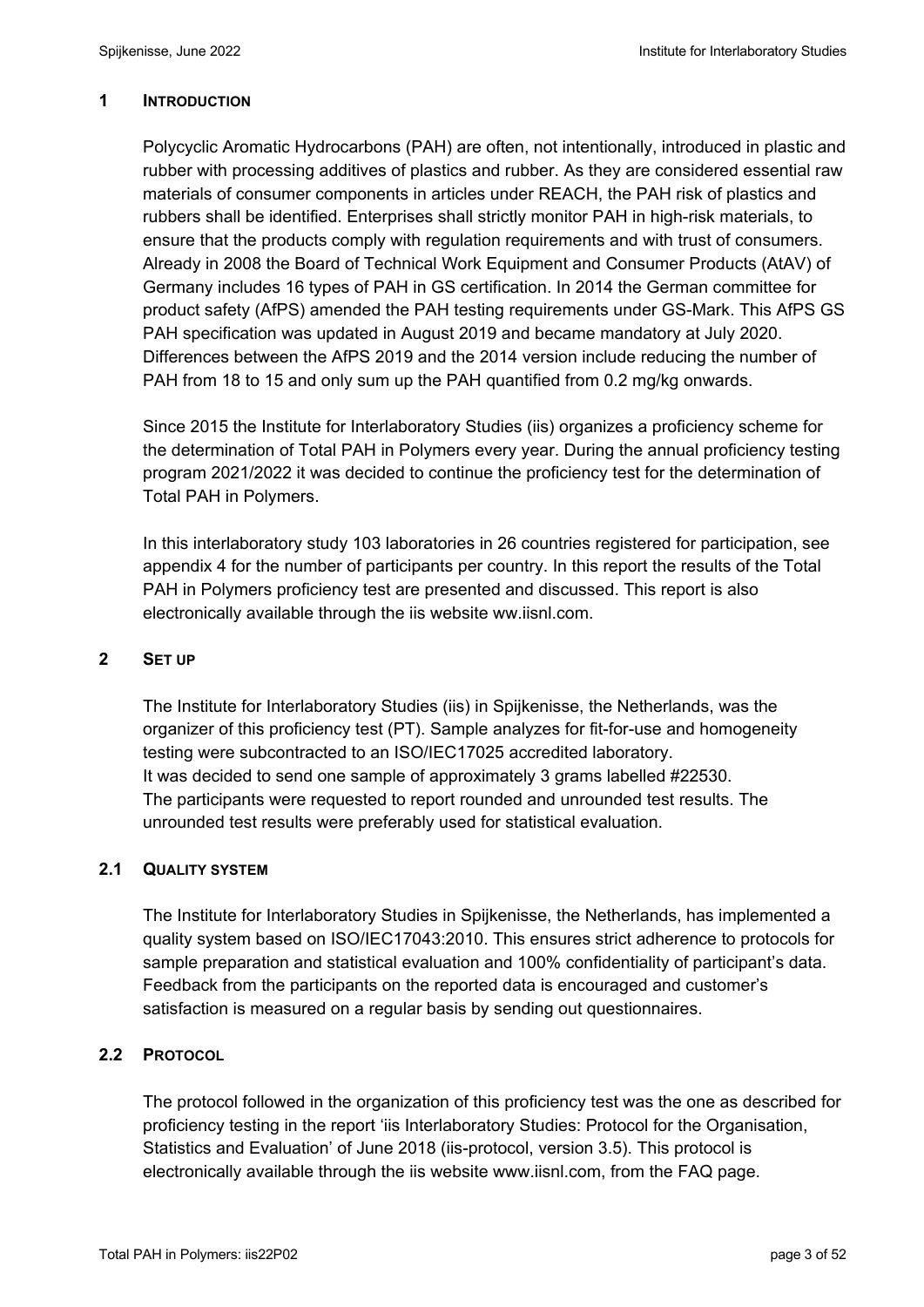## **2.3 CONFIDENTIALITY STATEMENT**

All data presented in this report must be regarded as confidential and for use by the participating companies only. Disclosure of the information in this report is only allowed by means of the entire report. Use of the contents of this report for third parties is only allowed by written permission of the Institute for Interlaboratory Studies. Disclosure of the identity of one or more of the participating companies will be done only after receipt of a written agreement of the companies involved.

## **2.4 SAMPLES**

A batch of grinded black rubber from a basket (a real-life sample) was selected. The sample turned out into a mix of black rubber particles and white fiber after grinding of the material. After mixing well 130 subsamples with approximately 3 grams each were prepared and labelled #22530.

The homogeneity of the subsamples was checked by determination of Anthracene, Benzo[g,h,i]perylene and Total PAH content with an in-house test method on 8 stratified randomly selected subsamples.

|                 | Anthracene<br>in mg/kg | Benzo[g,h,i]perylene<br>in mg/kg |
|-----------------|------------------------|----------------------------------|
| sample #22530-1 | 4.225                  | 3.043                            |
| sample #22530-2 | 3.752                  | 2.627                            |
| sample #22530-3 | 3.578                  | 2.844                            |
| sample #22530-4 | 3.828                  | 2.628                            |
| sample #22530-5 | 3.988                  | 2.603                            |
| sample #22530-6 | 3.946                  | 2.609                            |
| sample #22530-7 | 4.059                  | 2.664                            |
| sample #22530-8 | 3.870                  | 2.636                            |

Table 1: homogeneity test results of subsamples #22530

From the above test results the repeatabilities were calculated and compared with 0.3 times the corresponding reproducibility of the reference test method in agreement with the procedure of ISO13528, Annex B2 in the next table.

|                                        | Anthracene<br>in mg/kg | Benzo[g,h,i]perylene<br>in mg/kg |
|----------------------------------------|------------------------|----------------------------------|
| r (observed)                           | 0.552                  | 0.438                            |
| reference test method                  | IEC62321-10:20         | IEC62321-10:20                   |
| $0.3 \times R$ (reference test method) | 0.623                  | 0.432                            |

Table 2: evaluation of the repeatabilities of subsamples #22530

The calculated repeatabilities are in agreement with 0.3 times the corresponding reproducibility of the reference test method. Therefore, homogeneity of the subsamples was assumed.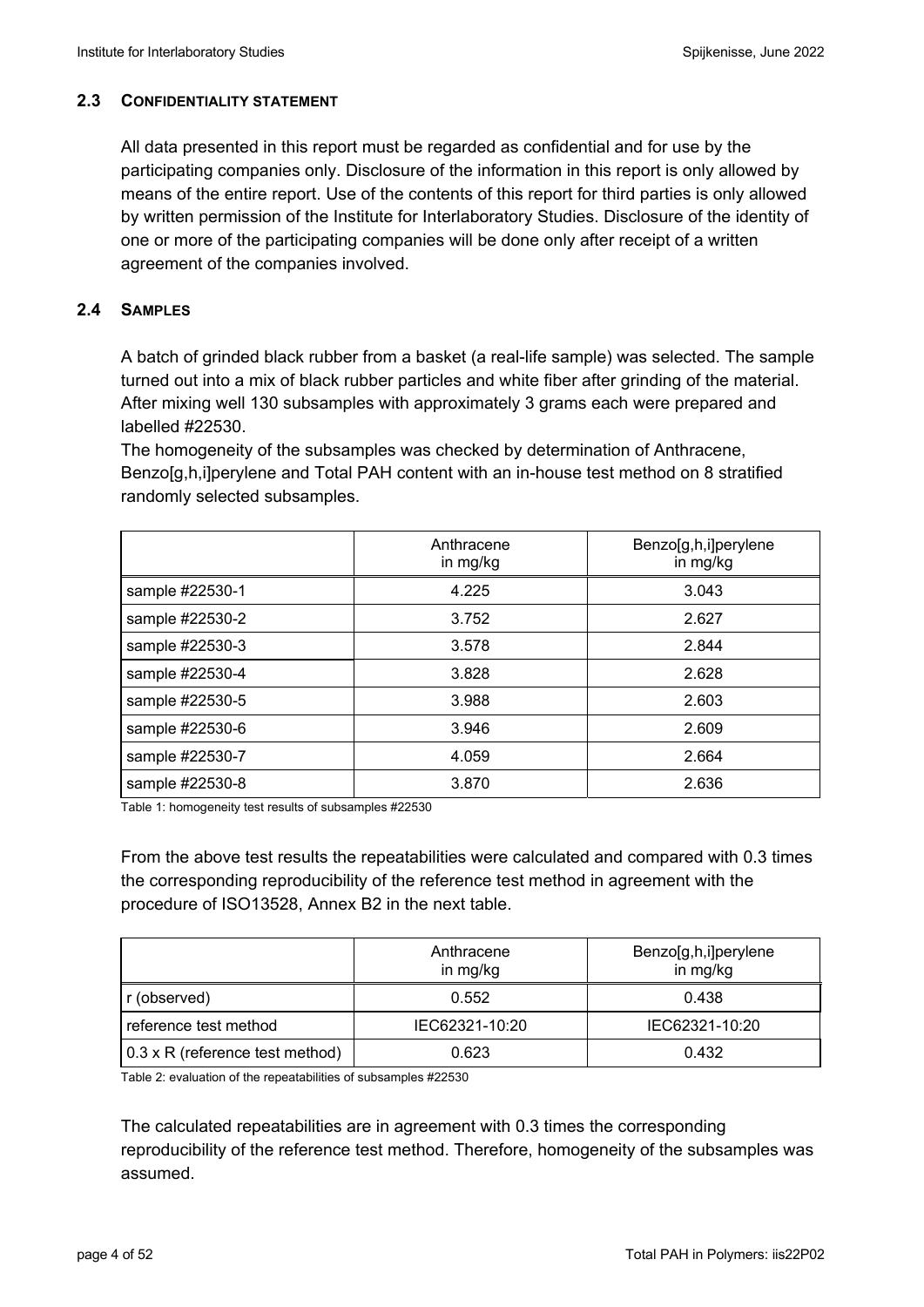To each of the participating laboratories one sample labelled #22530 was sent on February 16, 2022.

## **2.5 ANALYZES**

The participants were requested to determine the concentrations of any of the following PAH (CAS No.)

- Total PAH

- 
- Acenaphthene (83-32-9) Fluorene (86-73-7)
- Phenanthrene (85-01-8) Anthracene (120-12-7)
- Fluoranthene (206-44-0) Pyrene (129-00-0)
- Naphthalene (91-20-3) Acenaphthylene (208-96-8)
	-
	-
	-
- Sum of Phenanthrene, Anthracene, Fluoranthene and Pyrene
- $-$  Benzo[a]anthracene (56-55-3)  $-$  Chrysene (218-01-9)
- 
- Benzo[b]fluoranthene (205-99-2) Benzo[j]fluoranthene (205-82-3)
- 
- Benzo[e]pyrene (192-97-2) Benzo[a]pyrene (50-32-8)
- $-$  Indeno[1,2,3-c,d]pyrene (193-39-5)  $-$  Dibenzo[a,h]anthracene (53-70-3)
- 
- 
- Triphenylene (217-59-4) Sum of Chrysene and Triphenylene
	-
- Benzo[k]fluoranthene (207-08-9) Sum of [b], [j] and [k] Benzofluoranthenes
	-
	-
- Benzo[g,h,i]perylene (191-24-2)  $\qquad \qquad$  Cyclopenta[c,d]pyrene (27208-37-3)

It was requested to report if the laboratory was accredited for the determined components and to report some analytical details. Furthermore, to ensure homogeneity it was requested to not use less than 0.5 gram per determination.

It was explicitly requested to treat the sample as if it was a routine sample and to report the test results using the indicated units on the report form and not to round the test results, but report as much significant figures as possible. It was also requested not to report 'less than' test results, which are above the detection limit, because such test results cannot be used for meaningful statistical evaluations.

To get comparable test results a detailed report form and a letter of instructions are prepared. On the report form the reporting units are given as well as the reference test methods (when applicable) that will be used during the evaluation. The detailed report form and the letter of instructions are both made available on the data entry portal www.kpmd.co.uk/sgs-iis-cts/. The participating laboratories are also requested to confirm the sample receipt on this data entry portal. The letter of instructions can also be downloaded from the iis website www.iisnl.com.

## **3 RESULTS**

During five weeks after sample dispatch, the test results of the individual laboratories were gathered via the data entry portal www.kpmd.co.uk/sgs-iis-cts/. The reported test results are tabulated per determination in appendices 1 and 2 of this report. The laboratories are presented by their code numbers.

Directly after the deadline, a reminder was sent to those laboratories that had not reported test results at that moment. Shortly after the deadline, the available test results were screened for suspect data. A test result was called suspect in case the Huber Elimination Rule (a robust outlier test) found it to be an outlier. The laboratories that produced these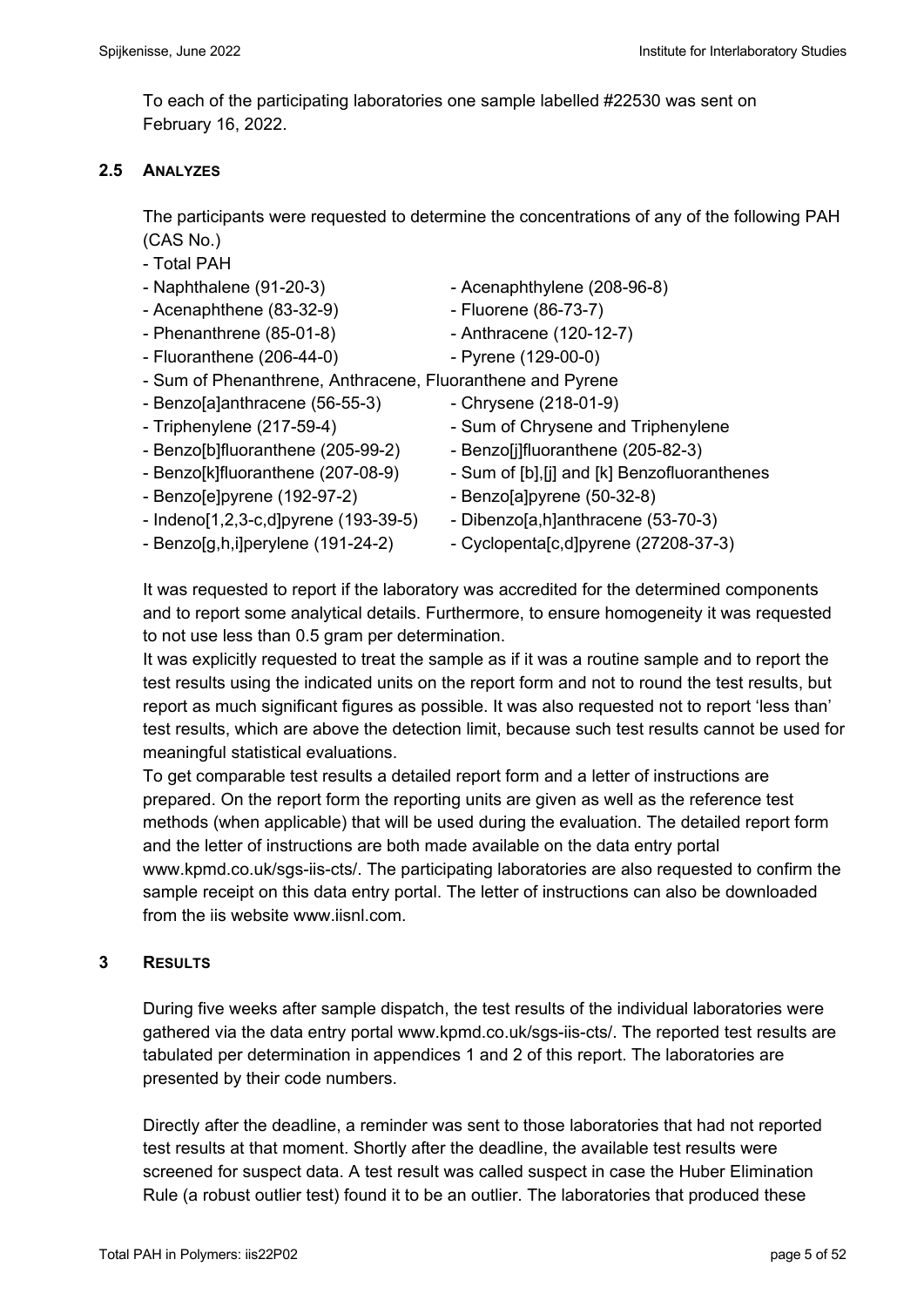suspect data were asked to check the reported test results (no reanalyzes). Additional or corrected test results are used for data analysis and the original test results are placed under 'Remarks' in the result tables in appendices 1 and 2. Test results that came in after the deadline were not taken into account in this screening for suspect data and thus these participants were not requested for checks.

## **3.1 STATISTICS**

The protocol followed in the organization of this proficiency test was the one as described for proficiency testing in the report 'iis Interlaboratory Studies: Protocol for the Organisation, Statistics and Evaluation' of June 2018 (iis-protocol, version 3.5). For the statistical evaluation the *unrounded* (when available) figures were used instead of the rounded test results. Test results reported as '<…' or '>…' were not used in the statistical evaluation.

First, the normality of the distribution of the various data sets per determination was checked by means of the Lilliefors-test, a variant of the Kolmogorov-Smirnov test and by the calculation of skewness and kurtosis. Evaluation of the three normality indicators in combination with the visual evaluation of the graphic Kernel density plot, lead to judgement of the normality being either 'unknown', 'OK', 'suspect' or 'not OK'. After removal of outliers, this check was repeated. If a data set does not have a normal distribution, the (results of the) statistical evaluation should be used with due care.

The assigned value is determined by consensus based on the test results of the group of participants after rejection of the statistical outliers and/or suspect data.

According to ISO13528 all (original received or corrected) results per determination were submitted to outlier tests. In the iis procedure for proficiency tests, outliers are detected prior to calculation of the mean, standard deviation and reproducibility. For small data sets, Dixon (up to 20 test results) or Grubbs (up to 40 test results) outlier tests can be used. For larger data sets (above 20 test results) Rosner's outlier test can be used. Outliers are marked by D(0.01) for the Dixon's test, by G(0.01) or DG(0.01) for the Grubbs' test and by R(0.01) for the Rosner's test. Stragglers are marked by D(0.05) for the Dixon's test, by G(0.05) or DG(0.05) for the Grubbs' test and by R(0.05) for the Rosner's test. Both outliers and stragglers were not included in the calculations of averages and standard deviations.

For each assigned value, the uncertainty was determined in accordance with ISO13528. Subsequently the calculated uncertainty was evaluated against the respective requirement based on the target reproducibility in accordance with ISO13528. In this PT, the criterion of ISO13528, paragraph 9.2.1. was met for all evaluated tests, therefore, the uncertainty of all assigned values may be negligible and need not be included in the PT report.

Finally, the reproducibilities were calculated from the standard deviations by multiplying them with a factor of 2.8.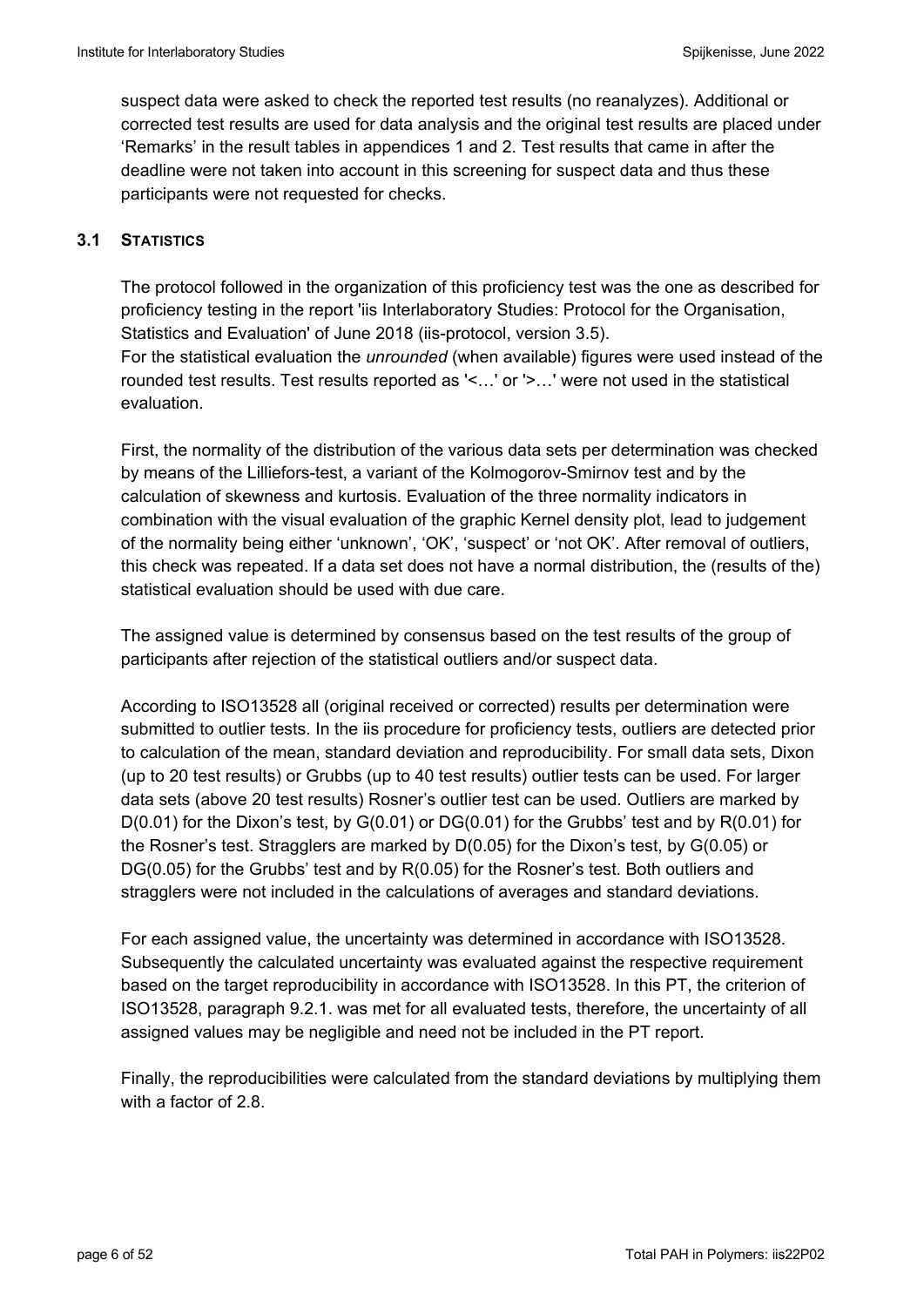#### **3.2 GRAPHICS**

In order to visualize the data against the reproducibilities from literature, Gauss plots were made, using the sorted data for one determination (see appendix 1). On the Y-axis, the reported test results are plotted. The corresponding laboratory numbers are on the X-axis. The straight horizontal line presents the consensus value (a trimmed mean). The four striped lines, parallel to the consensus value line, are the +3s, +2s, -2s and -3s target reproducibility limits of the selected reference test method. Outliers and other data, which were excluded from the calculations, are represented as a cross. Accepted data are represented as a triangle.

Furthermore, Kernel Density Graphs were made. This is a method for producing a smooth density approximation to a set of data that avoids some problems associated with histograms. Also, a normal Gauss curve (dotted line) was projected over the Kernel Density Graph (smooth line) for reference. The Gauss curve is calculated from the consensus value and the corresponding standard deviation.

## **3.3 Z-SCORES**

To evaluate the performance of the participating laboratories the z-scores were calculated. As it was decided to evaluate the performance of the participants in this proficiency test (PT) against the literature requirements (derived from e.g. ISO or ASTM test methods), the z-scores were calculated using a target standard deviation. This results in an evaluation independent of the variation in this interlaboratory study.

The target standard deviation was calculated from the literature reproducibility by division with 2.8. In case no literature reproducibility was available, other target values were used, like Horwitz or an estimated reproducibility based on former iis proficiency tests.

When a laboratory did use a test method with a reproducibility that is significantly different from the reproducibility of the reference test method used in this report, it is strongly advised to recalculate the z-score, while using the reproducibility of the actual test method used, this in order to evaluate whether the reported test result is fit-for-use.

The z-scores were calculated according to:

 $Z_{\text{target}}$  = (test result - average of PT) / target standard deviation

The  $z_{\text{(target)}}$  scores are listed in the test result tables in appendix 1. Absolute values for z<2 are very common and absolute values for z>3 are very rare. Therefore, the usual interpretation of z-scores is as follows:

|        | $ z  < 1$ good             |
|--------|----------------------------|
|        | $1 <  z  < 2$ satisfactory |
|        | $2 <  z  < 3$ questionable |
| 3 <  z | unsatisfactory             |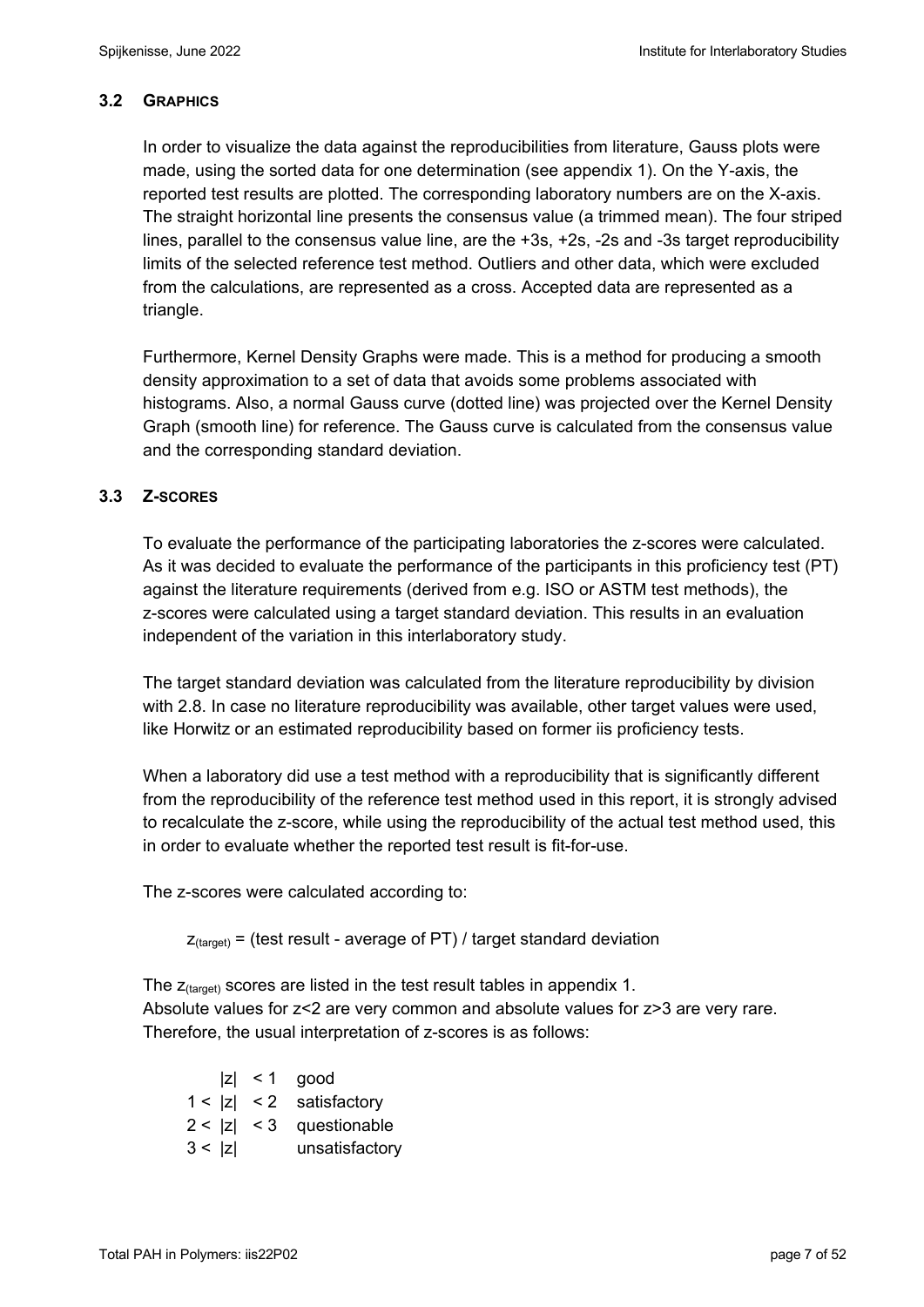## **4 EVALUATION**

In this proficiency test some problems were encountered with the dispatch of the samples. Fifteen participants reported the test results after the final reporting date and seven participants did not report any test results at all. Not all laboratories were able to report all components.

In total 96 participants reported 1447 numerical test results. Observed were 32 outlying test results, which is 2.2%. In proficiency tests outlier percentages of 3 - 7.5% are quite normal.

Not all data sets proved to have a normal Gaussian distribution. These are referred to as "not OK" or "suspect". The statistical evaluation of these data sets should be used with due care, see also paragraph 3.1.

## **4.1 EVALUATION PER COMPONENT**

In this section the reported test results are discussed per component. The test methods which were used by the various laboratories were taken into account for explaining the observed differences when possible and applicable. These test methods are also in the tables together with the original data in appendix 1. The abbreviations, used in these tables are explained in appendix 5.

The majority of the participants reported to have used AfPS GS 2019:01 PAK. This test method has superseded AfPS GS 2014:01 PAK. The main difference is the number of PAH determined. In the AfPS GS 2019:01 PAK version the number is reduced from 18 to 15 PAH (not listed are Acenaphthylene, Acenaphthene and Fluorene). This method also clarifies that only PAH that have been quantified from 0.2 mg/kg are considered for the sum of 15 PAH. The calculation of the total PAH has been evaluated using the AfPS GS 2019:01 PAK version.

Furthermore, five participants reported to have used IEC62321-10 (PAH in polymers and electronics by GC-MS), seven participants reported to have done an in-house method and nine other participants used other test methods.

Regretfully, in test method AfPS GS 2019:01 PAK no precision data is mentioned. However, the method IEC62321-10:20 did have a precision statement. In table 5 of this method the repeatability and reproducibility are mentioned for 18 PAH based on four samples with different concentrations measured by 20 to 30 laboratories. All reproducibility data was used and compared by iis. When all reproducibilities were made relative to the concentrations, this data showed that the relative reproducibility of all PAH for concentrations between 23 mg/kg to 1041 mg/kg was around 50%. Below this concentration, the relative reproducibility varied between 50% and 1000%, which is expected because lower concentrations usually show higher variations. Based on this, iis decided to use all data between 23 and 1041 mg/kg to calculate a relative reproducibility for PAH. This relative reproducibility is 53.2% of the concentration.

Looking at the PT reports of previous years, the relative calculated reproducibility of the group is in line with this relative target reproducibility of 53.2%. This was also found for PAH with concentrations below 20 mg/kg. In the iis PTs it appears that the participants are able to determine PAH at lower concentrations with the same variation as the higher concentrations.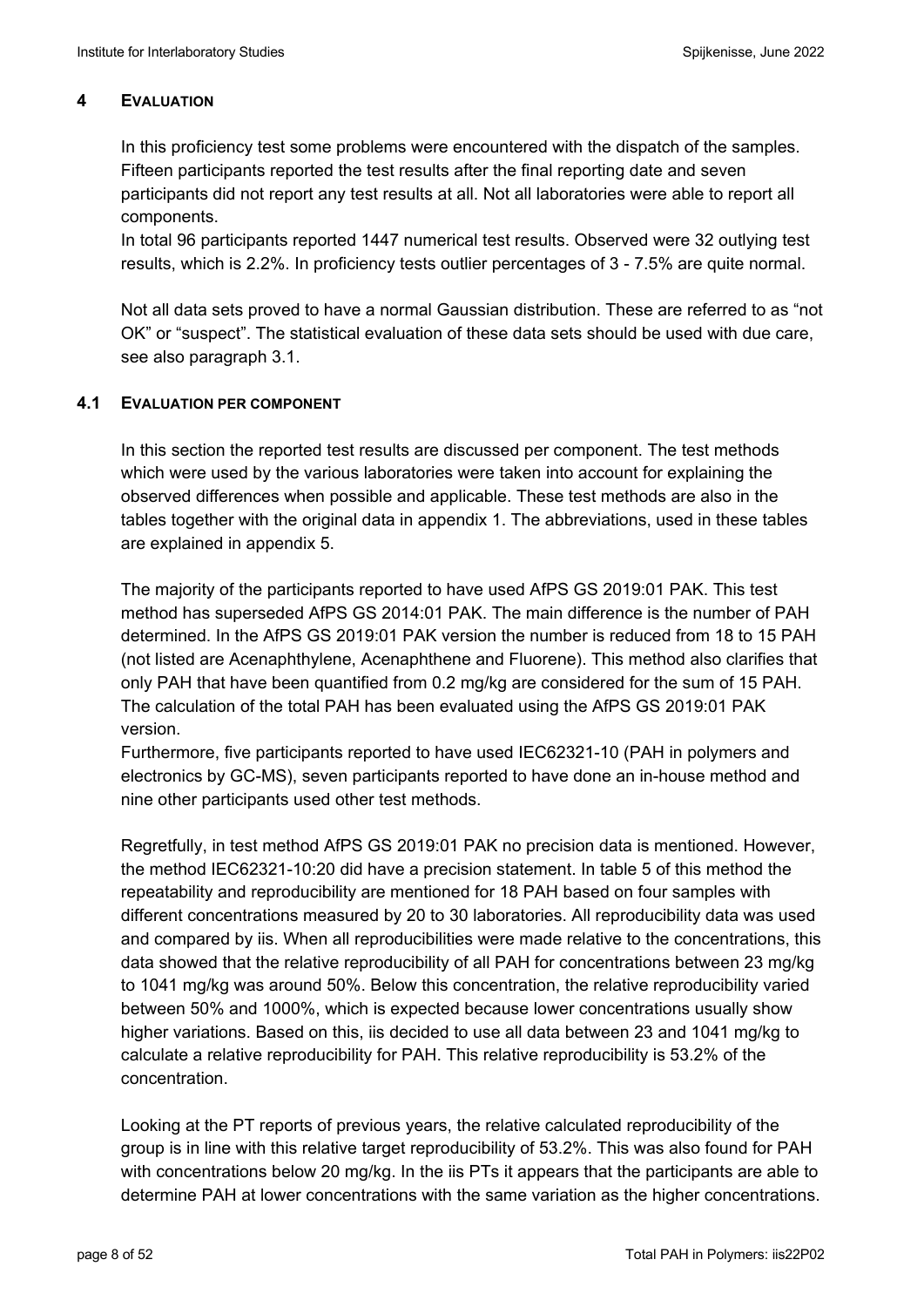Therefore, iis decided to evaluate all PAH that were present in the sample with a relative reproducibility of 53.2%.

- Total PAH: This determination was not problematic. Three statistical outliers were observed. The calculated reproducibility after rejection of the statistical outliers is in agreement with the requirements of IEC62321-10:20. The total PAH level was also calculated by iis over the 15 PAH which level exceeds 0.2 mg/kg according to AfPS GS 2019:01, chapter §3.2. It appeared that about 93% of the reporting laboratories found a different total level of PAH than was calculated by iis, using the reported test results. An explanation for this could be that participants summarized all determined components to calculate the total PAH level, instead of only the 15 PAH mentioned in AfPS GS 2019:01.
- Naphthalene: This determination was problematic at the low concentration of 0.14 mg/kg. Four statistical outliers were observed. The calculated reproducibility after rejection of the statistical outliers is not in agreement with the requirements of IEC62321-10:20.
- Acenaphthylene: This determination was not problematic. One statistical outlier was observed. The calculated reproducibility after rejection of the statistical outlier is in full agreement with the requirements of IEC62321-10:20.
- Acenaphthene: This determination was problematic. One statistical outlier was observed. The calculated reproducibility after rejection of the statistical outlier is not in agreement with the requirements of IEC62321-10:20.
- Fluorene: This determination was not problematic. Two statistical outliers were observed. The calculated reproducibility after rejection of the statistical outliers is in full agreement with the requirements of IEC62321-10:20.
- Phenanthrene: This determination was not problematic. Four statistical outliers were observed. The calculated reproducibility after rejection of the statistical outliers is in agreement with the requirements of IEC62321-10:20.
- Anthracene: This determination was not problematic. Four statistical outliers were observed. The calculated reproducibility after rejection of the statistical outliers is in agreement with the requirements of IEC62321-10:20.
- Fluoranthene: This determination was not problematic. One statistical outlier was observed. The calculated reproducibility after rejection of the statistical outlier is in agreement with the requirements of IEC62321-10:20.
- Pyrene: This determination was not problematic. Two statistical outliers were observed. The calculated reproducibility after rejection of the statistical outliers is in agreement with the requirements of IEC62321-10:20.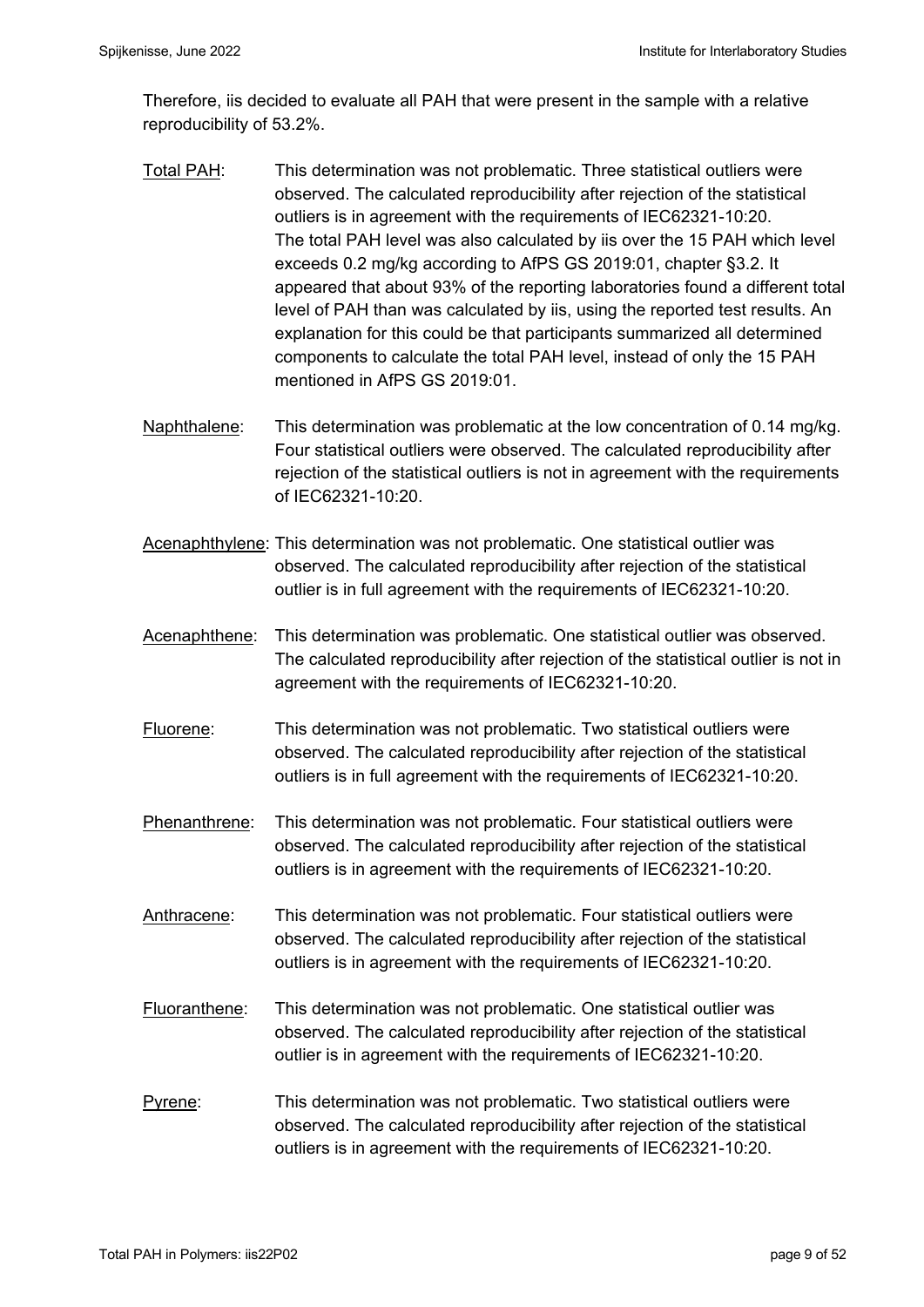- Sum of Phenanthrene, Anthracene, Fluoranthene and Pyrene: This determination was not problematic. No statistical outliers were observed but three test results were excluded. The calculated reproducibility after rejection of the suspect data is in agreement with the requirements of IEC62321-10:20.
- Benzo[a]anthracene: This determination was problematic. One statistical outlier was observed. The calculated reproducibility after rejection of the statistical outlier is not in agreement with the requirements of IEC62321-10:20.
- Chrysene: This determination was not problematic. Four statistical outliers were observed. The calculated reproducibility after rejection of the statistical outliers is in agreement with the requirements of IEC62321-10:20.
- Benzo[b]fluoranthene: This determination was problematic. One statistical outlier was observed. The calculated reproducibility after rejection of the statistical outlier is not in agreement with the requirements of IEC62321-10:20.
- Benzo[e]pyrene: This determination was not problematic. One statistical outlier was observed. The calculated reproducibility after rejection of the statistical outlier is in full agreement with the requirements of IEC62321-10:20.
- Benzo[a]pyrene: This determination was problematic. One statistical outlier was observed. The calculated reproducibility after rejection of the statistical outlier is not in agreement with the requirements of IEC62321-10:20.
- Indeno[1,2,3-c,d]pyrene: This determination was not problematic. No statistical outliers were observed. The calculated reproducibility is in full agreement with the requirements of IEC62321-10:20.
- Benzo[g,h,i]perylene: This determination was problematic. No statistical outliers were observed. The calculated reproducibility is not in agreement with the requirements of IEC62321-10:20.

Since Triphenylene was not present higher than 0.2 mg/kg (see appendix 2), the sum of Chrysene and Triphenylene often gave the same test result as the determination of Chrysene. Therefore, this sum was not evaluated separately, but added to the table of Chrysene.

The same applies to the sum of Benzo[b,j,k]fluoranthene. Since Benzo[j]fluoranthene and Benzo[k]fluoranthene were not present higher than 0.2 mg/kg (see appendix 2), the sum of Benzo[b,j,k]fluoranthene often gave the same test result as the determination of Benzo[b]fluoranthene. Therefore, this sum was not evaluated separately, but added to the table of Benzo[b]fluoranthene.

The participants did agree on a concentration near or below the limit of detection for the other PAH not mentioned above. Therefore, no z-scores were calculated for these components. The reported test values are given in appendix 2.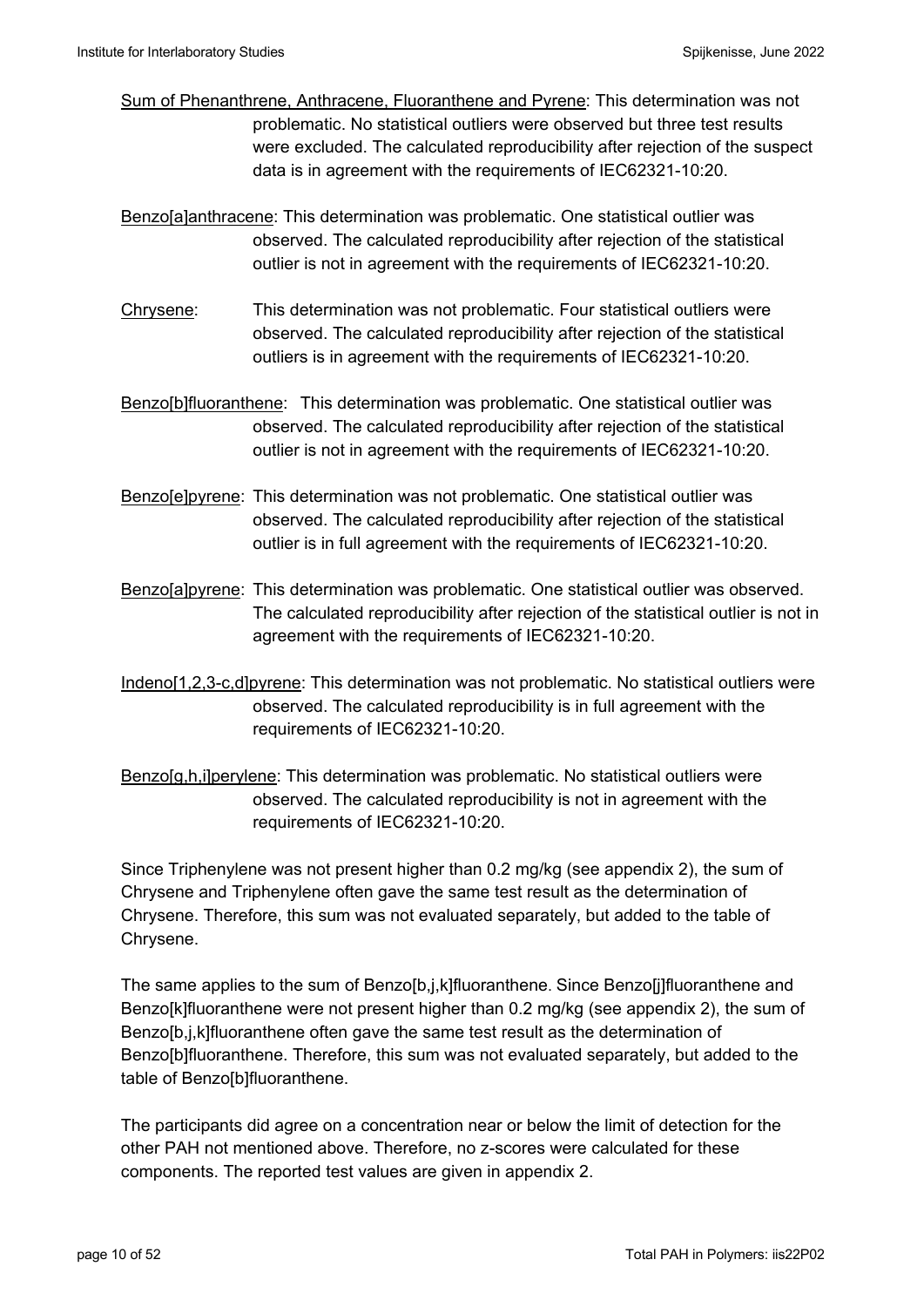## **4.2 PERFORMANCE EVALUATION FOR THE GROUP OF LABORATORIES**

A comparison has been made between the reproducibility as declared by the reference test method and the reproducibility as found for the group of participating laboratories. The number of significant test results, the average, the calculated reproducibility (2.8 \* standard deviation) and the target reproducibility derived from reference methods are presented in the next table.

| Component                   | unit  | n  | average | $2.8 * sd$ | R(lit) |
|-----------------------------|-------|----|---------|------------|--------|
| <b>Total PAH</b>            | mg/kg | 54 | 34.02   | 10.07      | 18.10  |
| Naphthalene                 | mg/kg | 43 | 0.14    | 0.10       | 0.08   |
| Acenaphthylene              | mg/kg | 41 | 0.13    | 0.07       | 0.07   |
| Acenaphthene                | mg/kg | 76 | 0.34    | 0.20       | 0.18   |
| Fluorene                    | mg/kg | 84 | 1.01    | 0.49       | 0.54   |
| Phenanthrene                | mg/kg | 90 | 6.46    | 2.07       | 3.44   |
| Anthracene                  | mg/kg | 86 | 1.18    | 0.47       | 0.63   |
| Fluoranthene                | mg/kg | 94 | 4.21    | 1.44       | 2.24   |
| Pyrene                      | mg/kg | 93 | 13.59   | 4.74       | 7.23   |
| Sum of Ph, An, FI and Py *) | mg/kg | 68 | 25.48   | 6.72       | 13.55  |
| Benzo[a]anthracene          | mg/kg | 84 | 0.52    | 0.32       | 0.28   |
| Chrysene                    | mg/kg | 81 | 0.64    | 0.37       | 0.34   |
| Benzo[b]fluoranthene        | mg/kg | 58 | 0.34    | 0.28       | 0.18   |
| Benzo[e]pyrene              | mg/kg | 81 | 0.71    | 0.38       | 0.38   |
| Benzo[a]pyrene              | mg/kg | 83 | 0.52    | 0.33       | 0.28   |
| Indeno[1,2,3-c,d]pyrene     | mg/kg | 68 | 0.38    | 0.22       | 0.20   |
| Benzo[g,h,i]perylene        | mg/kg | 86 | 3.21    | 1.96       | 1.71   |

Table 3: reproducibilities of components on sample #22530

\*) Sum of Phenanthrene, Anthracene, Fluoranthene and Pyrene

Without further statistical calculations, it can be concluded for many tests there is a good compliance of the group of participants with the reference test method. The problematic tests have been discussed in paragraph 4.1.

## **4.3 COMPARISON OF THE PROFICIENCY TEST OF MARCH 2022 WITH PREVIOUS PTS**

|                                    | March<br>2022 | February<br>2021 | February<br>2020 | February<br>2019 | February<br>2018 |
|------------------------------------|---------------|------------------|------------------|------------------|------------------|
| Number of reporting laboratories   | 96            | 101              | 103              | 96               | 104              |
| Number of test results             | 1447          | 589              | 2271             | 1844             | 1772             |
| Number of statistical outliers     | 32            | 23               | 81               | 53               | 46               |
| Percentage of statistical outliers | $2.2\%$       | 3.9%             | 3.6%             | 2.9%             | 2.6%             |

Table 4: comparison with previous proficiency tests

In proficiency tests outlier percentages of 3 - 7.5% are quite normal.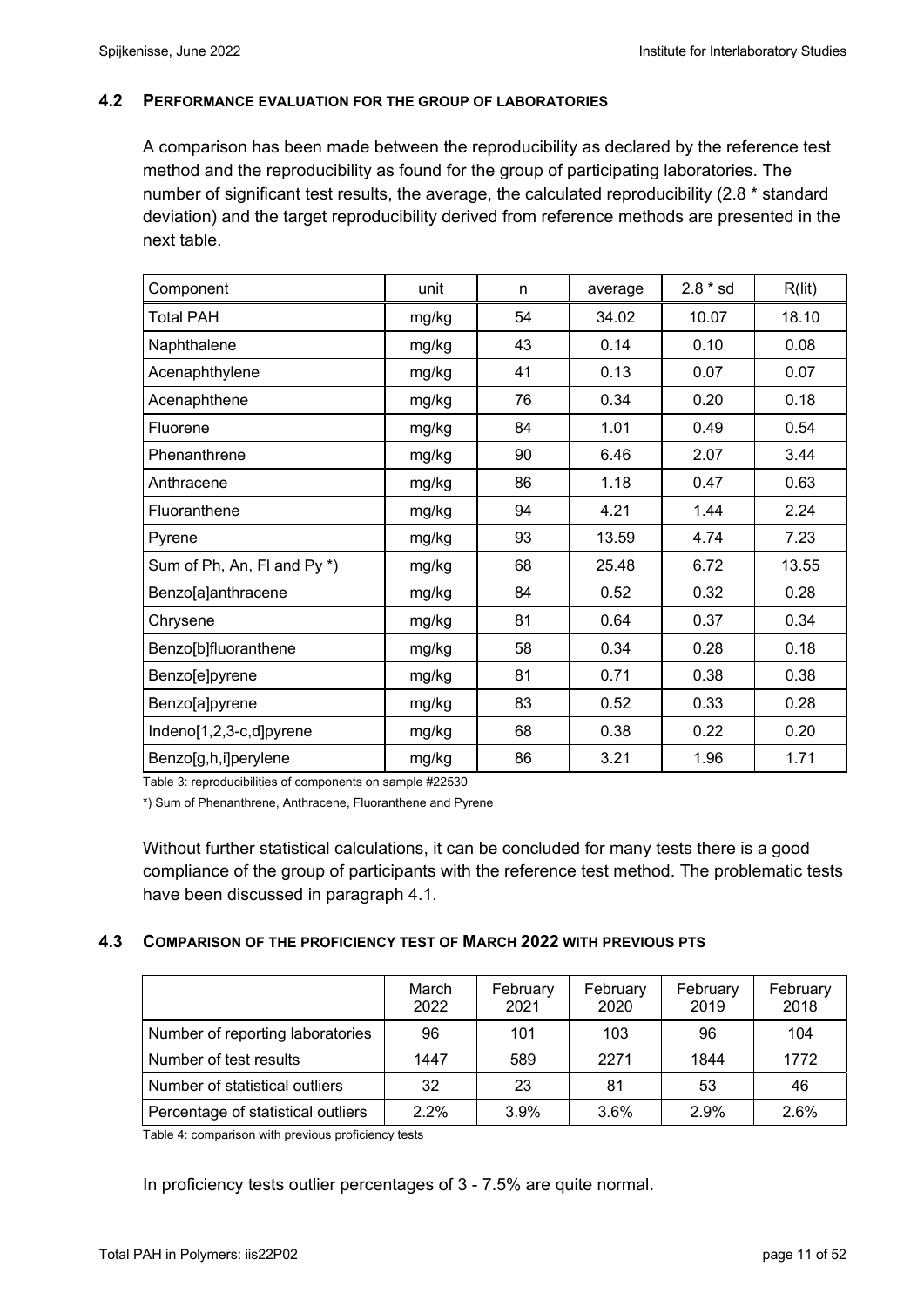The performance of the determinations of the proficiency tests was compared, expressed as relative standard deviation (RSD) of the PTs in the next table.

| Component                           | March<br>2022 | February<br>2021 | February<br>2020 | February<br>2019 | February<br>2018 | Target<br>IEC $****$ |
|-------------------------------------|---------------|------------------|------------------|------------------|------------------|----------------------|
| <b>Total PAH</b>                    | 11%           | 11%              | 12-15%           | 15%              | n.e.             | 19%                  |
| Naphthalene                         | 25%           | 31%              | 16-25%           | 24%              | 30%              | 19%                  |
| Acenaphthylene                      | 21%           | n.e.             | 29%              | n.e.             | 23%              | 19%                  |
| Acenaphthene                        | 21%           | n.e.             | 12-25%           | 17%              | 14-29%           | 19%                  |
| Fluorene                            | 17%           | n.e.             | 12-14%           | 16%              | n.e.             | 19%                  |
| Phenanthrene                        | 11%           | 37%              | 14-37%           | 13-14%           | 13%              | 19%                  |
| Anthracene                          | 14%           | 13%              | 15%              | 20%              | 12-37%           | 19%                  |
| Fluoranthene                        | 12%           | n.e.             | 16%              | 12%              | 14%              | 19%                  |
| Pyrene                              | 12%           | n.e.             | 11-42%           | 16%              | 12-13%           | 19%                  |
| Sum of pH, An, FI and Py *)         | 9%            | 12%              | 14-51%           | n.e.             | n.e.             | 19%                  |
| Benzo[a]anthracene                  | 22%           | n.e.             | 25%              | 15-18%           | 23%              | 19%                  |
| Chrysene                            | 20%           | 12%              | 34%              | 23%              | n.e.             | 19%                  |
| Sum of Chrys. and Triphenyl **)     | n.e.          | n.e.             | n.e.             | n.e.             | 23%              | 19%                  |
| Benzo[b]fluoranthene                | 29%           | n.e.             | 27%              | 16-18%           | 22%              | 19%                  |
| Benzo[j]fluoranthene                | n.e.          | n.e.             | 32%              | 18%              | 25%              | 19%                  |
| Benzo[k]fluoranthene                | n.e.          | n.e.             | 30%              | 21%              | 23%              | 19%                  |
| Sum of [b], [j] and [k] Benzof.***) | n.e.          | n.e.             | 26%              | 14-18%           | 30%              | 19%                  |
| Benzo[e]pyrene                      | 19%           | n.e.             | 23%              | 20%              | 19%              | 19%                  |
| Benzo[a]pyrene                      | 23%           | 11%              | 26%              | 21%              | 26%              | 19%                  |
| Indeno[1,2,3-c,d]pyrene             | 21%           | n.e.             | 21%              | 23%              | 29%              | 19%                  |
| Dibenzo[a,h]anthracene              | n.e.          | n.e.             | 33%              | n.e.             | n.e.             | 19%                  |
| Benzo[g,h,i]perylene                | 22%           | n.e.             | 21%              | 19%              | 31%              | 19%                  |
| Cyclopenta(c,d)pyrene               | n.e.          | n.e.             | n.e.             | n.e.             | 26%              | 19%                  |

Table 5: development of uncertainties over the years

\*) Sum of Phenanthrene, Anthracene, Fluoranthene and Pyrene

\*\*) Sum of of Chrysene and Triphenylene

\*\*\*) Sum of [b], [j] and [k] Benzofluoranthenes

\*\*\*\*) Target =  $53.2/2.8$ 

The uncertainties observed in this PT are comparable to the uncertainties observed in previous PTs.

## **4.4 EVALUATION OF THE ANALYTICAL DETAILS**

The participants were asked to provide some analytical details which are listed in appendix 3. Based on the reported answers the following can be summarized:

- 93% of the participants mentioned that they are accredited for determination of PAH.
- 52% of the participants mentioned that they have further cut or grinded the samples before use, and 48% of the participants used the samples as received.
- 87% of the participants mentioned to have used 0.5 grams, 2% used 0.1-0.3 grams and 11% used 1 or more grams.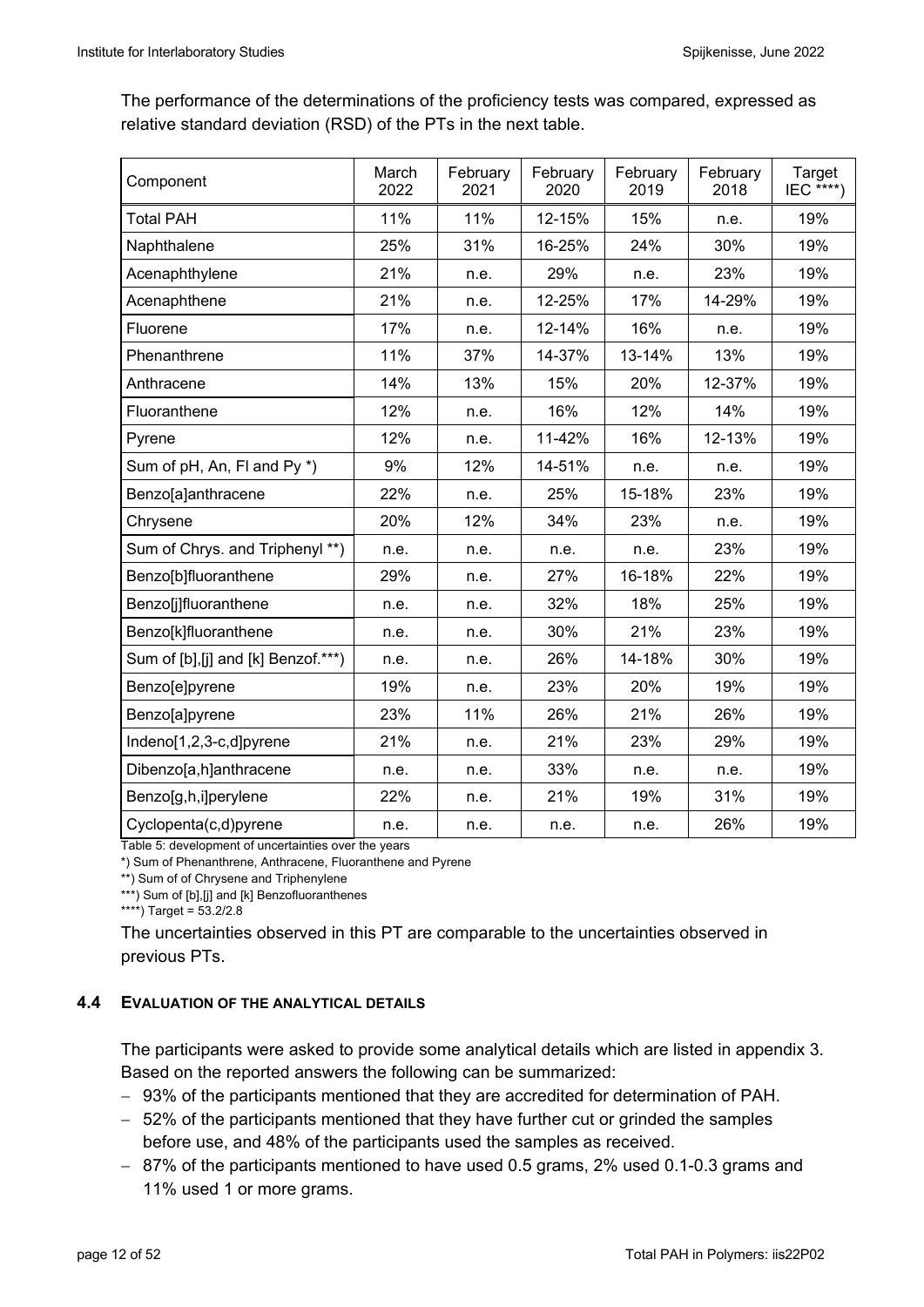The effect of sample intake on the determination of PAH in polymers is not significant.

#### **5 DISCUSSION**

All participants would have rejected the sample in accordance with the latest GS-Mark certification on PAH (July 2020, see next table) for category 1, 2 and 3 (use by children).

| <b>Parameter</b>                                           | <b>Category 1</b>                                                                                                                                                                                                                                                                                    |                                                                                                                                                                                                                                 | <b>Category 2</b>                   | <b>Category 3</b>                                                                                                                                                                   |                                     |  |
|------------------------------------------------------------|------------------------------------------------------------------------------------------------------------------------------------------------------------------------------------------------------------------------------------------------------------------------------------------------------|---------------------------------------------------------------------------------------------------------------------------------------------------------------------------------------------------------------------------------|-------------------------------------|-------------------------------------------------------------------------------------------------------------------------------------------------------------------------------------|-------------------------------------|--|
|                                                            | Materials intended<br>to be placed in the<br>mouth,<br>or materials coming<br>into long-term<br>contact with skin<br>(more than 30s)<br>during the intended<br>use<br>- in toys according<br>to Directive<br>2009/48/EC<br>or<br>- for the use by<br>children <sup>a,b</sup> up to<br>3 years of age | <b>Materials not</b><br>covered by category<br>1, coming into long-<br>term contact (more<br>than 30s) or short-<br>term repetitive<br>contact <sup>c</sup> with skin<br>during the intended<br>or foreseeable use <sup>d</sup> |                                     | <b>Materials covered</b><br>neither by category<br>1 nor by category 2,<br>coming into short-<br>term contact (up to<br>30s) with skin during<br>the intended or<br>foreseeable use |                                     |  |
|                                                            |                                                                                                                                                                                                                                                                                                      | a.<br>use by<br>children                                                                                                                                                                                                        | b.<br>other<br>consumer<br>products | a.<br>use by<br>children                                                                                                                                                            | b.<br>other<br>consumer<br>products |  |
| <b>Benzo</b> [a]pyrene<br>mg/kg                            | ${}_{0.2}$                                                                                                                                                                                                                                                                                           | ${}_{0.2}$                                                                                                                                                                                                                      | < 0.5                               | ${}_{0.5}$                                                                                                                                                                          | $\leq 1$                            |  |
| Benzo[e]pyrene<br>mg/kg                                    | ${}_{0.2}$                                                                                                                                                                                                                                                                                           | ${}^{0.2}$                                                                                                                                                                                                                      | ${}_{0.5}$                          | ${}_{0.5}$                                                                                                                                                                          | $\leq 1$                            |  |
| Benzo[a]anthracene<br>mg/kg                                | ${}_{0.2}$                                                                                                                                                                                                                                                                                           | ${}_{0.2}$                                                                                                                                                                                                                      | ${}_{0.5}$                          | ${}_{0.5}$                                                                                                                                                                          | $\leq 1$                            |  |
| Benzo[b]fluoranthene<br>mg/kg                              | ${}_{0.2}$                                                                                                                                                                                                                                                                                           | ${}_{0.2}$                                                                                                                                                                                                                      | < 0.5                               | < 0.5                                                                                                                                                                               | $\leq 1$                            |  |
| Benzo[j]fluoranthene<br>mg/kg                              | ${}_{0.2}$                                                                                                                                                                                                                                                                                           | ${}_{0.2}$                                                                                                                                                                                                                      | < 0.5                               | < 0.5                                                                                                                                                                               | $\leq 1$                            |  |
| Benzo[k]fluoranthene<br>mg/kg                              | ${}_{0.2}$                                                                                                                                                                                                                                                                                           | ${}_{0.2}$                                                                                                                                                                                                                      | ${}_{0.5}$                          | ${}_{0.5}$                                                                                                                                                                          | $\leq 1$                            |  |
| Chrysen<br>mg/kg                                           | ${}_{0.2}$                                                                                                                                                                                                                                                                                           | ${}_{0.2}$                                                                                                                                                                                                                      | < 0.5                               | < 0.5                                                                                                                                                                               | $\leq 1$                            |  |
| Dibenenzo[a,h]anthracene<br>mg/kg                          | ${}_{0.2}$                                                                                                                                                                                                                                                                                           | ${}_{0.2}$                                                                                                                                                                                                                      | < 0.5                               | ${}_{0.5}$                                                                                                                                                                          | $\leq 1$                            |  |
| Benzo[ghi]perylene<br>mg/kg                                | ${}_{0.2}$                                                                                                                                                                                                                                                                                           | ${}_{0.2}$                                                                                                                                                                                                                      | < 0.5                               | ${}_{0.5}$                                                                                                                                                                          | $\leq 1$                            |  |
| Indeno[1,2,3-cd]pyrene<br>mg/kg                            | ${}_{0.2}$                                                                                                                                                                                                                                                                                           | ${}_{0.2}$                                                                                                                                                                                                                      | < 0.5                               | ${}_{0.5}$                                                                                                                                                                          | $\leq 1$                            |  |
| Phenanthrene, Pyrene,<br>Anthracene, Fluoranthene<br>mg/kg | $\leq 1$<br>Sum                                                                                                                                                                                                                                                                                      | < 5<br>Sum                                                                                                                                                                                                                      | < 10<br>Sum                         | ~120<br>Sum                                                                                                                                                                         | < 50<br>Sum                         |  |
| Naphthalene mg/kg                                          | < 1                                                                                                                                                                                                                                                                                                  |                                                                                                                                                                                                                                 | $\leq 2$                            |                                                                                                                                                                                     | < 10                                |  |
| Sum 15 PAH mg/kg                                           | $\leq 1$                                                                                                                                                                                                                                                                                             | < 5                                                                                                                                                                                                                             | < 10                                | < 20                                                                                                                                                                                | < 50                                |  |

Table 6: Category limits from German GS-Mark per July 2020

#### **6 CONCLUSION**

The majority of the participants is able to determine PAH in the polymer matrix. The observed reproducibilities in this proficiency test on PAH in Polymers are in line with the reproducibilities of PAH of previous PTs.

However, each participating laboratory will have to evaluate its performance in this study and decide about any corrective actions if necessary. Therefore, participation on a regular basis in this scheme could be helpful to improve the performance and thus increase of the quality of the analytical results.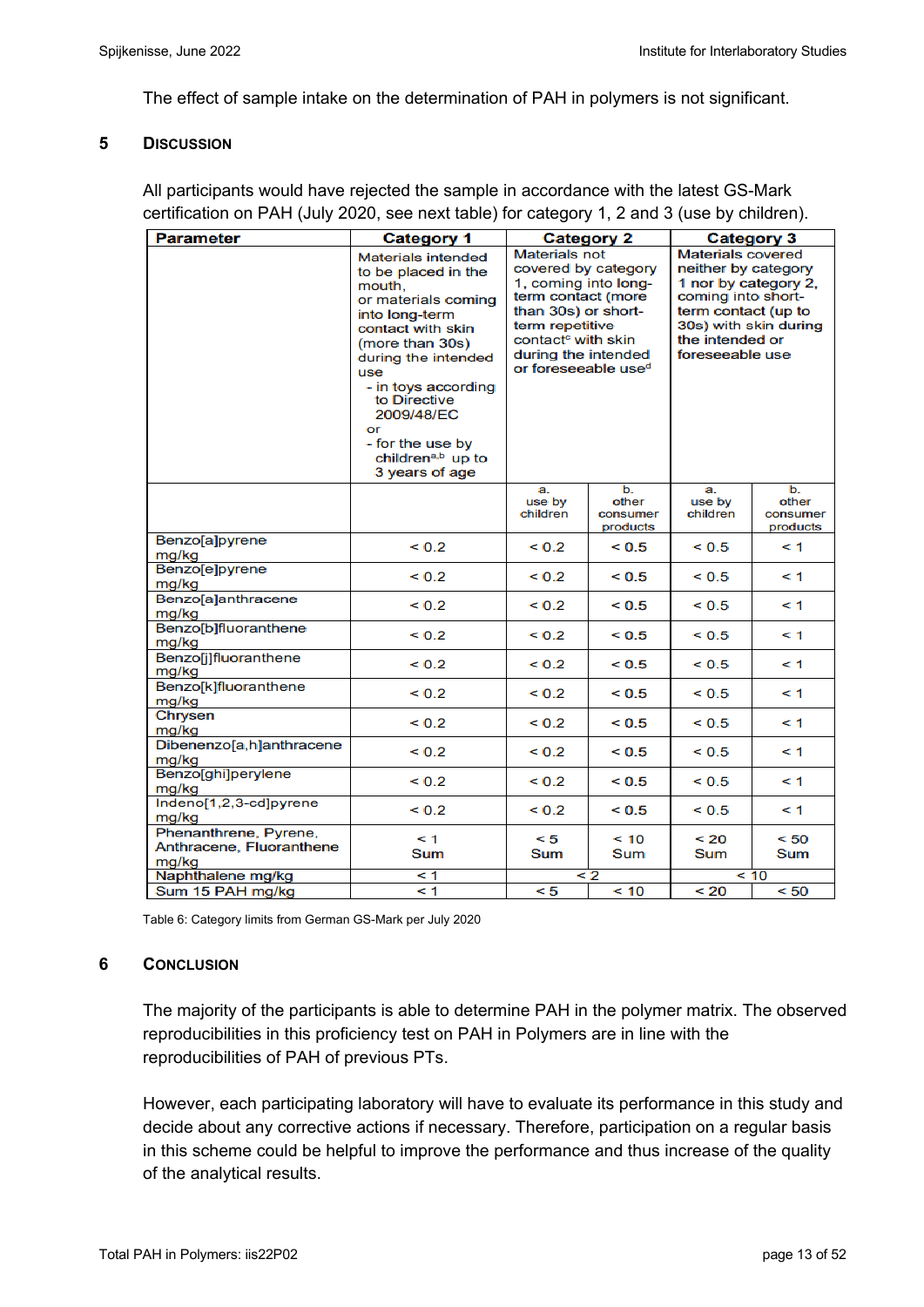Determination of Total PAH in sample #22530; results in mg/kg

|      | $D$ cicrimiration or Total PNT in sample $\pi$ zzoo $\sigma$ , results in myng |                  |         |         |                            |         |                      |
|------|--------------------------------------------------------------------------------|------------------|---------|---------|----------------------------|---------|----------------------|
| 310  | lab method                                                                     | value<br>-----   | mark    |         | z(targ) iis calc*)         | mark    | remarks              |
| 551  |                                                                                | -----            |         |         | -----                      |         |                      |
|      | 623 AfPS GS 2019                                                               | 42.81            |         |         | 1.36 30.9                  |         |                      |
| 840  | AfPS GS 2019                                                                   | 35.21            |         |         | 0.18 33.47                 |         |                      |
| 841  |                                                                                | -----            |         |         | $--- 33.712$               |         |                      |
|      | 2108 AfPS GS 2019                                                              | 43.86            |         |         | 1.52 40.33                 |         |                      |
|      | 2115 AfPS GS 2019                                                              | 30.75            |         |         | $-0.51$ 28.49              |         |                      |
|      | 2129 AfPS GS 2019                                                              | 32.1             |         |         | $-0.30$ 30.426             |         |                      |
| 2135 |                                                                                | -----            |         |         | $--- 30.72$                |         |                      |
| 2137 |                                                                                | -----            |         |         | $--- 24.76$                |         |                      |
|      | 2156 AfPS GS 2019                                                              | 29.24            | C       |         | $-0.74$ 29.24              |         | First reported 29.46 |
| 2159 | IEC62321-10                                                                    | 27.86            |         |         | $-0.95$ 25.69              |         |                      |
| 2165 |                                                                                | -----            |         |         | $--- 27.42$                |         |                      |
| 2184 |                                                                                | -----            |         |         | $--- 28.28$                |         |                      |
|      | 2201 AfPS GS 2019                                                              | 32.0             |         | $-0.31$ | 30.6                       |         |                      |
|      | 2215 AfPS GS 2019                                                              | 32.27            |         |         | $-0.27$ 31.604             |         |                      |
|      | 2218 AfPS GS 2019                                                              | 33.101           |         |         | $-0.14$ 31.502             |         |                      |
|      | 2223 In house                                                                  | not determined   |         |         | $--- 34.269$               |         |                      |
|      | 2250 AfPS GS 2019                                                              | 36.02            |         |         | 0.31 34.35                 |         |                      |
|      | 2256 AfPS GS 2019                                                              | 32.24            |         |         | $-0.28$ 30.835             |         |                      |
|      | 2265 AfPS GS 2019                                                              | 31.34            |         |         | $-0.41$ 29.93              |         |                      |
| 2267 |                                                                                | -----            |         |         | $-----$                    |         |                      |
|      | 2287 AfPS GS 2019                                                              | 35.70            |         |         | 0.26 38.87                 |         |                      |
| 2300 | ZEK01.4-08                                                                     | 31.6             | C       |         | $-0.37$ 29.55              |         | First reported 48.03 |
| 2301 |                                                                                | -----            |         | -----   | 33.385                     |         |                      |
|      | 2310 AfPS GS 2019                                                              | 32.3             |         |         | $-0.27$ 31.08              |         |                      |
|      | 2311 AfPS GS 2019                                                              | 57.73            | R(0.01) |         | 3.67 30.878                |         |                      |
|      | 2316 AfPS GS 2019                                                              | 8.182            | R(0.01) |         | $-4.00$ 6.212              | R(0.01) |                      |
| 2320 |                                                                                | -----            |         |         | ----- 27.965               |         |                      |
|      | 2330 AfPS GS 2019                                                              | Not applicable   |         | -----   | 25.98                      |         |                      |
| 2347 |                                                                                | -----            |         |         | $--- 32.61$                |         |                      |
|      | 2350 IEC62321-10                                                               | 37.87            | C       |         | 0.60 35.631                |         | First reported 40.67 |
|      | 2352 IEC62321-10                                                               | 33.42            |         |         | -0.09 31.52                |         |                      |
| 2353 |                                                                                | -----            |         | -----   | 32.1576                    |         |                      |
| 2355 |                                                                                | -----            |         | -----   | 32.67                      |         |                      |
|      | 2357 AfPS GS 2019                                                              | 34.14            |         |         | 0.02 32.51                 |         |                      |
| 2358 |                                                                                |                  |         | -----   | 32.1576                    |         |                      |
|      | 2363 AfPS GS 2019                                                              | 34.61            |         |         | 0.09 32.96                 |         |                      |
|      | 2365 AfPS GS 2019                                                              | 34.460           |         |         | 0.07 32.547                |         |                      |
|      | 2366 AfPS GS 2019                                                              | 29.528           |         |         | $-0.69$ 33.097             |         |                      |
|      | 2369 AfPS GS 2019                                                              | 35.470           |         |         | 0.22 33.608                |         |                      |
|      | 2370 AfPS GS 2019                                                              | 35.613           |         |         | 0.25 33.942                |         |                      |
|      | 2372 AfPS GS 2019                                                              | 33.5223          |         |         | $-0.08$ 32.4651            |         |                      |
|      | 2373 AfPS GS 2019                                                              | 35.550           |         |         | 0.24 33.449                |         |                      |
|      | 2375 ISO/TS16190                                                               | 33.41            |         |         | $-0.09$ 31.04              |         |                      |
| 2378 |                                                                                | -----            |         |         | $--- 31.78$                |         |                      |
|      | 2379 AfPS GS 2019                                                              | Not analyzed     |         | -----   | 39.4758                    |         |                      |
| 2380 |                                                                                |                  |         | -----   | 30.173                     |         |                      |
| 2382 |                                                                                | -----            |         | -----   | 32.08                      |         |                      |
|      | 2384 AfPS GS 2019                                                              | 35.13            |         |         | 0.17 32.92                 |         |                      |
|      | 2386 AfPS GS 2019                                                              | 33.637           |         |         | $-0.06$ 31.577             |         |                      |
|      | 2390 AfPS GS 2019                                                              | 34.839           |         |         | 0.13 34.467                |         |                      |
|      | 2406 AfPS GS 2019                                                              | not applicable   |         |         | $--- 27.2$                 |         |                      |
|      | 2426 AfPS GS 2019                                                              | 50.006           | R(0.01) |         | 2.47 25.847                |         |                      |
|      | 2446 §64 ASU 82.02-30                                                          | 35.035           |         |         | 0.16 33.84                 |         |                      |
|      | 2459 AfPS GS 2019                                                              | 37.699           |         |         | 0.57 34.468                |         |                      |
| 2462 |                                                                                | 31.53            |         |         | $-0.38$ 30.47              |         |                      |
| 2481 |                                                                                | -----            |         | -----   | $-----$                    |         |                      |
|      | 2495 IEC62321-10                                                               | 36.12            |         |         | 0.33 33.75                 |         |                      |
| 2504 | AfPS GS 2019                                                                   | not applicable   |         |         | ----- 30.793               |         |                      |
| 2511 |                                                                                | -----            |         |         | ----- 37.9954              |         |                      |
| 2538 |                                                                                |                  |         | -----   | 36.253                     |         |                      |
| 2561 |                                                                                |                  |         | -----   | 30.64                      |         |                      |
| 2590 |                                                                                |                  |         | -----   | 34.305                     |         |                      |
| 2605 |                                                                                |                  |         |         | $--- 31.57$                |         |                      |
| 2643 |                                                                                |                  |         |         | $--- 28.02$                |         |                      |
|      | 2649 AfPS GS 2019                                                              | 33.39            |         |         | $-0.10$ 31.34              |         |                      |
| 2674 |                                                                                | -----            |         |         | ----- 27.32                |         |                      |
| 2678 |                                                                                |                  |         |         | $- - - - -$                |         |                      |
| 2734 |                                                                                |                  |         |         | -----                      |         |                      |
| 2737 |                                                                                |                  |         |         | ----- 22.815               |         |                      |
| 2811 | 2743 IEC62321-10<br>AfPS GS 2019                                               | 37.9529<br>37.17 |         |         | 0.61 35.7885<br>0.49 36.78 |         |                      |
|      | 2815 ZEK01.4-08                                                                | 30.1             |         |         | $-0.61$ 27.048             |         |                      |
|      | 2829 AfPS GS 2019                                                              | 36.716           |         |         | 0.42 30.849                |         |                      |
|      |                                                                                |                  |         |         |                            |         |                      |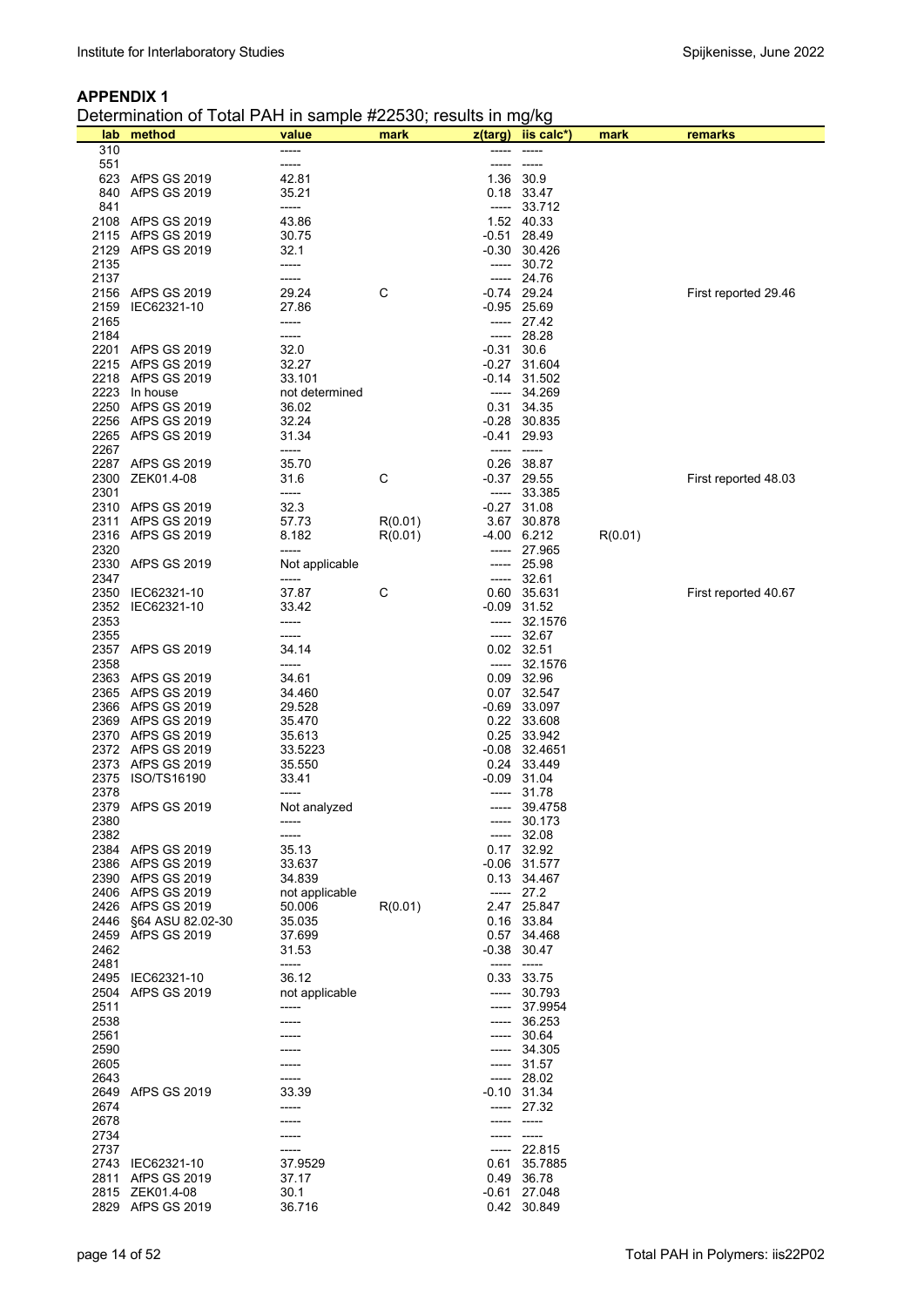|      | lab method              | value            | mark        | $z$ (targ)   | iis calc*)                | mark        | remarks |
|------|-------------------------|------------------|-------------|--------------|---------------------------|-------------|---------|
|      | 2858 AfPS GS 2019       | 28.900           |             |              | $-0.79$ 25.573            |             |         |
| 2864 |                         | -----            |             |              | $--- 27.83$               |             |         |
| 2867 |                         | -----            |             | -----        | 28.11                     |             |         |
|      | 2892 AfPS GS 2019       | 41.311           |             | 1.13         | 39.83                     |             |         |
| 2910 |                         | -----            |             | -----        | 27.73                     |             |         |
| 2930 |                         |                  |             |              | 26.69                     |             |         |
| 2953 |                         |                  |             | -----        | 27.493                    |             |         |
| 2977 |                         | -----            |             |              | -----                     |             |         |
| 2988 | AfPS GS 2019            | 37.29            |             |              | 0.51 35.66                |             |         |
| 3100 | AfPS GS 2019            | 31.07            |             |              | $-0.46$ 29.63             |             |         |
| 3116 |                         | -----            |             | -----        | 28.818                    |             |         |
|      | 3122 AfPS GS 2019       | 37.74901         |             |              | 0.58 31.65264             |             |         |
|      | 3153 AfPS GS 2019       | 32.63            |             |              | $-0.21$ 30.96             |             |         |
|      | 3154 AfPS GS 2014       | 24.752           |             |              | $-1.43$ 22.674            |             |         |
| 3163 |                         | -----            |             |              |                           |             |         |
| 3172 |                         | ----             |             |              | ----- 33.3824             |             |         |
|      | 3176 In house           | 38.919           |             |              | 0.76 30.693               |             |         |
|      | 3182 ZEK01.4-08         | 32.30            |             |              | $-0.27$ 30.12             |             |         |
| 3185 |                         | -----            |             |              | $--- 30.1$                |             |         |
| 3209 | 3197 AfPS GS 2019       | 37.19            |             |              | 0.49 35.22<br>$--- 21.84$ |             |         |
| 3210 |                         | -----<br>35.7133 |             |              | 0.26 33.1817              |             |         |
|      | 3214 AfPS GS 2019       | 31.33            |             |              | $-0.42$ 30.05             |             |         |
| 3218 | AfPS GS 2019            | 30.97            |             | $-0.47$ 29.6 |                           |             |         |
| 3228 |                         | -----            |             |              | $--- 28.02$               |             |         |
| 3230 |                         | -----            |             |              | $-----$                   |             |         |
|      | 3237 AfPS GS 2019       | 29.44            |             |              | $-0.71$ 27.18             |             |         |
| 3248 | <b>AfPS GS 2019</b>     | 32.1             |             | $-0.30$ 30.5 |                           |             |         |
|      |                         |                  |             |              |                           |             |         |
|      | normality               | OK               |             |              | OK                        |             |         |
|      | n                       | 54               |             |              | 93                        |             |         |
|      | outliers                | 3                |             |              | $\mathbf 1$               |             |         |
|      | mean $(n)$              | 34.0181          |             |              | 31.1688                   |             |         |
|      | st.dev. $(n)$           | 3.59611          | $RSD = 11%$ |              | 3.61754                   | $RSD = 12%$ |         |
|      | R(calc.)                | 10.0691          |             |              | 10.1291                   |             |         |
|      | st.dev.(IEC62321-10:20) | 6.46344          |             |              | 5.92208                   |             |         |
|      | R(IEC62321-10:20)       | 18.0976          |             |              | 16.5818                   |             |         |

\*) iis calculated the total of 15 PAH whose level in the material is found to exceed 0.2 mg/kg according to AfPS GS 2019



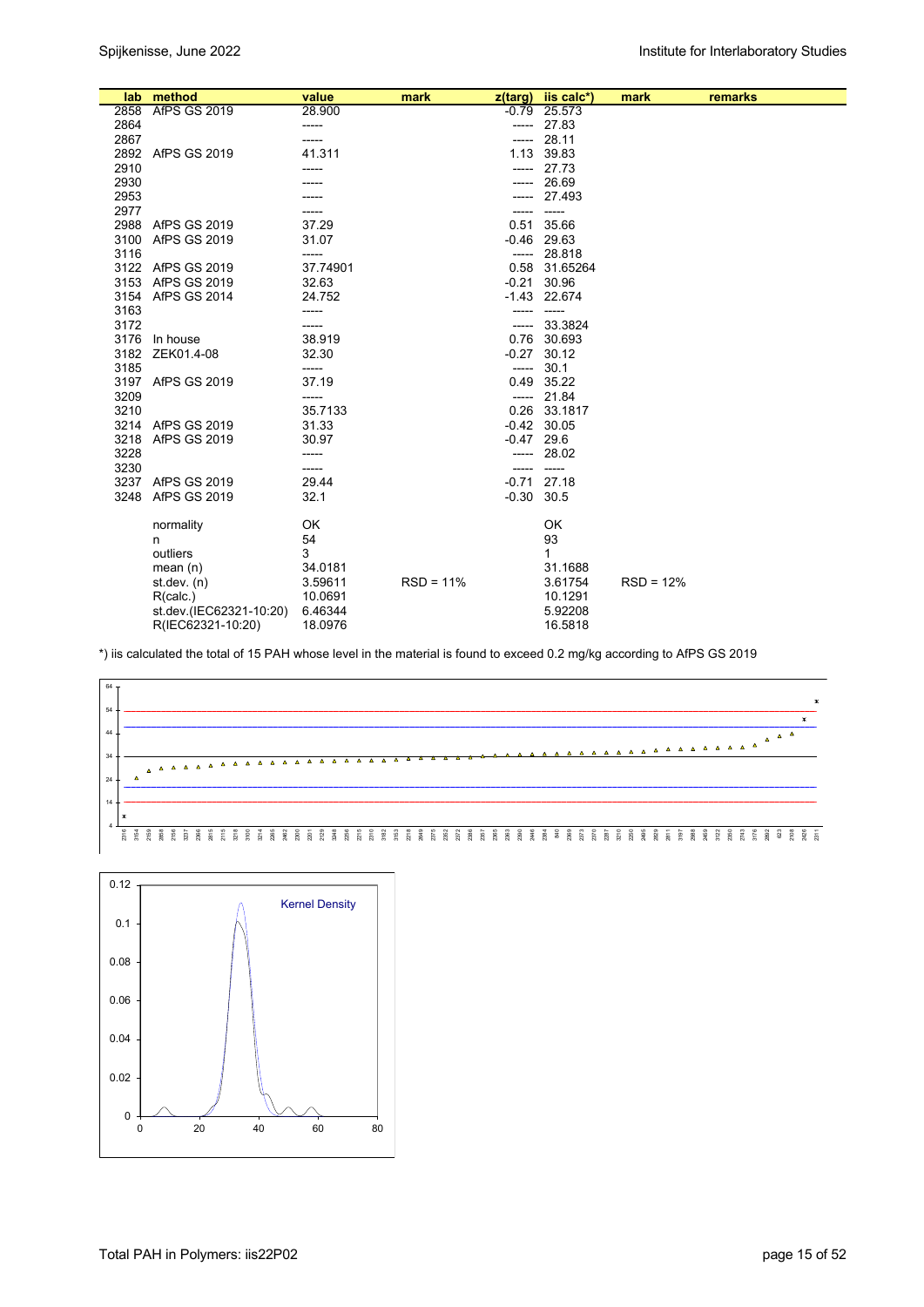# Determination of Naphthalene, CAS No. 91-20-3 in sample #22530; results in mg/kg

| lab          | method                                 | value          | mark    | z(targ)            | <b>Remarks</b>                    |
|--------------|----------------------------------------|----------------|---------|--------------------|-----------------------------------|
| 310          |                                        |                |         |                    |                                   |
| 551          |                                        | -----          |         | -----              |                                   |
|              | 623 AfPS GS 2019                       | 0.19           |         | 1.68               |                                   |
|              | 840 AfPS GS 2019                       | 0.12           |         | $-0.88$            |                                   |
|              | 841 AfPS GS 2019                       | 0.140          |         | $-0.15$            |                                   |
|              | 2108 AfPS GS 2019                      | 0.18           |         | 1.31               |                                   |
|              | 2115 AfPS GS 2019                      | 0.1            |         | $-1.61$            |                                   |
|              | 2129 AfPS GS 2019<br>2135 AfPS GS 2014 | < 0.05<br>0.22 |         | --3.44<br>2.78     | Possibly a false negative result? |
| 2137         |                                        | -----          |         | -----              |                                   |
|              | 2156 AfPS GS 2019                      | < 0.2          |         |                    |                                   |
|              | 2159 IEC62321-10                       | ${}_{0.2}$     |         |                    |                                   |
|              | 2165 AfPS GS 2019                      | not detected   |         |                    |                                   |
|              | 2184 AfPS GS 2014                      | not detected   |         |                    |                                   |
| 2201         | AfPS GS 2019                           | not detected   |         |                    |                                   |
|              | 2215 AfPS GS 2019                      | not detected   |         |                    |                                   |
|              | 2218 AfPS GS 2019                      | Not detected   |         |                    |                                   |
| 2223         | In house                               | < 0.1          |         |                    |                                   |
| 2250         |                                        | -----          |         |                    |                                   |
| 2256         | 2265 AfPS GS 2019                      | -----<br>0.15  |         | 0.22               |                                   |
| 2267         |                                        | -----          |         | -----              |                                   |
|              | 2287 AfPS GS 2019                      | < 0.2          |         | -----              |                                   |
| 2300         | ZEK01.4-08                             | 0.16           |         | 0.58               |                                   |
| 2301         |                                        | -----          |         | -----              |                                   |
|              | 2310 AfPS GS 2019                      | 0.13           |         | $-0.51$            |                                   |
|              | 2311 AfPS GS 2019                      | 0.164          |         | 0.73               |                                   |
|              | 2316 AfPS GS 2019                      | Not Detected   |         | -----              |                                   |
|              | 2320 AfPS GS 2019                      | < 0.2          | С       | -----              | First reported 0.261              |
|              | 2330 AfPS GS 2019                      | 0.13           |         | $-0.51$            |                                   |
|              | 2347 AfPS GS 2019                      | 0.15           |         | 0.22               |                                   |
|              | 2350 IEC62321-10                       | 0.118          |         | -0.95              |                                   |
|              | 2352 IEC62321-10<br>2353 AfPS GS 2019  | 0.15<br>0.1235 |         | 0.22<br>$-0.75$    |                                   |
|              | 2355 AfPS GS 2019                      | 0.12           |         | $-0.88$            |                                   |
|              | 2357 AfPS GS 2019                      | 0.14           |         | $-0.15$            |                                   |
|              | 2358 AfPS GS 2019                      | 0.1235         |         | $-0.75$            |                                   |
|              | 2363 AfPS GS 2019                      | 0.13           |         | $-0.51$            |                                   |
|              | 2365 AfPS GS 2019                      | 0.121          |         | -0.84              |                                   |
|              | 2366 AfPS GS 2019                      | 0.154          |         | 0.36               |                                   |
|              | 2369 AfPS GS 2019                      | 0.115          |         | $-1.06$            |                                   |
|              | 2370 AfPS GS 2019                      | 0.113          |         | $-1.13$            |                                   |
|              | 2372 AfPS GS 2019                      | 0.1266         |         | $-0.64$            |                                   |
|              | 2373 AfPS GS 2019<br>2375 ISO/TS16190  | 0.124<br>< 0.2 |         | $-0.73$<br>-----   |                                   |
|              | 2378 EN17132                           | 0.14           |         | $-0.15$            |                                   |
|              | 2379 AfPS GS 2019                      | 0.1900         |         | 1.68               |                                   |
|              | 2380 AfPS GS 2019                      | 0.119          |         | $-0.91$            |                                   |
|              | 2382 AFPS GS 2019                      | 0.16           |         | 0.58               |                                   |
|              | 2384 AfPS GS 2019                      | 0.14           |         | $-0.15$            |                                   |
|              | 2386 AfPS GS 2019                      | not detected   |         | -----              |                                   |
|              | 2390 AfPS GS 2019                      | 0.170          |         | 0.95               |                                   |
|              | 2406 AfPS GS 2019                      | not detected   |         | -----<br>-4.53     |                                   |
| 2446         | 2426 AfPS GS 2019<br>§64 ASU 82.02-30  | 0.020<br>< 0,2 | R(0.05) | -----              |                                   |
| 2459         | AfPS GS 2019                           | 1.897          | R(0.01) | 64.06              |                                   |
| 2462         |                                        | -----          |         | -----              |                                   |
| 2481         |                                        | -----          |         | -----              |                                   |
|              | 2495 IEC62321-10                       | 0.12           |         | -0.88              |                                   |
| 2504         | AfPS GS 2019                           | not applicable |         | -----              |                                   |
| 2511         |                                        | -----          |         |                    |                                   |
| 2538         |                                        |                |         |                    |                                   |
| 2561         |                                        |                |         |                    |                                   |
| 2590         | AfPS GS 2019                           | < 0.20         |         |                    |                                   |
| 2605<br>2643 |                                        | -----          |         |                    |                                   |
| 2649         |                                        | -----          |         |                    |                                   |
|              | 2674 AfPS GS 2014                      | not detected   |         |                    |                                   |
| 2678         |                                        | -----          |         |                    |                                   |
| 2734         |                                        |                |         |                    |                                   |
| 2737         |                                        |                |         |                    |                                   |
|              | 2743 IEC62321-10                       | 0.3683         | R(0.01) | 8.20               |                                   |
| 2811         | AfPS GS 2019                           | not detected   |         | -----              |                                   |
|              | 2815 ZEK01.4-08<br>2829 AfPS GS 2019   | 0.096<br>0.121 |         | $-1.75$<br>$-0.84$ |                                   |
|              |                                        |                |         |                    |                                   |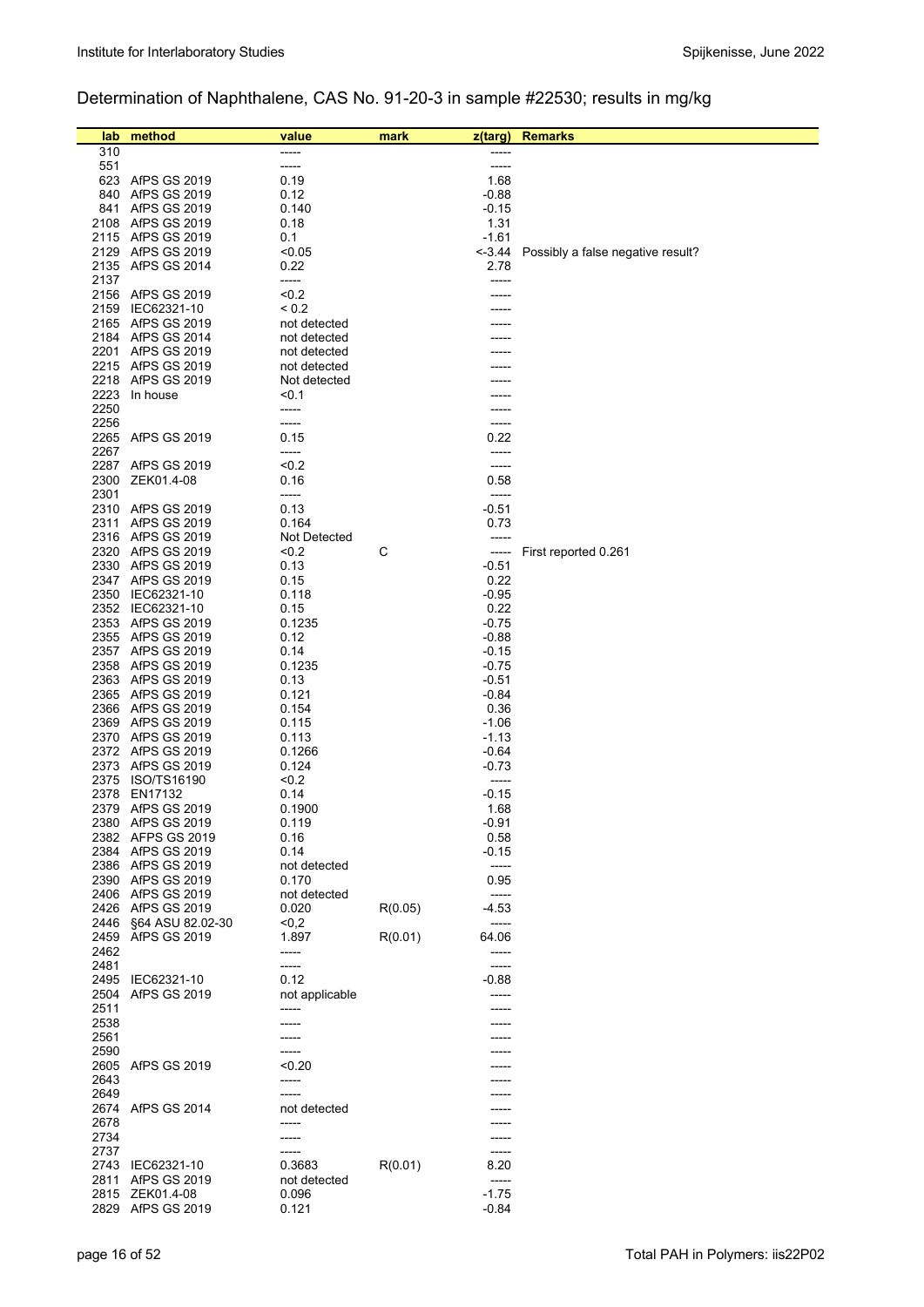|              | lab method              | value           | mark        | z(targ)       | <b>Remarks</b>       |
|--------------|-------------------------|-----------------|-------------|---------------|----------------------|
|              | 2858 AfPS GS 2019       | not detected    | ਟ           | -----         | First reported 0.774 |
|              | 2864 AfPS GS 2019       | 0.17            |             | 0.95          |                      |
|              | 2867 AfPS GS 2019       | < 0.2           |             | -----         |                      |
|              | 2892 AfPS GS 2019       | 0.25            |             | 3.87          |                      |
|              | 2910 AfPS GS 2019       | not detected    |             | -----         |                      |
| 2930         | In house                | 0.39            | R(0.01)     | 8.99          |                      |
| 2953         | <b>AfPS GS 2019</b>     | 0.114           |             | $-1.10$       |                      |
| 2977         |                         | -----           |             |               |                      |
|              | 2988 AfPS GS 2019       | not detected    |             |               |                      |
| 3100         | <b>AfPS GS 2019</b>     | < 0.2           |             | -----         |                      |
|              | 3116 AfPS GS 2014       | 0.1106          |             | $-1.22$       |                      |
|              | 3122 AfPS GS 2019       | 0.11034         |             | $-1.23$       |                      |
| 3153         | AfPS GS 2019            | < 0.20          |             | -----         |                      |
| 3154<br>3163 |                         | -----           |             |               |                      |
|              | 3172 AfPS GS 2019       | -----<br>0.2364 |             | -----<br>3.38 |                      |
| 3176         | In house                | 0.153           |             | 0.33          |                      |
|              | 3182 ZEK01.4-08         | < 0.10          |             | -----         |                      |
|              | 3185 AfPS GS 2019       | < 0.2           |             | -----         |                      |
|              | 3197 AfPS GS 2019       | 0.10            |             | $-1.61$       |                      |
| 3209         |                         | -----           |             |               |                      |
| 3210         |                         | < 0.2           |             |               |                      |
|              | 3214 AfPS GS 2019       | < 0.2           |             |               |                      |
| 3218         | AfPS GS 2019            | < 0.20          |             |               |                      |
| 3228         | <b>AfPS GS 2019</b>     | not detected    |             |               |                      |
| 3230         |                         | -----           |             |               |                      |
| 3237         |                         | -----           |             |               |                      |
| 3248         | <b>AfPS GS 2019</b>     | 0.2             |             | 2.05          |                      |
|              | normality               | not OK          |             |               |                      |
|              | n                       | 43              |             |               |                      |
|              | outliers                | 4               |             |               |                      |
|              | mean $(n)$              | 0.1440          |             |               |                      |
|              | st.dev. (n)             | 0.03592         | $RSD = 25%$ |               |                      |
|              | R(calc.)                | 0.1006          |             |               |                      |
|              | st.dev.(IEC62321-10:20) | 0.02736         |             |               |                      |
|              | R(IEC62321-10:20)       | 0.0766          |             |               |                      |



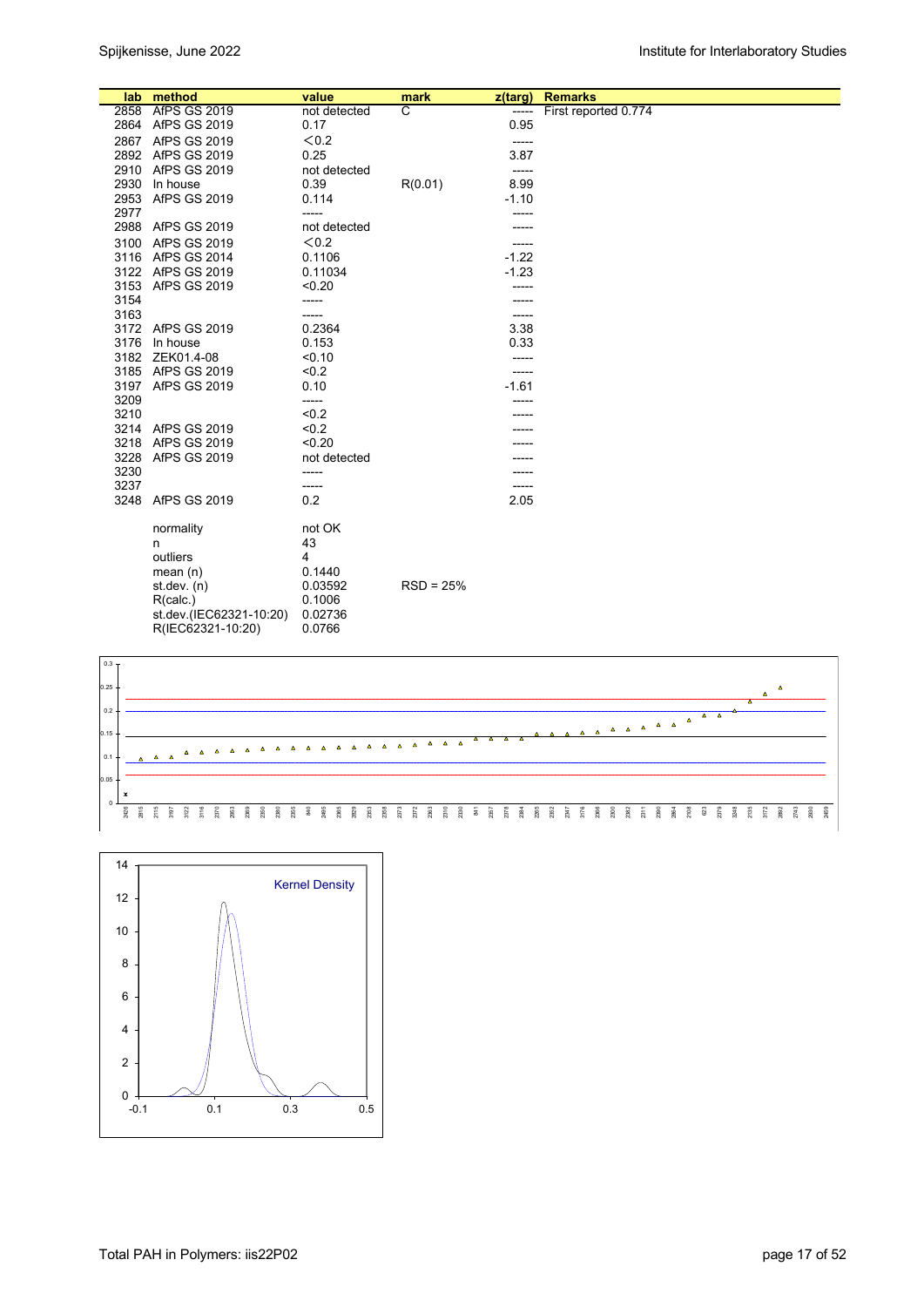# Determination of Acenaphthylene, CAS No. 208-96-8 in sample #22530; results in mg/kg

| lab          | method                                   | value               | <b>Mark</b> | z(targ)            | remarks                   |
|--------------|------------------------------------------|---------------------|-------------|--------------------|---------------------------|
| 310          |                                          | -----               |             | -----              |                           |
| 551          |                                          | -----               |             | -----              |                           |
|              | 623 AfPS GS 2019                         | 0.07                |             | $-2.34$            |                           |
|              | 840 AfPS GS 2019                         | 0.1                 |             | $-1.09$            |                           |
|              | 841 AfPS GS 2019                         | 0.115               |             | -0.46              |                           |
|              | 2108 AfPS GS 2019                        | 0.20                |             | 3.09               |                           |
|              | 2115 AfPS GS 2019                        | 0.12                |             | $-0.25$            |                           |
| 2129         | AfPS GS 2019                             | 0.070               |             | $-2.34$            |                           |
| 2135<br>2137 |                                          | -----               |             | -----              |                           |
| 2156         |                                          | -----               |             |                    |                           |
| 2159         | IEC62321-10                              | ${}_{0.2}$          |             |                    |                           |
|              | 2165 AfPS GS 2019                        | not detected        |             |                    |                           |
|              | 2184 AfPS GS 2014                        | not detected        |             |                    |                           |
| 2201         | AfPS GS 2019                             | not detected        |             |                    |                           |
|              | 2215 AfPS GS 2019                        | not detected        |             |                    |                           |
|              | 2218 AfPS GS 2019                        | Not detected        |             | -----              |                           |
| 2223         | In house                                 | 0.108               |             | $-0.75$            |                           |
| 2250         |                                          | -----               |             |                    |                           |
| 2256         |                                          | -----               |             |                    |                           |
|              | 2265 AfPS GS 2019                        | ${}^{5}$ 0.2        |             |                    |                           |
| 2267         |                                          | -----               |             |                    |                           |
|              | 2287 AfPS GS 2019                        | < 0.2               |             |                    |                           |
| 2300         | ZEK01.4-08                               | 0.15                |             | 1.00               |                           |
| 2301         |                                          | -----               |             | -----              |                           |
|              | 2310 AfPS GS 2019<br><b>AfPS GS 2019</b> | 0.13<br>0.12        |             | 0.17<br>$-0.25$    |                           |
| 2311<br>2316 |                                          | -----               |             | -----              |                           |
|              | 2320 AfPS GS 2019                        | Not Detected        |             | -----              |                           |
|              | 2330 AfPS GS 2019                        | 0.12                |             | $-0.25$            |                           |
|              | 2347 AfPS GS 2019                        | 0.13                |             | 0.17               |                           |
|              | 2350 IEC62321-10                         | < 0.1               |             | -----              |                           |
|              | 2352 IEC62321-10                         | 0.14                |             | 0.59               |                           |
|              | 2353 AfPS GS 2019                        | 0.1273              |             | 0.06               |                           |
|              | 2355 AfPS GS 2019                        | 0.11                |             | $-0.67$            |                           |
|              | 2357 AfPS GS 2019                        | 0.13                |             | 0.17               |                           |
|              | 2358 AfPS GS 2019                        | 0.1273              |             | 0.06               |                           |
|              | 2363 AfPS GS 2019                        | 0.13                |             | 0.17               |                           |
|              | 2365 AfPS GS 2019                        | 0.114               |             | $-0.50$            |                           |
|              | 2366 AfPS GS 2019                        | 0.122               |             | $-0.17$            |                           |
|              | 2369 AfPS GS 2019                        | 0.134               |             | 0.34               |                           |
|              | 2370 AfPS GS 2019<br>2372 AfPS GS 2019   | 0.103<br>0.1        |             | $-0.96$<br>$-1.09$ |                           |
|              | 2373 AfPS GS 2019                        | 0.143               |             | 0.71               |                           |
| 2375         | ISO/TS16190                              | < 0.2               |             | -----              |                           |
| 2378         | EN17132                                  | 0.14                |             | 0.59               |                           |
|              | 2379 AfPS GS 2019                        | 0.1112              |             | $-0.62$            |                           |
|              | 2380 AIPS GS 2019                        | 0.119               |             | -0.29              |                           |
|              | 2382 AFPS GS 2019                        | 0.14                |             | 0.59               |                           |
|              | 2384 AfPS GS 2019                        | Not Detected [<0.1] |             | -----              |                           |
|              | 2386 AfPS GS 2019                        | 0.106               |             | $-0.83$            |                           |
|              | 2390 AfPS GS 2019                        | 0.133               | С           |                    | 0.29 First reported 0.226 |
|              | 2406 AfPS GS 2019                        | not detected        |             | -----              |                           |
|              | 2426 AfPS GS 2019                        | 0.086               |             | $-1.67$            |                           |
|              | 2446 §64 ASU 82.02-30                    | <0,2                |             | -----              |                           |
|              | 2459 AfPS GS 2019                        | 0.875               | R(0.01)     | 31.29              |                           |
| 2462         |                                          | -----               |             | ------             |                           |
| 2481         | 2495 IEC62321-10                         | -----<br>< 0.1      |             | -----              |                           |
|              | 2504 AfPS GS 2019                        | not applicable      |             |                    |                           |
| 2511         | EN17132                                  | < 0.2               |             | -----              |                           |
| 2538         | In house                                 | 0.138               |             | 0.50               |                           |
| 2561         |                                          | -----               |             | -----              |                           |
| 2590         |                                          | -----               |             |                    |                           |
|              | 2605 AfPS GS 2019                        | < 0.20              |             |                    |                           |
| 2643         |                                          | -----               |             |                    |                           |
| 2649         |                                          | -----               |             |                    |                           |
|              | 2674 AfPS GS 2014                        | not detected        |             |                    |                           |
| 2678         |                                          | -----               |             |                    |                           |
| 2734         |                                          |                     |             |                    |                           |
| 2737         |                                          | -----               |             |                    |                           |
| 2743         |                                          |                     |             | -----              |                           |
|              | 2811 AfPS GS 2019<br>2815 ZEK01.4-08     | not determined      |             | -----              |                           |
|              | 2829 AfPS GS 2019                        | 0.124<br>0.163      |             | -0.08<br>1.55      |                           |
|              |                                          |                     |             |                    |                           |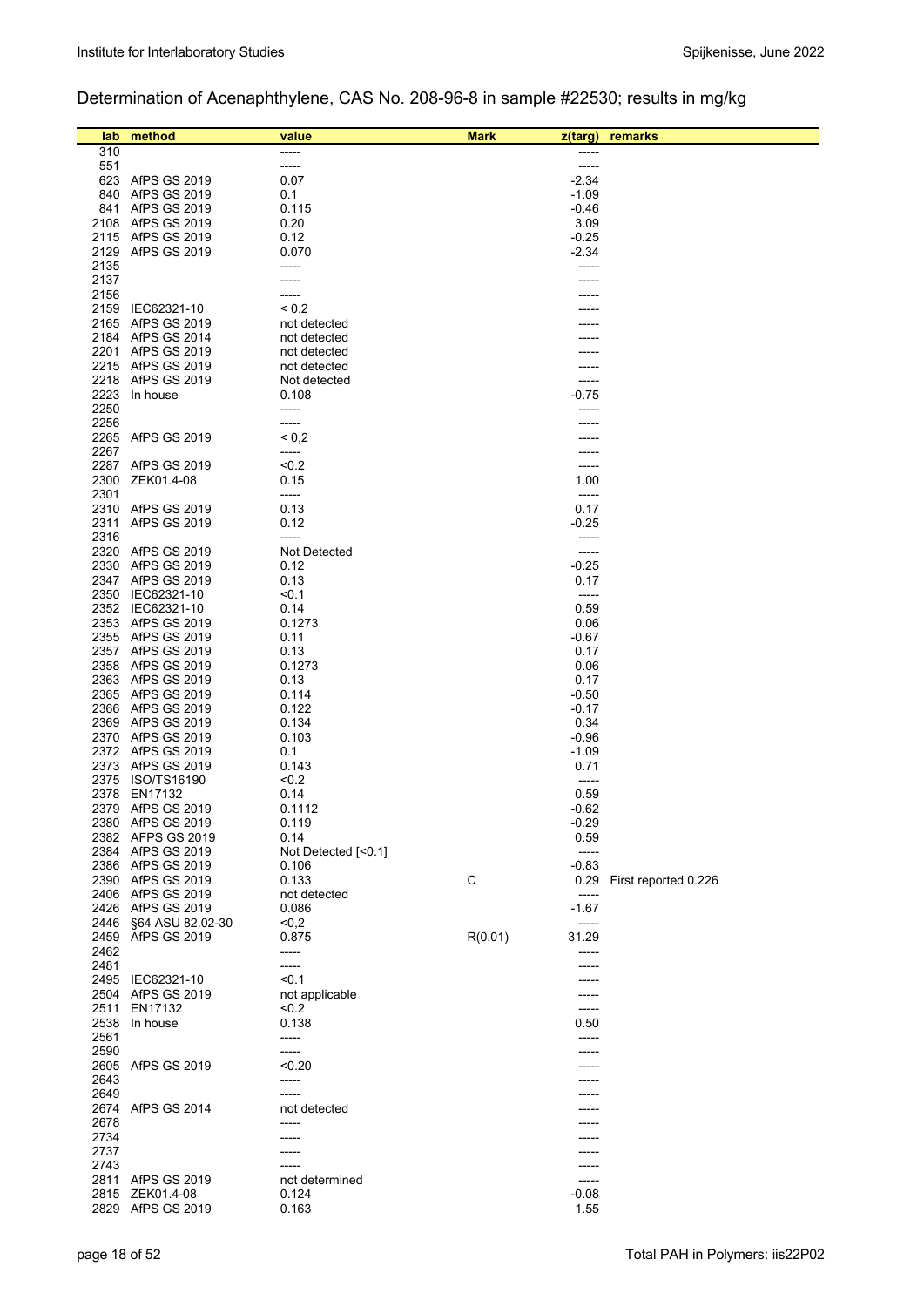|              | lab method              | value          | <b>Mark</b> | $z$ (targ) | remarks                |
|--------------|-------------------------|----------------|-------------|------------|------------------------|
| 2858         | <b>AfPS GS 2019</b>     | 0.155          |             | 1.21       |                        |
|              | 2864 AfPS GS 2019       | not detected   |             | -----      |                        |
|              | 2867 AfPS GS 2019       | < 0.2          |             | -----      |                        |
|              | 2892 AfPS GS 2019       | 0.13           |             | 0.17       |                        |
| 2910         | AfPS GS 2019            | not applicable |             |            |                        |
| 2930         | In house                | < 0.38         | C           | -----      | First reported 0.27    |
| 2953         | <b>AfPS GS 2019</b>     | 0.181          |             | 2.30       |                        |
| 2977         |                         | -----          |             | -----      |                        |
|              | 2988 AfPS GS 2019       | not detected   |             | -----      |                        |
| 3100         | <b>AfPS GS 2019</b>     | < 0.2          |             | -----      |                        |
|              | 3116 AfPS GS 2014       | 0.1218         |             | $-0.17$    |                        |
|              | 3122 AfPS GS 2019       | < 0.1          | C           | -----      | First reported 1.09229 |
| 3153         | <b>AfPS GS 2019</b>     | < 0.20         |             |            |                        |
| 3154         |                         | -----          |             | -----      |                        |
| 3163         |                         | -----          |             |            |                        |
|              | 3172 AfPS GS 2019       | ${}_{0.2}$     |             |            |                        |
| 3176         |                         | -----          |             |            |                        |
|              | 3182 ZEK01.4-08         | < 0.10         |             |            |                        |
|              | 3185 AfPS GS 2019       | < 0.2          |             | -----      |                        |
|              | 3197 AfPS GS 2019       | 0.13           |             | 0.17       |                        |
| 3209         |                         | -----          |             | -----      |                        |
| 3210         |                         | 0.1736         |             | 1.99       |                        |
|              | 3214 AfPS GS 2019       | < 0.2          |             | -----      |                        |
| 3218         | <b>AfPS GS 2019</b>     | < 0.20         |             |            |                        |
| 3228         | <b>AfPS GS 2019</b>     | not detected   |             |            |                        |
| 3230<br>3237 |                         | -----          |             | -----      |                        |
| 3248         | <b>AfPS GS 2019</b>     | -----<br>0.1   |             | $-1.09$    |                        |
|              |                         |                |             |            |                        |
|              | normality               | suspect        |             |            |                        |
|              | n                       | 41             |             |            |                        |
|              | outliers                | 1              |             |            |                        |
|              | mean $(n)$              | 0.1260         |             |            |                        |
|              | st.dev. $(n)$           | 0.02592        | $RSD = 21%$ |            |                        |
|              | R(calc.)                | 0.0726         |             |            |                        |
|              | st.dev.(IEC62321-10:20) | 0.02394        |             |            |                        |
|              | R(IEC62321-10:20)       | 0.0670         |             |            |                        |



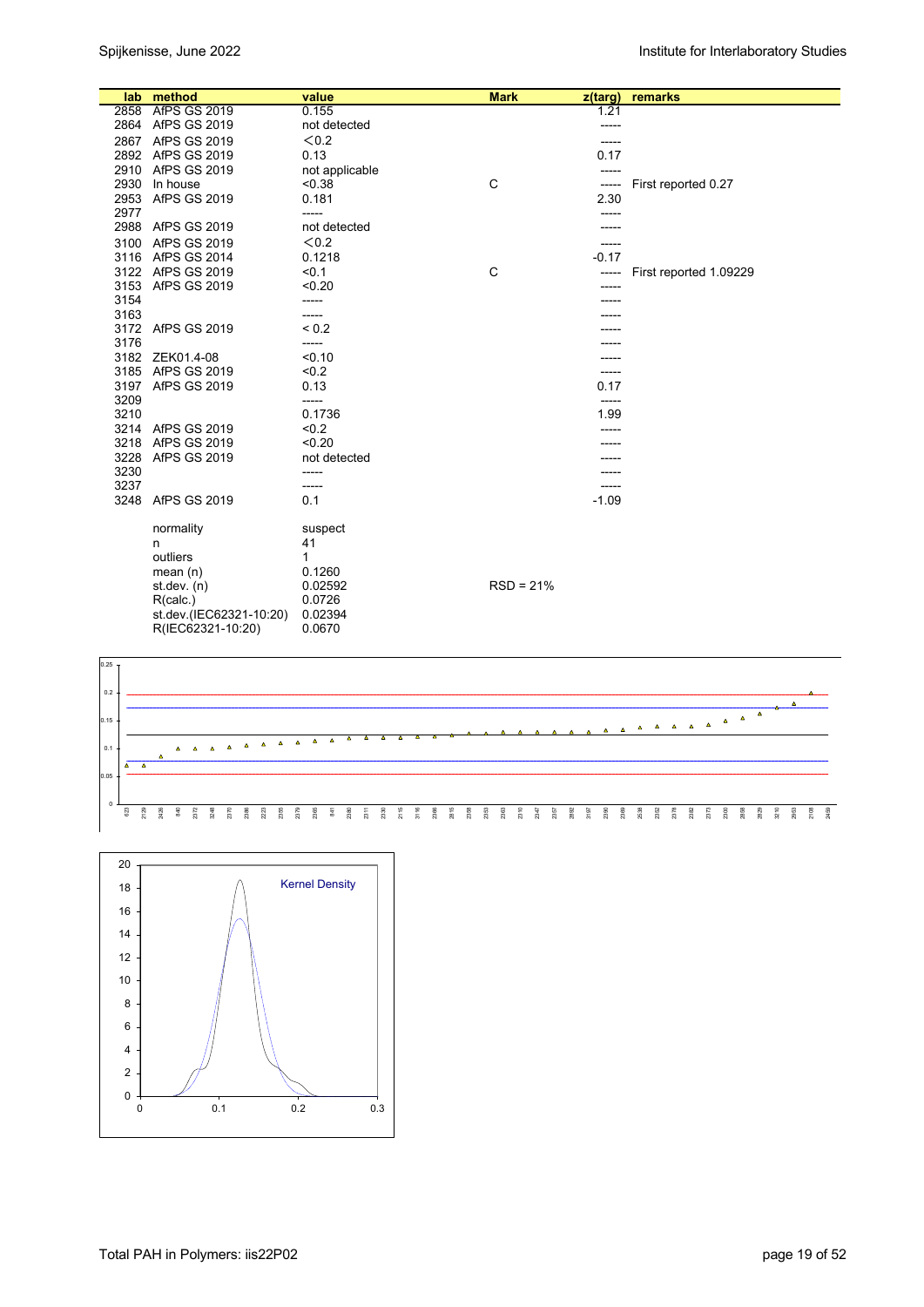# Determination of Acenaphthene, CAS No. 83-32-9 in sample #22530; results in mg/kg

| lab          | method                                 | value                    | mark    | z(targ)            | remarks                     |
|--------------|----------------------------------------|--------------------------|---------|--------------------|-----------------------------|
| 310          |                                        | -----                    |         |                    |                             |
| 551          |                                        | -----                    |         | -----              |                             |
| 840          | 623 AfPS GS 2019<br>AfPS GS 2019       | 0.26<br>0.3              |         | $-1.18$<br>$-0.55$ |                             |
| 841          | AfPS GS 2019                           | 0.320                    |         | $-0.24$            |                             |
|              | 2108 AfPS GS 2019                      | 0.44                     |         | 1.64               |                             |
|              | 2115 AfPS GS 2019                      | 0.30                     |         | $-0.55$            |                             |
|              | 2129 AfPS GS 2019                      | 0.163                    |         | $-2.70$            |                             |
| 2135         |                                        |                          |         |                    |                             |
| 2137         |                                        |                          |         |                    |                             |
| 2156<br>2159 | IEC62321-10                            | ${}^{5}$ 0.2             |         | -----              |                             |
|              | 2165 AfPS GS 2019                      | 0.32                     |         | $-0.24$            |                             |
|              | 2184 AfPS GS 2014                      | 0.34                     |         | 0.07               |                             |
|              | 2201 AfPS GS 2019                      | 0.3                      |         | $-0.55$            |                             |
|              | 2215 AfPS GS 2019                      | 0.39                     |         | 0.86               |                             |
|              | 2218 AfPS GS 2019<br>2223 In house     | 0.243                    |         | $-1.45$            |                             |
|              | 2250 AfPS GS 2019                      | 0.400<br>0.32            |         | 1.02<br>$-0.24$    |                             |
|              | 2256 AfPS GS 2019                      | 0.320                    |         | $-0.24$            |                             |
|              | 2265 AfPS GS 2019                      | 0.37                     |         | 0.54               |                             |
| 2267         |                                        | -----                    |         | -----              |                             |
|              | 2287 AfPS GS 2019                      | < 0.2                    |         | -----              |                             |
|              | 2300 ZEK01.4-08                        | 0.41                     |         | 1.17               |                             |
|              | 2301 AfPS GS 2019<br>2310 AfPS GS 2019 | 0.40<br>0.31             |         | 1.02<br>$-0.40$    |                             |
|              | 2311 AfPS GS 2019                      | 0.294                    |         | $-0.65$            |                             |
| 2316         |                                        | -----                    |         | -----              |                             |
|              | 2320 AfPS GS 2019                      | 0.438                    | С       | 1.61               | First reported Not Detected |
|              | 2330 AfPS GS 2019                      | 0.21                     |         | $-1.97$            |                             |
|              | 2347 AfPS GS 2019                      | 0.33                     |         | $-0.08$            |                             |
|              | 2350 IEC62321-10<br>2352 IEC62321-10   | 0.263<br>0.32            |         | $-1.14$            |                             |
|              | 2353 AfPS GS 2019                      | 0.3298                   |         | $-0.24$<br>$-0.09$ |                             |
|              | 2355 AfPS GS 2019                      | 0.33                     |         | $-0.08$            |                             |
|              | 2357 AfPS GS 2019                      | 0.32                     |         | $-0.24$            |                             |
|              | 2358 AfPS GS 2019                      | 0.3298                   |         | $-0.09$            |                             |
|              | 2363 AfPS GS 2019                      | 0.35                     |         | 0.23               |                             |
|              | 2365 AfPS GS 2019                      | 0.310                    |         | $-0.40$            |                             |
|              | 2366 AfPS GS 2019<br>2369 AfPS GS 2019 | 0.341<br>0.324           |         | 0.09<br>$-0.18$    |                             |
|              | 2370 AfPS GS 2019                      | 0.297                    |         | $-0.60$            |                             |
|              | 2372 AfPS GS 2019                      | 0.2737                   |         | $-0.97$            |                             |
|              | 2373 AfPS GS 2019                      | 0.343                    |         | 0.12               |                             |
|              | 2375 ISO/TS16190                       | 0.34                     |         | 0.07               |                             |
| 2378         | EN17132                                | 0.3<br>0.2122            |         | $-0.55$<br>$-1.93$ |                             |
|              | 2379 AfPS GS 2019<br>2380 AfPS GS 2019 | 0.319                    |         | $-0.26$            |                             |
|              | 2382 AFPS GS 2019                      | 0.32                     |         | $-0.24$            |                             |
|              | 2384 AfPS GS 2019                      | 0.29                     |         | $-0.71$            |                             |
|              | 2386 AfPS GS 2019                      | 0.337                    |         | 0.03               |                             |
|              | 2390 AfPS GS 2019                      | 0.212                    |         | $-1.94$            |                             |
|              | 2406 AfPS GS 2019<br>2426 AfPS GS 2019 | < 0.2<br>0.183           | С       | -----<br>$-2.39$   | First reported not detected |
| 2446         | §64 ASU 82.02-30                       | 0.373                    |         | 0.59               |                             |
|              | 2459 AfPS GS 2019                      | 1.079                    | R(0.01) | 11.67              |                             |
| 2462         |                                        | -----                    |         | -----              |                             |
| 2481         |                                        | -----                    |         | -----              |                             |
|              | 2495 IEC62321-10                       | 0.36                     |         | 0.39               |                             |
|              | 2504 AfPS GS 2019<br>EN17132           | not applicable<br>0.5280 |         | $-----$<br>3.02    |                             |
| 2511         | 2538 In house                          | 0.485                    |         | 2.35               |                             |
| 2561         |                                        | -----                    |         | -----              |                             |
|              | 2590 AfPS GS 2019                      | 0.4                      | С       | 1.02               | First reported 0.802        |
| 2605         | <b>AfPS GS 2019</b>                    | 0.34                     |         | 0.07               |                             |
| 2643         |                                        | -----                    |         | -----              |                             |
| 2649         |                                        | -----                    |         | -----              |                             |
| 2678         | 2674 AfPS GS 2014                      | 0.33<br>-----            |         | $-0.08$<br>-----   |                             |
| 2734         |                                        | -----                    |         | ------             |                             |
| 2737         |                                        | ------                   |         | -----              |                             |
|              | 2743 IEC62321-10                       | 0.5147                   |         | 2.82               |                             |
| 2811         | AfPS GS 2019                           | not determined           |         | $-----$            |                             |
|              | 2815 ZEK01.4-08<br>2829 AfPS GS 2019   | 0.383<br>0.334           |         | 0.75<br>$-0.02$    |                             |
|              |                                        |                          |         |                    |                             |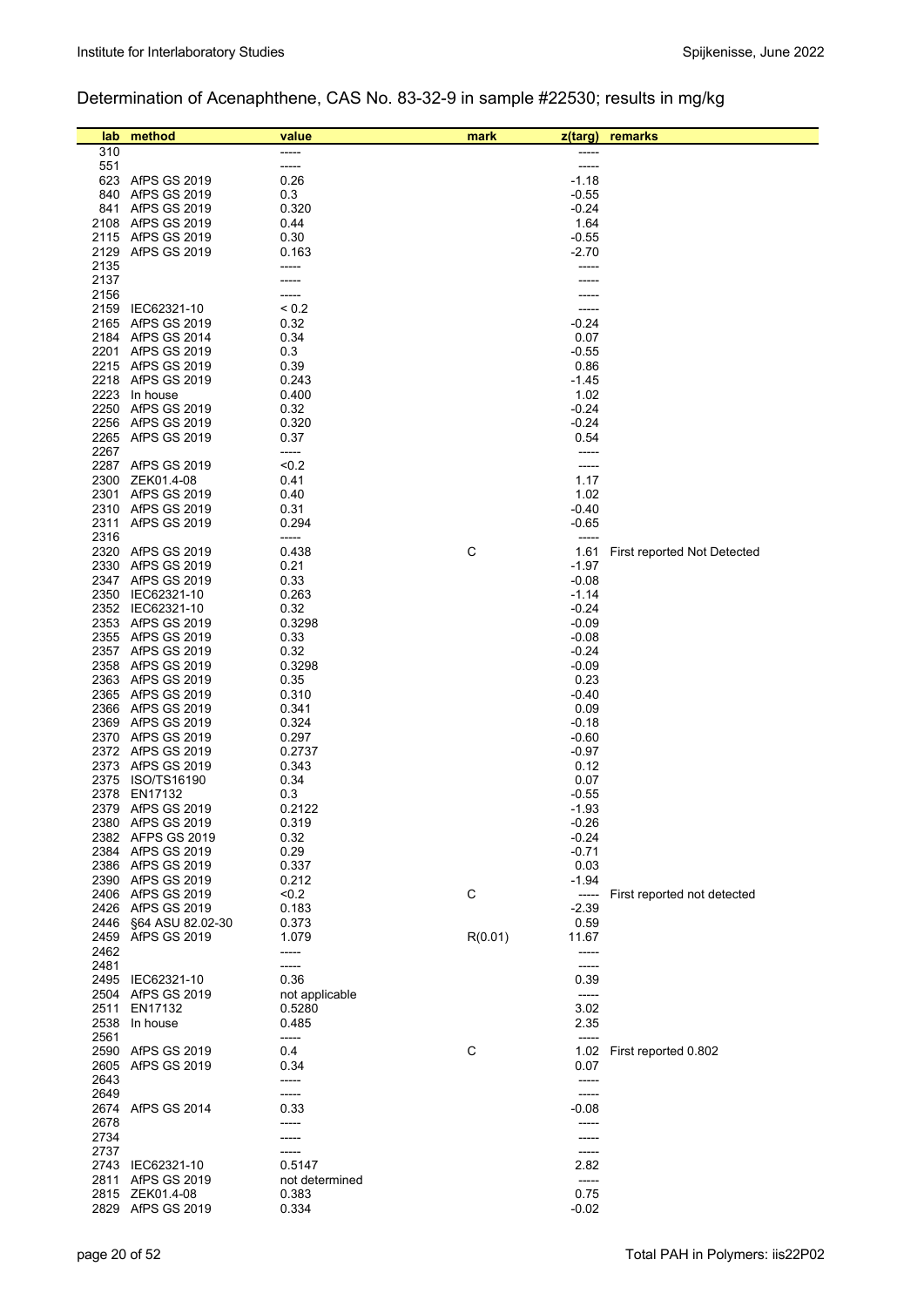|      | lab method              | value          | mark        | z(targ) | remarks                           |
|------|-------------------------|----------------|-------------|---------|-----------------------------------|
|      | 2858 AfPS GS 2019       | 0.309          |             | $-0.41$ |                                   |
|      | 2864 AfPS GS 2019       | 0.25           | С           |         | -1.34 First reported not detected |
|      | 2867 AfPS GS 2019       | 0.33           |             | $-0.08$ |                                   |
|      | 2892 AfPS GS 2019       | 0.45           |             | 1.80    |                                   |
|      | 2910 AfPS GS 2019       | not applicable |             | -----   |                                   |
|      | 2930 In house           | $<$ 0.59 mg/kg | С           | -----   | First reported 0.36               |
|      | 2953 AfPS GS 2019       | 0.224          |             | $-1.75$ |                                   |
| 2977 |                         | -----          |             | -----   |                                   |
|      | 2988 AfPS GS 2019       | 0.44           |             | 1.64    |                                   |
|      | 3100 AfPS GS 2019       | 0.34           |             | 0.07    |                                   |
|      | 3116 AfPS GS 2014       | 0.3974         |             | 0.97    |                                   |
|      | 3122 AfPS GS 2019       | 0.26810        |             | $-1.05$ |                                   |
|      | 3153 AfPS GS 2019       | 0.38           |             | 0.70    |                                   |
|      | 3154 AfPS GS 2014       | 0.241          |             | $-1.48$ |                                   |
| 3163 |                         | -----          |             | -----   |                                   |
|      | 3172 AfPS GS 2019       | 0.4483         |             | 1.77    |                                   |
|      | 3176 In house           | 0.341          |             | 0.09    |                                   |
|      | 3182 ZEK01.4-08         | 0.38           |             | 0.70    |                                   |
|      | 3185 AfPS GS 2019       | 0.35           |             | 0.23    |                                   |
|      | 3197 AfPS GS 2019       | 0.36           |             | 0.39    |                                   |
| 3209 |                         | -----          |             | -----   |                                   |
| 3210 |                         | 0.4446         |             | 1.72    |                                   |
|      | 3214 AfPS GS 2019       | 0.39           |             | 0.86    |                                   |
| 3218 | AfPS GS 2019            | 0.32           |             | $-0.24$ |                                   |
| 3228 | AfPS GS 2019            | 0.34           |             | 0.07    |                                   |
| 3230 |                         | -----          |             | -----   |                                   |
|      | 3237 AfPS GS 2019       | 0.29           |             | $-0.71$ |                                   |
|      | 3248 AfPS GS 2019       | 0.32           |             | $-0.24$ |                                   |
|      | normality               | OK             |             |         |                                   |
|      | n                       | 76             |             |         |                                   |
|      | outliers                | 1              |             |         |                                   |
|      | mean $(n)$              | 0.3353         |             |         |                                   |
|      | st.dev. $(n)$           | 0.07052        | $RSD = 21%$ |         |                                   |
|      | R(calc.)                | 0.1975         |             |         |                                   |
|      | st.dev.(IEC62321-10:20) | 0.06371        |             |         |                                   |
|      | R(IEC62321-10:20)       | 0.1784         |             |         |                                   |



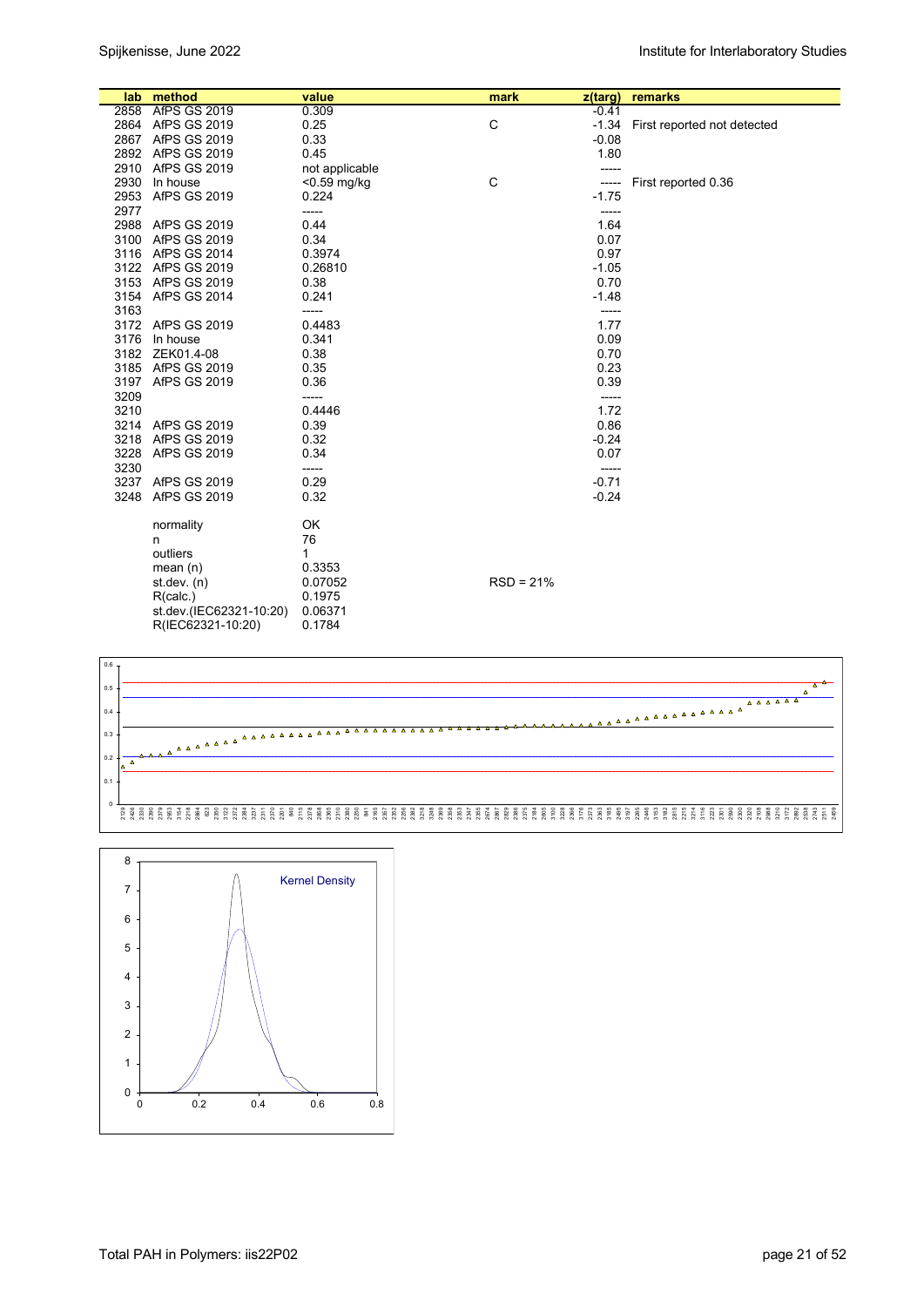# Determination of Fluorene, CAS No. 86-73-7 in sample #22530; results in mg/kg

| lab          | method                                   | value                    | mark    | z(targ)            | remarks                                  |
|--------------|------------------------------------------|--------------------------|---------|--------------------|------------------------------------------|
| 310          |                                          |                          |         |                    |                                          |
| 551          |                                          | -----                    |         | -----              |                                          |
|              | 623 AfPS GS 2019                         | 1                        |         | $-0.03$            |                                          |
|              | 840 AfPS GS 2019                         | 0.96                     |         | $-0.24$            |                                          |
|              | 841 AfPS GS 2019                         | 1.020                    |         | 0.07               |                                          |
|              | 2108 AfPS GS 2019<br>2115 AfPS GS 2019   | 1.11<br>0.98             |         | 0.54<br>$-0.14$    |                                          |
|              | 2129 AfPS GS 2019                        | 0.587                    |         | $-2.19$            |                                          |
|              | 2135 AfPS GS 2014                        | 1.05                     |         | 0.23               |                                          |
| 2137         |                                          | -----                    |         | -----              |                                          |
| 2156         |                                          | -----                    |         | -----              |                                          |
|              | 2159 IEC62321-10                         | 0.69                     |         | $-1.65$            |                                          |
|              | 2165 AfPS GS 2019                        | 1.00                     |         | $-0.03$            |                                          |
|              | 2184 AfPS GS 2014<br>2201 AfPS GS 2019   | 1.02<br>1.1              |         | 0.07<br>0.49       |                                          |
|              | 2215 AfPS GS 2019                        | 1.12                     |         | 0.60               |                                          |
|              | 2218 AfPS GS 2019                        | 1.356                    |         | 1.83               |                                          |
|              | 2223 In house                            | 1.25                     |         | 1.28               |                                          |
|              | 2250 AfPS GS 2019                        | 1.13                     |         | 0.65               |                                          |
|              | 2256 AfPS GS 2019                        | 1.09                     |         | 0.44               |                                          |
|              | 2265 AfPS GS 2019                        | 0.90                     |         | $-0.55$            |                                          |
|              | 2267 In house<br>2287 AfPS GS 2019       | 0.54<br><0.2             |         | $-2.44$            | <-4.22 Possibly a false negative result? |
|              | 2300 ZEK01.4-08                          | 1.33                     |         | 1.70               |                                          |
|              | 2301 AfPS GS 2019                        | 1.012                    |         | 0.03               |                                          |
|              | 2310 AfPS GS 2019                        | 0.86                     |         | $-0.76$            |                                          |
| 2311         | <b>AfPS GS 2019</b>                      | 0.834                    |         | $-0.90$            |                                          |
| 2316         |                                          | -----                    |         | $-----$            |                                          |
|              | 2320 AfPS GS 2019                        | 0.677                    |         | $-1.72$            |                                          |
|              | 2330 AfPS GS 2019<br>2347 AfPS GS 2019   | 0.98<br>1.03             |         | $-0.14$<br>0.13    |                                          |
|              | 2350 IEC62321-10                         | 1.098                    |         | 0.48               |                                          |
|              | 2352 IEC62321-10                         | 1.01                     |         | 0.02               |                                          |
|              | 2353 AfPS GS 2019                        | 1.0176                   |         | 0.06               |                                          |
|              | 2355 AfPS GS 2019                        | 1.00                     |         | $-0.03$            |                                          |
|              | 2357 AfPS GS 2019                        | 1.03                     |         | 0.13               |                                          |
|              | 2358 AfPS GS 2019                        | 1.0176                   |         | 0.06               |                                          |
|              | 2363 AfPS GS 2019<br>2365 AfPS GS 2019   | 1.04<br>0.920            |         | 0.18<br>$-0.45$    |                                          |
|              | 2366 AfPS GS 2019                        | 1.052                    |         | 0.24               |                                          |
|              | 2369 AfPS GS 2019                        | 1.160                    |         | 0.81               |                                          |
|              | 2370 AfPS GS 2019                        | 0.939                    |         | $-0.35$            |                                          |
|              | 2372 AfPS GS 2019                        | 0.9061                   |         | $-0.52$            |                                          |
|              | 2373 AfPS GS 2019                        | 1.097                    |         | 0.48               |                                          |
|              | 2375 ISO/TS16190<br>2378 EN17132         | 0.85<br>1                |         | $-0.82$<br>$-0.03$ |                                          |
|              | 2379 AfPS GS 2019                        | 0.8662                   |         | $-0.73$            |                                          |
|              | 2380 AfPS GS 2019                        | 0.953                    |         | $-0.28$            |                                          |
|              | 2382 AFPS GS 2019                        | 0.99                     |         | $-0.08$            |                                          |
|              | 2384 AfPS GS 2019                        | 1.16                     |         | 0.81               |                                          |
|              | 2386 AfPS GS 2019                        | 1.020                    |         | 0.07               |                                          |
|              | 2390 AfPS GS 2019                        | 0.852                    |         | $-0.81$            |                                          |
| 2426         | 2406 AfPS GS 2019<br><b>AfPS GS 2019</b> | 0.80<br>0.799            |         | $-1.08$<br>$-1.08$ |                                          |
| 2446         | §64 ASU 82.02-30                         | 1.073                    |         | 0.35               |                                          |
| 2459         | AfPS GS 2019                             | 1.277                    |         | 1.42               |                                          |
| 2462         |                                          | 1.06                     |         | 0.28               |                                          |
| 2481         |                                          | -----                    |         | -----              |                                          |
|              | 2495 IEC62321-10                         | 1.11                     |         | 0.54               |                                          |
| 2511         | 2504 AfPS GS 2019                        | not applicable<br>1.7228 |         | $-----$<br>3.75    |                                          |
|              | EN17132<br>2538 In house                 | 1.25                     | R(0.05) | 1.28               |                                          |
| 2561         | AfPS GS 2019                             | 0.77                     |         | $-1.23$            |                                          |
|              | 2590 AfPS GS 2019                        | 1.451                    |         | 2.33               |                                          |
| 2605         | AfPS GS 2019                             | 1.09                     |         | 0.44               |                                          |
| 2643         |                                          | -----                    |         | $-----$            |                                          |
|              | 2649 AfPS GS 2019                        | 1.14                     |         | 0.70               |                                          |
| 2674<br>2678 | AfPS GS 2014                             | 0.99<br>-----            |         | $-0.08$            |                                          |
| 2734         |                                          | -----                    |         | -----              |                                          |
| 2737         | ISO16190                                 | 1.19                     |         | 0.96               |                                          |
| 2743         | IEC62321-10                              | 1.6497                   | R(0.05) | 3.37               |                                          |
| 2811         | AfPS GS 2019                             | not determined           |         | -----              |                                          |
|              | 2815 ZEK01.4-08                          | 1.104                    |         | 0.51               |                                          |
| 2829         | AfPS GS 2019                             | 0.998                    |         | $-0.04$            |                                          |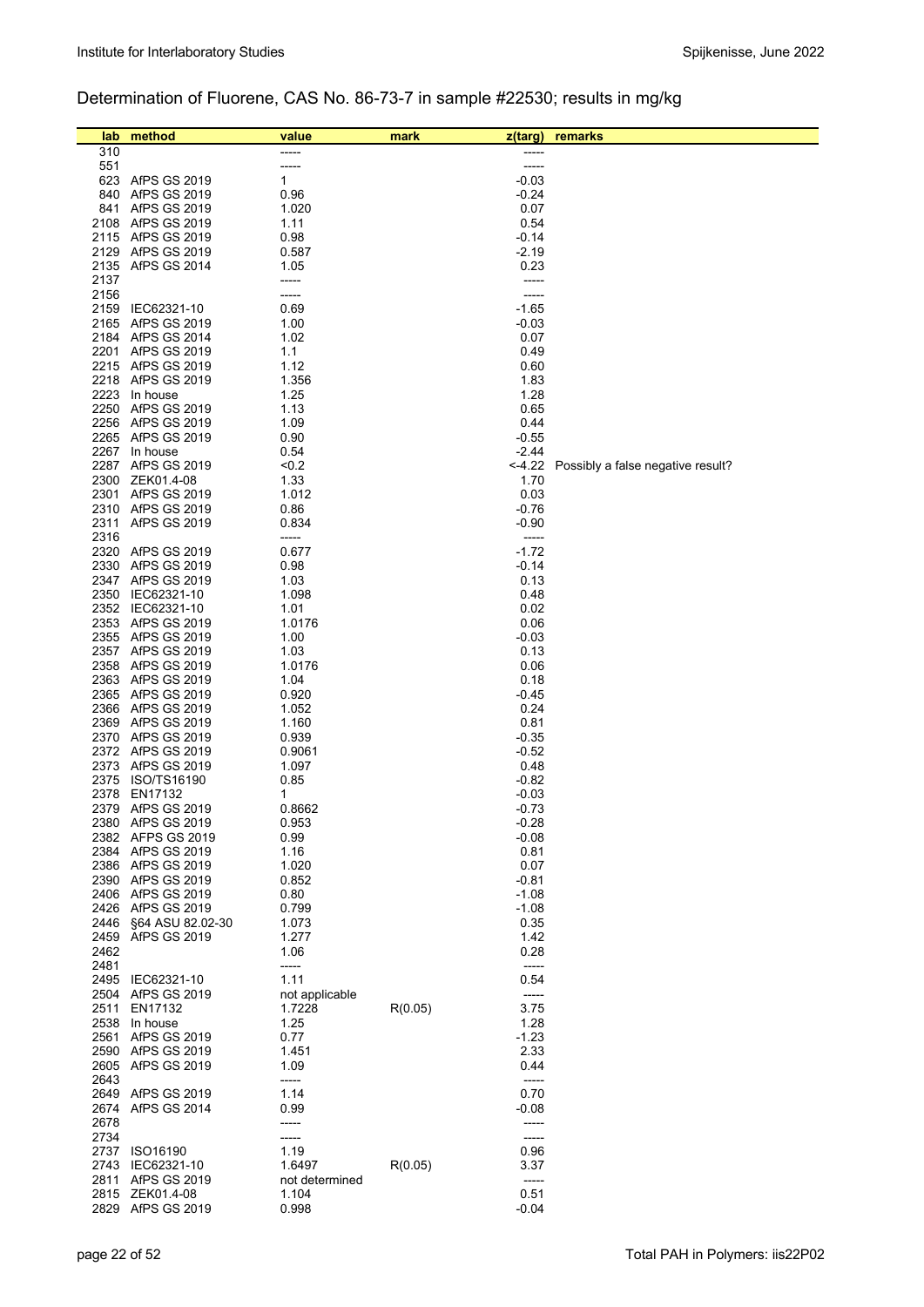|      | lab method              | value          | mark<br>z(targ) | remarks |
|------|-------------------------|----------------|-----------------|---------|
|      | 2858 AfPS GS 2019       | 0.816          | $-0.99$         |         |
|      | 2864 AfPS GS 2019       | 0.75           | $-1.34$         |         |
|      | 2867 AfPS GS 2019       | 1.05           | 0.23            |         |
|      | 2892 AfPS GS 2019       | 1.10           | 0.49            |         |
|      | 2910 AfPS GS 2019       | not applicable | -----           |         |
| 2930 | In house                | 0.96           | $-0.24$         |         |
| 2953 | <b>AfPS GS 2019</b>     | 0.522          | $-2.53$         |         |
| 2977 |                         | -----          | -----           |         |
|      | 2988 AfPS GS 2019       | 1.19           | 0.96            |         |
| 3100 | AfPS GS 2019            | 1.10           | 0.49            |         |
|      | 3116 AfPS GS 2014       | 1.1587         | 0.80            |         |
|      | 3122 AfPS GS 2019       | 0.74483        | $-1.37$         |         |
|      | 3153 AfPS GS 2019       | 1.05           | 0.23            |         |
|      | 3154 AfPS GS 2014       | 0.825          | $-0.95$         |         |
| 3163 |                         | -----          | -----           |         |
|      | 3172 AfPS GS 2019       | 1.169          | 0.85            |         |
|      | 3176 In house           | 0.973          | $-0.17$         |         |
|      | 3182 ZEK01.4-08         | 0.93           | $-0.40$         |         |
|      | 3185 AfPS GS 2019       | 1.07           | 0.34            |         |
|      | 3197 AfPS GS 2019       | 1.38           | 1.96            |         |
| 3209 |                         | -----          | -----           |         |
| 3210 |                         | 1.0581         | 0.27            |         |
|      | 3214 AfPS GS 2019       | 1.09           | 0.44            |         |
| 3218 | AfPS GS 2019            | 1.05           | 0.23            |         |
| 3228 | AfPS GS 2019            | 1.04           | 0.18            |         |
| 3230 |                         | -----          | -----           |         |
|      | 3237 AfPS GS 2019       | 0.76           | $-1.29$         |         |
| 3248 | <b>AfPS GS 2019</b>     | 1.0            | $-0.03$         |         |
|      | normality               | OK             |                 |         |
|      | n                       | 84             |                 |         |
|      | outliers                | 2              |                 |         |
|      | mean $(n)$              | 1.0059         |                 |         |
|      | st.dev. $(n)$           | 0.17356        | $RSD = 17%$     |         |
|      | R(calc.)                | 0.4860         |                 |         |
|      | st.dev.(IEC62321-10:20) | 0.19112        |                 |         |
|      | R(IEC62321-10:20)       | 0.5351         |                 |         |



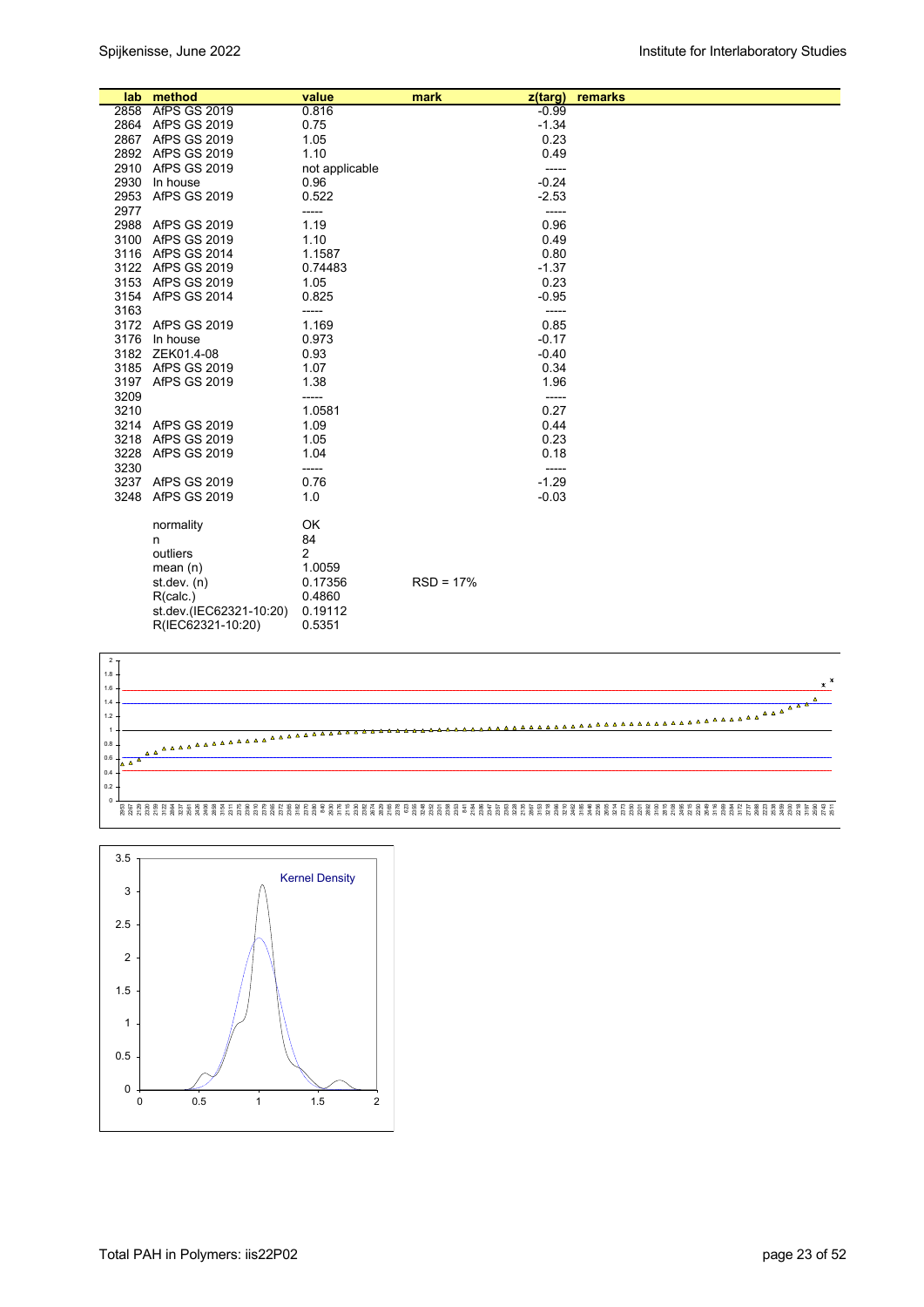# Determination of Phenanthrene, CAS No. 85-01-8 in sample #22530; results in mg/kg

| lab        | method                                 | value          | mark    | z(targ)            | remarks                   |
|------------|----------------------------------------|----------------|---------|--------------------|---------------------------|
| 310        |                                        | -----          |         |                    |                           |
| 551        |                                        | -----          |         | -----              |                           |
|            | 623 AfPS GS 2019                       | 6.11           | C       | $-0.29$            | First reported 10.24      |
| 840<br>841 | AfPS GS 2019<br><b>AfPS GS 2019</b>    | 6.52<br>6.760  |         | 0.05<br>0.24       |                           |
| 2108       | <b>AfPS GS 2019</b>                    | 7.81           |         | 1.10               |                           |
|            | 2115 AfPS GS 2019                      | 5.77           |         | $-0.56$            |                           |
|            | 2129 AfPS GS 2019                      | 5.70           |         | $-0.62$            |                           |
|            | 2135 AfPS GS 2014                      | 7.71           |         | 1.02               |                           |
|            | 2137 KS M6956                          | 7.42           |         | 0.78               |                           |
|            | 2156 AfPS GS 2019<br>2159 IEC62321-10  | 5.31<br>5.45   |         | $-0.94$<br>$-0.82$ |                           |
|            | 2165 AfPS GS 2019                      | 6.26           |         | $-0.17$            |                           |
|            | 2184 AfPS GS 2014                      | 6.39           |         | $-0.06$            |                           |
|            | 2201 AfPS GS 2019                      | 6.7            |         | 0.19               |                           |
|            | 2215 AfPS GS 2019                      | 6.48           |         | 0.01               |                           |
|            | 2218 AfPS GS 2019                      | 8.063          |         | 1.30               |                           |
|            | 2223 In house<br>2250 AfPS GS 2019     | 7.31<br>6.88   |         | 0.69<br>0.34       |                           |
|            | 2256 AfPS GS 2019                      | 6.93           |         | 0.38               |                           |
|            | 2265 AfPS GS 2019                      | 5.90           |         | $-0.46$            |                           |
| 2267       | In house                               | 5.2            |         | $-1.03$            |                           |
|            | 2287 AfPS GS 2019                      | 8.50           |         | 1.66               |                           |
|            | 2300 ZEK01.4-08                        | 7.58           |         | 0.91               |                           |
|            | 2301 AfPS GS 2019<br>2310 AfPS GS 2019 | 7.35<br>7.04   |         | 0.72<br>0.47       |                           |
|            | 2311 AfPS GS 2019                      | 7.09           |         | 0.51               |                           |
|            | 2316 AfPS GS 2019                      | 1.270          | R(0.01) | -4.23              |                           |
|            | 2320 AfPS GS 2019                      | 4.778          |         | $-1.37$            |                           |
|            | 2330 AfPS GS 2019                      | 6.00           |         | $-0.38$            |                           |
|            | 2347 AfPS GS 2019                      | 6.43           |         | $-0.03$            |                           |
|            | 2350 IEC62321-10<br>2352 IEC62321-10   | 7.205<br>6.32  |         | 0.60<br>$-0.12$    |                           |
|            | 2353 AfPS GS 2019                      | 6.6041         |         | 0.11               |                           |
|            | 2355 AfPS GS 2019                      | 6.44           |         | $-0.02$            |                           |
| 2357       | <b>AfPS GS 2019</b>                    | 6.51           |         | 0.04               |                           |
|            | 2358 AfPS GS 2019                      | 6.6041         |         | 0.11               |                           |
|            | 2363 AfPS GS 2019                      | 6.51           |         | 0.04               |                           |
|            | 2365 AfPS GS 2019<br>2366 AfPS GS 2019 | 6.306<br>6.322 |         | $-0.13$<br>$-0.11$ |                           |
|            | 2369 AfPS GS 2019                      | 6.591          |         | 0.10               |                           |
|            | 2370 AfPS GS 2019                      | 6.55           |         | 0.07               |                           |
|            | 2372 AfPS GS 2019                      | 6.3208         |         | $-0.12$            |                           |
|            | 2373 AfPS GS 2019                      | 6.533          |         | 0.06               |                           |
|            | 2375 ISO/TS16190                       | 6.81           |         | 0.28               |                           |
| 2378       | EN17132<br>2379 AfPS GS 2019           | 6.5<br>6.3215  |         | 0.03<br>$-0.12$    |                           |
|            | 2380 AfPS GS 2019                      | 6.35           |         | $-0.09$            |                           |
|            | 2382 AFPS GS 2019                      | 6.40           |         | $-0.05$            |                           |
|            | 2384 AfPS GS 2019                      | 6.16           |         | $-0.25$            |                           |
|            | 2386 AfPS GS 2019                      | 6.283          |         | $-0.15$            |                           |
|            | 2390 AfPS GS 2019<br>2406 AfPS GS 2019 | 5.319          |         | $-0.93$            |                           |
|            | 2426 AfPS GS 2019                      | 6.62<br>5.157  |         | 0.13<br>$-1.06$    |                           |
| 2446       | §64 ASU 82.02-30                       | 7.288          |         | 0.67               |                           |
| 2459       | <b>AfPS GS 2019</b>                    | 5.253          |         | $-0.99$            |                           |
| 2462       |                                        | 6.96           |         | 0.40               |                           |
| 2481       |                                        | -----          |         | -----              |                           |
|            | 2495 IEC62321-10                       | 6.65<br>6.24   |         | 0.15               |                           |
|            | 2504 AfPS GS 2019<br>2511 EN17132      | 9.9469         | R(0.01) | $-0.18$<br>2.84    |                           |
|            | 2538 In house                          | 7.54           |         | 0.88               |                           |
| 2561       | <b>AfPS GS 2019</b>                    | 9.31           | R(0.05) | 2.32               |                           |
|            | 2590 AfPS GS 2019                      | 6.1            | С       | $-0.30$            | First reported 8.785      |
|            | 2605 AfPS GS 2019                      | 6.15           |         | $-0.25$            |                           |
|            | 2643 In house<br>2649 AfPS GS 2019     | 7.62<br>5.94   |         | 0.94<br>$-0.43$    |                           |
|            | 2674 AfPS GS 2014                      | 6.14           |         | $-0.26$            |                           |
| 2678       |                                        | -----          |         | -----              |                           |
| 2734       |                                        | -----          |         | -----              |                           |
|            | 2737 ISO16190                          | 5.74           |         | $-0.59$            |                           |
|            | 2743 IEC62321-10                       | 10.3157        | R(0.01) | 3.14               |                           |
| 2811       | AfPS GS 2019<br>2815 ZEK01.4-08        | 7.15<br>4.922  |         | 0.56<br>$-1.25$    |                           |
|            | 2829 AfPS GS 2019                      | 6.576          | С       |                    | 0.09 First reported 3.288 |
|            |                                        |                |         |                    |                           |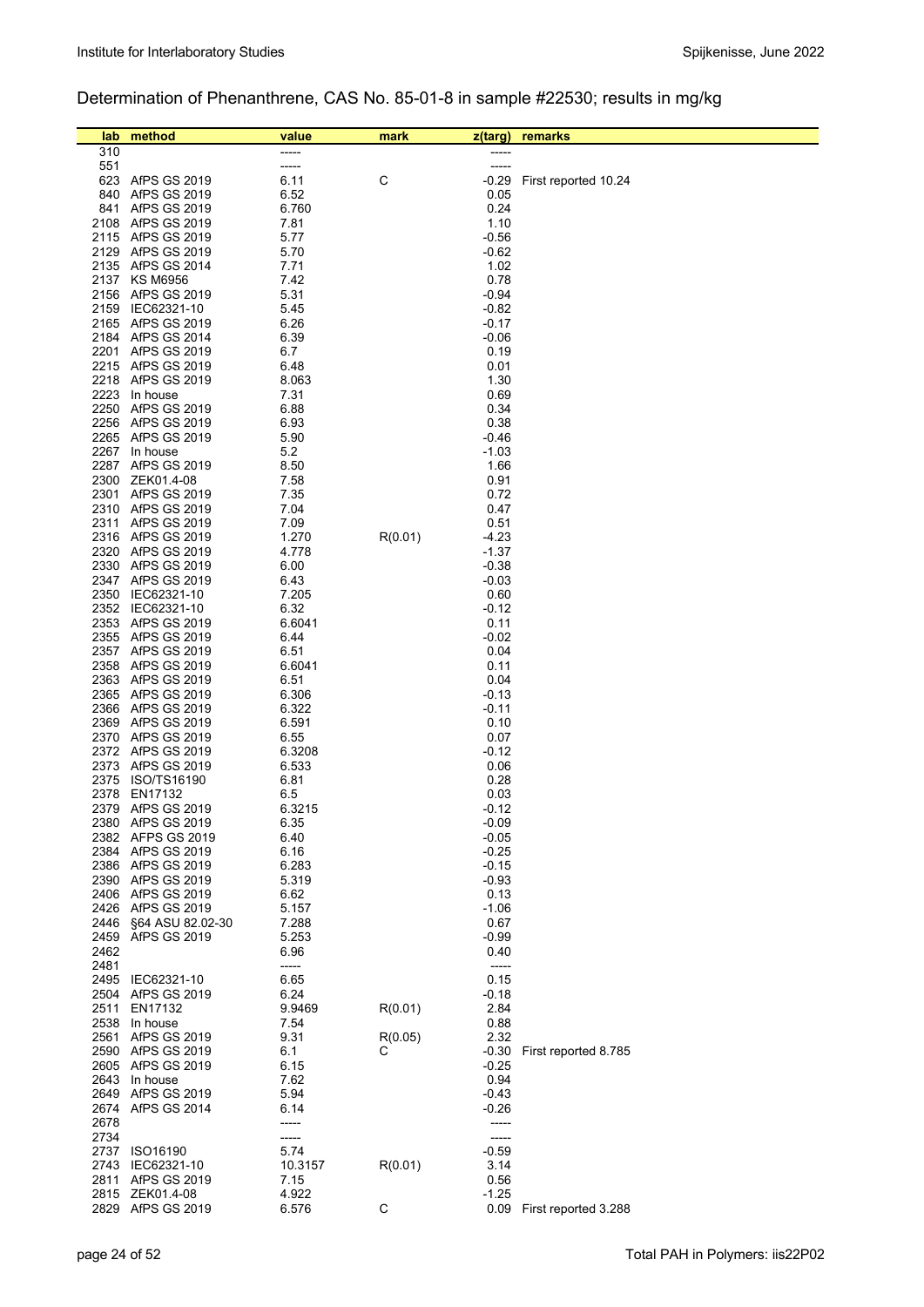|      | lab method              | value   | mark        | z(targ) | remarks |
|------|-------------------------|---------|-------------|---------|---------|
|      | 2858 AfPS GS 2019       | 5.368   |             | $-0.89$ |         |
|      | 2864 AfPS GS 2019       | 5.2     |             | $-1.03$ |         |
|      | 2867 AfPS GS 2019       | 6.47    |             | 0.01    |         |
|      | 2892 AfPS GS 2019       | 7.8     |             | 1.09    |         |
|      | 2910 AfPS GS 2019       | 6.24    |             | $-0.18$ |         |
| 2930 | In house                | 5.28    |             | $-0.96$ |         |
|      | 2953 AfPS GS 2019       | 5.408   |             | $-0.86$ |         |
| 2977 |                         | -----   |             | -----   |         |
|      | 2988 AfPS GS 2019       | 6.99    |             | 0.43    |         |
|      | 3100 AfPS GS 2019       | 6.35    |             | $-0.09$ |         |
|      | 3116 AfPS GS 2014       | 6.5470  |             | 0.07    |         |
|      | 3122 AfPS GS 2019       | 6.20878 |             | $-0.21$ |         |
|      | 3153 AfPS GS 2019       | 6.41    |             | $-0.04$ |         |
|      | 3154 AfPS GS 2014       | 5.962   |             | $-0.41$ |         |
| 3163 |                         | -----   |             | -----   |         |
|      | 3172 AfPS GS 2019       | 7.125   |             | 0.54    |         |
|      | 3176 In house           | 7.061   |             | 0.49    |         |
|      | 3182 ZEK01.4-08         | 6.19    |             | $-0.22$ |         |
|      | 3185 AfPS GS 2019       | 6.48    |             | 0.01    |         |
|      | 3197 AfPS GS 2019       | 7.10    |             | 0.52    |         |
| 3209 |                         | -----   |             | -----   |         |
| 3210 |                         | 7.6901  |             | 1.00    |         |
|      | 3214 AfPS GS 2019       | 6.80    |             | 0.27    |         |
|      | 3218 AfPS GS 2019       | 6.55    |             | 0.07    |         |
|      | 3228 AfPS GS 2019       | 6.44    |             | $-0.02$ |         |
| 3230 |                         | -----   |             | -----   |         |
|      | 3237 AfPS GS 2019       | 5.25    |             | $-0.99$ |         |
|      | 3248 AfPS GS 2019       | 6.3     |             | $-0.13$ |         |
|      |                         |         |             |         |         |
|      | normality               | OK      |             |         |         |
|      | n                       | 90      |             |         |         |
|      | outliers                | 4       |             |         |         |
|      | mean $(n)$              | 6.4630  |             |         |         |
|      | st.dev. $(n)$           | 0.73992 | $RSD = 11%$ |         |         |
|      | R(calc.)                | 2.0718  |             |         |         |
|      | st.dev.(IEC62321-10:20) | 1.22796 |             |         |         |
|      | R(IEC62321-10:20)       | 3.4383  |             |         |         |



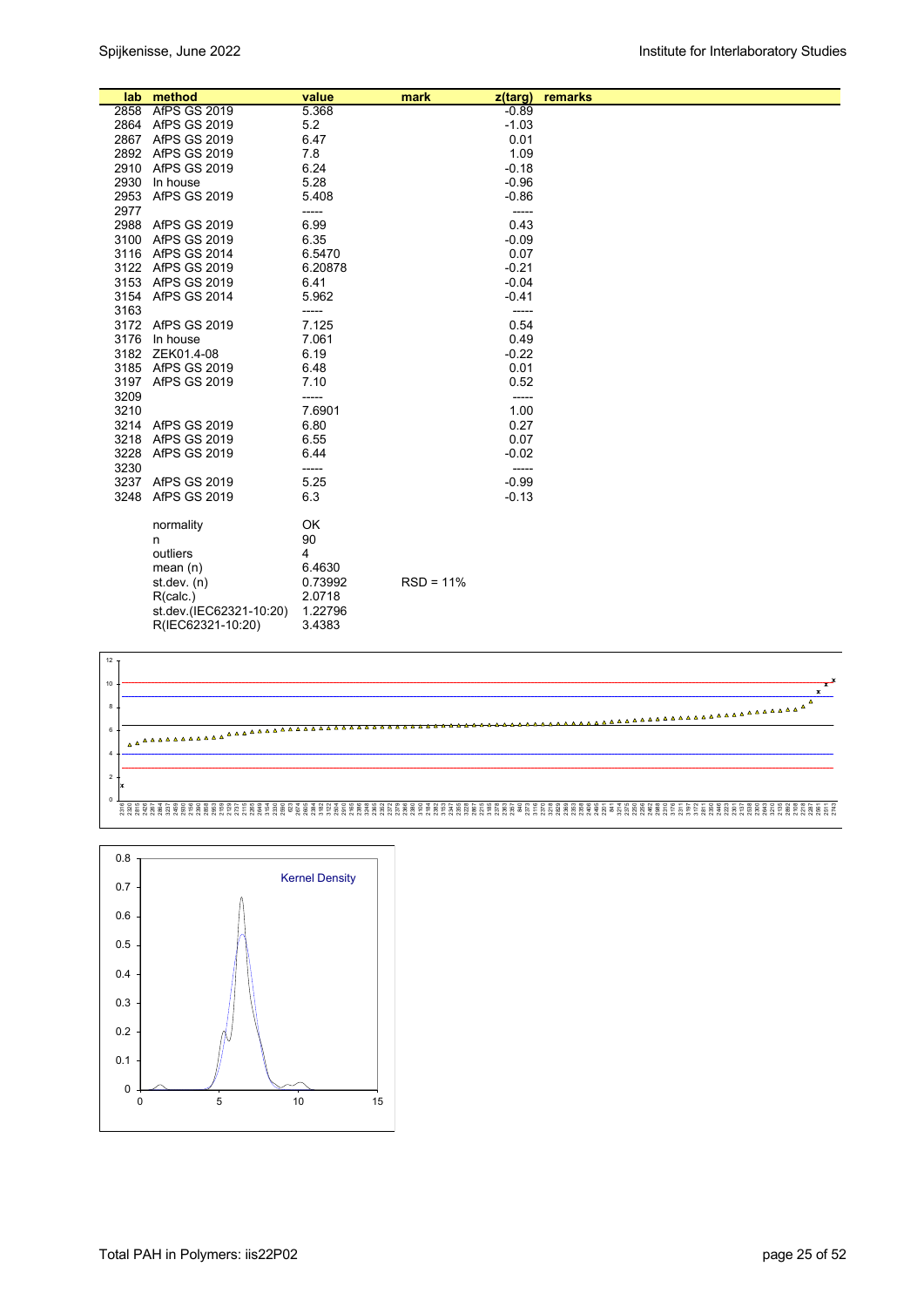# Determination of Anthracene, CAS No. 120-12-7 in sample #22530; results in mg/kg

| lab          | method                                 | value          | mark       | z(targ)         | remarks              |
|--------------|----------------------------------------|----------------|------------|-----------------|----------------------|
| 310          |                                        | -----          |            |                 |                      |
| 551          |                                        | -----          |            | -----           |                      |
|              | 623 AfPS GS 2019                       | 1.16           |            | $-0.10$         |                      |
| 840          | AfPS GS 2019                           | 1.18           |            | $-0.01$         |                      |
| 841          | AfPS GS 2019                           | 1.068          |            | $-0.51$         |                      |
| 2108         | AfPS GS 2019<br>2115 AfPS GS 2019      | 1.68<br>1.27   |            | 2.22<br>0.39    |                      |
| 2129         | AfPS GS 2019                           | 0.894          |            | $-1.28$         |                      |
|              | 2135 AfPS GS 2014                      | 1.53           |            | 1.55            |                      |
| 2137         |                                        | -----          |            | -----           |                      |
|              | 2156 AfPS GS 2019                      | 0.86           |            | $-1.43$         |                      |
| 2159         | IEC62321-10                            | 0.91           |            | $-1.21$         |                      |
|              | 2165 AfPS GS 2019                      | 1.03           |            | $-0.68$         |                      |
|              | 2184 AfPS GS 2014                      | 1.10           |            | $-0.37$         |                      |
|              | 2201 AfPS GS 2019                      | 1.2            |            | 0.08            |                      |
|              | 2215 AfPS GS 2019                      | 1.03           |            | $-0.68$         |                      |
|              | 2218 AfPS GS 2019                      | 1.414          |            | 1.03            |                      |
|              | 2223 In house<br>2250 AfPS GS 2019     | 1.28<br>1.38   |            | 0.44<br>0.88    |                      |
|              | 2256 AfPS GS 2019                      | 1.35           |            | 0.75            |                      |
|              | 2265 AfPS GS 2019                      | 1.10           |            | $-0.37$         |                      |
| 2267         | In house                               | 1.94           | R(0.01)    | 3.37            |                      |
|              | 2287 AfPS GS 2019                      | 1.50           |            | 1.42            |                      |
|              | 2300 ZEK01.4-08                        | 1.18           |            | $-0.01$         |                      |
|              | 2301 AfPS GS 2019                      | 1.14           |            | $-0.19$         |                      |
|              | 2310 AfPS GS 2019                      | 1.01           |            | $-0.77$         |                      |
|              | 2311 AfPS GS 2019                      | 1.00           |            | $-0.81$         |                      |
|              | 2316 AfPS GS 2019                      | 0.352          | C, R(0.01) | $-3.70$         | First reported 0.195 |
|              | 2320 AfPS GS 2019<br>2330 AfPS GS 2019 | 1.154<br>1.24  |            | $-0.13$<br>0.26 |                      |
|              | 2347 AfPS GS 2019                      | 1.17           |            | $-0.05$         |                      |
|              | 2350 IEC62321-10                       | 1.355          |            | 0.77            |                      |
|              | 2352 IEC62321-10                       | 1.07           |            | $-0.50$         |                      |
|              | 2353 AfPS GS 2019                      | 1.2122         |            | 0.13            |                      |
|              | 2355 AfPS GS 2019                      | 1.20           |            | 0.08            |                      |
|              | 2357 AfPS GS 2019                      | 1.22           |            | 0.17            |                      |
|              | 2358 AfPS GS 2019                      | 1.2122         |            | 0.13            |                      |
|              | 2363 AfPS GS 2019                      | 1.20           |            | 0.08            |                      |
|              | 2365 AfPS GS 2019                      | 1.258          |            | 0.34            |                      |
|              | 2366 AfPS GS 2019<br>2369 AfPS GS 2019 | 1.224<br>1.145 |            | 0.19<br>$-0.17$ |                      |
|              | 2370 AfPS GS 2019                      | 1.14           |            | $-0.19$         |                      |
|              | 2372 AfPS GS 2019                      | 1.0196         |            | $-0.72$         |                      |
|              | 2373 AfPS GS 2019                      | 1.244          |            | 0.28            |                      |
|              | 2375 ISO/TS16190                       | 1.21           |            | 0.12            |                      |
| 2378         | EN17132                                | 1.06           |            | $-0.54$         |                      |
|              | 2379 AfPS GS 2019                      | 1.1953         |            | 0.06            |                      |
|              | 2380 AfPS GS 2019                      | 1.12           |            | $-0.28$         |                      |
|              | 2382 AFPS GS 2019<br>2384 AfPS GS 2019 | 1.10<br>1.30   |            | $-0.37$<br>0.52 |                      |
|              | 2386 AfPS GS 2019                      | 1.252          |            | 0.31            |                      |
|              | 2390 AfPS GS 2019                      | 1.226          |            | 0.20            |                      |
|              | 2406 AfPS GS 2019                      | 1.10           |            | $-0.37$         |                      |
|              | 2426 AfPS GS 2019                      | 0.825          |            | $-1.59$         |                      |
| 2446         | §64 ASU 82.02-30                       | 1.183          |            | 0.00            |                      |
| 2459         | AfPS GS 2019                           | 1.306          |            | 0.55            |                      |
| 2462         |                                        | 1.30           |            | 0.52            |                      |
| 2481         |                                        | -----          |            | -----           |                      |
|              | 2495 IEC62321-10<br>2504 AfPS GS 2019  | 1.22<br>1.47   |            | 0.17<br>1.28    |                      |
| 2511         | EN17132                                | 2.0883         | R(0.01)    | 4.03            |                      |
|              | 2538 In house                          | 1.51           |            | 1.46            |                      |
| 2561         | <b>AfPS GS 2019</b>                    | 0.46           | R(0.01)    | $-3.22$         |                      |
| 2590         | AfPS GS 2019                           | 1.534          |            | 1.57            |                      |
| 2605         | AfPS GS 2019                           | 1.18           |            | $-0.01$         |                      |
| 2643         |                                        | -----          |            | -----           |                      |
|              | 2649 AfPS GS 2019                      | 1.23           |            | 0.21            |                      |
| 2674         | <b>AfPS GS 2014</b>                    | 1.03           |            | $-0.68$         |                      |
| 2678<br>2734 |                                        | -----          |            |                 |                      |
| 2737         |                                        |                |            |                 |                      |
| 2743         |                                        |                |            |                 |                      |
| 2811         | AfPS GS 2019                           | 1.53           |            | 1.55            |                      |
| 2815         | ZEK01.4-08                             | 1.46           | C          | 1.24            | First reported 1.985 |
| 2829         | AfPS GS 2019                           | 0.952          |            | $-1.02$         |                      |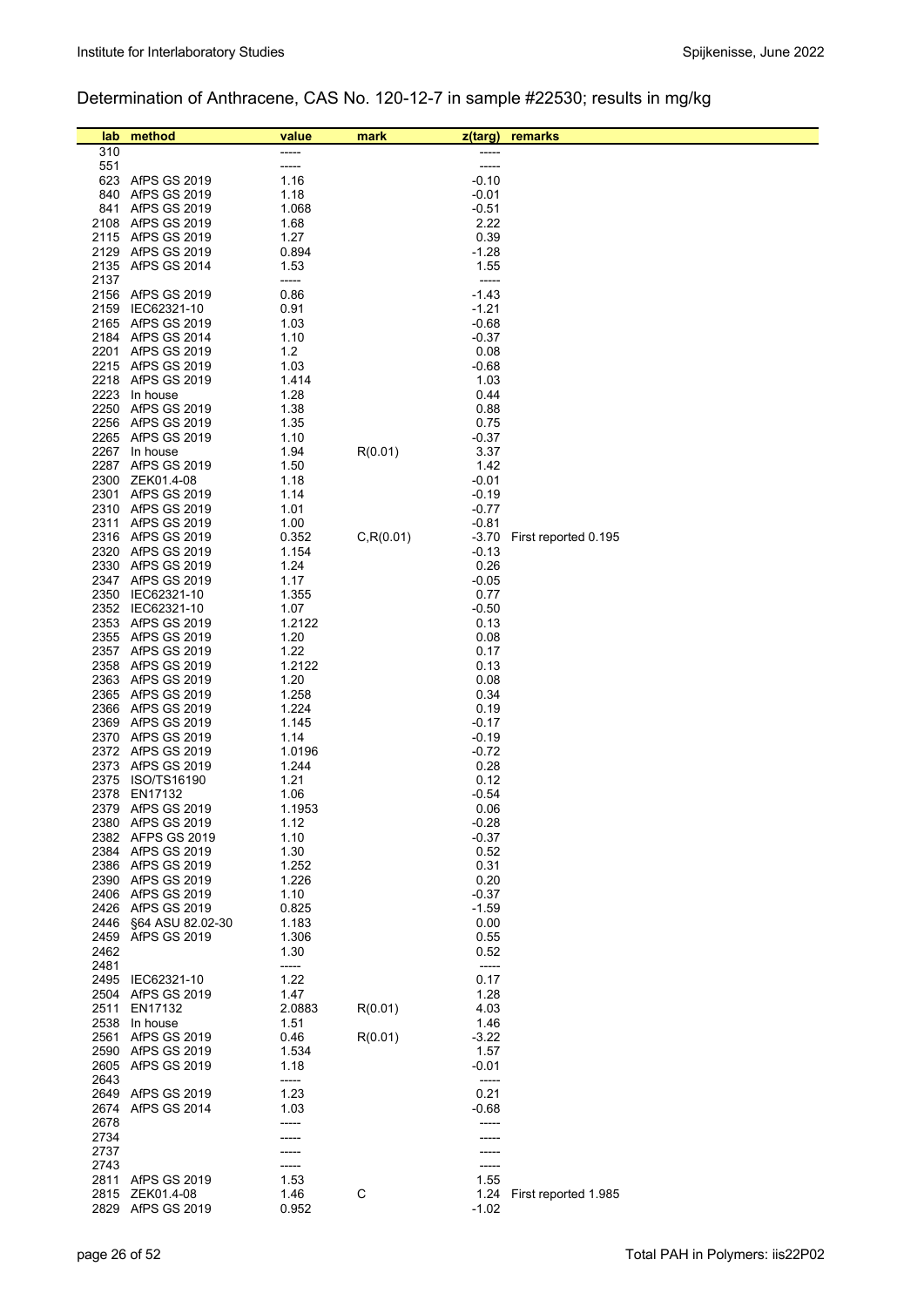|      | lab method              | value         | mark        | z(targ)          | remarks |
|------|-------------------------|---------------|-------------|------------------|---------|
|      | 2858 AfPS GS 2019       | 1.153         |             | $-0.13$          |         |
|      | 2864 AfPS GS 2019       | 0.96          |             | $-0.99$          |         |
|      | 2867 AfPS GS 2019       | 1.08          |             | $-0.45$          |         |
|      | 2892 AfPS GS 2019       | 1.35          |             | 0.75             |         |
|      | 2910 AfPS GS 2019       | 1.08          |             | $-0.45$          |         |
|      | 2930 In house           | 1.07          |             | $-0.50$          |         |
|      | 2953 AfPS GS 2019       | 0.791         |             | $-1.74$          |         |
| 2977 |                         | -----         |             | -----            |         |
|      | 2988 AfPS GS 2019       | 1.14          |             | $-0.19$          |         |
|      | 3100 AfPS GS 2019       | 1.13          |             | $-0.23$          |         |
|      | 3116 AfPS GS 2014       | 1.0838        |             | $-0.44$          |         |
|      | 3122 AfPS GS 2019       | 0.96890       |             | $-0.95$          |         |
|      | 3153 AfPS GS 2019       | 1.12          |             | $-0.28$          |         |
|      | 3154 AfPS GS 2014       | 0.932         |             | $-1.11$          |         |
| 3163 |                         | -----         |             | -----            |         |
|      | 3172 AfPS GS 2019       | 1.319         |             | 0.61             |         |
|      | 3176 In house           | 1.245         |             | 0.28             |         |
|      | 3182 ZEK01.4-08         | 1.21          |             | 0.12             |         |
|      | 3185 AfPS GS 2019       | 1.15          |             | $-0.14$          |         |
|      | 3197 AfPS GS 2019       | 1.33          |             | 0.66             |         |
| 3209 |                         | -----         |             | -----            |         |
| 3210 |                         | 1.2649        |             | 0.37             |         |
|      | 3214 AfPS GS 2019       | 1.17          |             | $-0.05$          |         |
|      | 3218 AfPS GS 2019       | 1.12          |             | $-0.28$          |         |
|      | 3228 AfPS GS 2019       | 1.05          |             | $-0.59$          |         |
| 3230 | 3237 AfPS GS 2019       | -----<br>1.12 |             | -----<br>$-0.28$ |         |
|      | 3248 AfPS GS 2019       |               |             |                  |         |
|      |                         | 1.2           |             | 0.08             |         |
|      | normality               | OK            |             |                  |         |
|      | n                       | 86            |             |                  |         |
|      | outliers                | 4             |             |                  |         |
|      | mean $(n)$              | 1.1821        |             |                  |         |
|      | st.dev. $(n)$           | 0.16703       | $RSD = 14%$ |                  |         |
|      | R(calc.)                | 0.4677        |             |                  |         |
|      | st.dev.(IEC62321-10:20) | 0.22460       |             |                  |         |
|      | R(IEC62321-10:20)       | 0.6289        |             |                  |         |



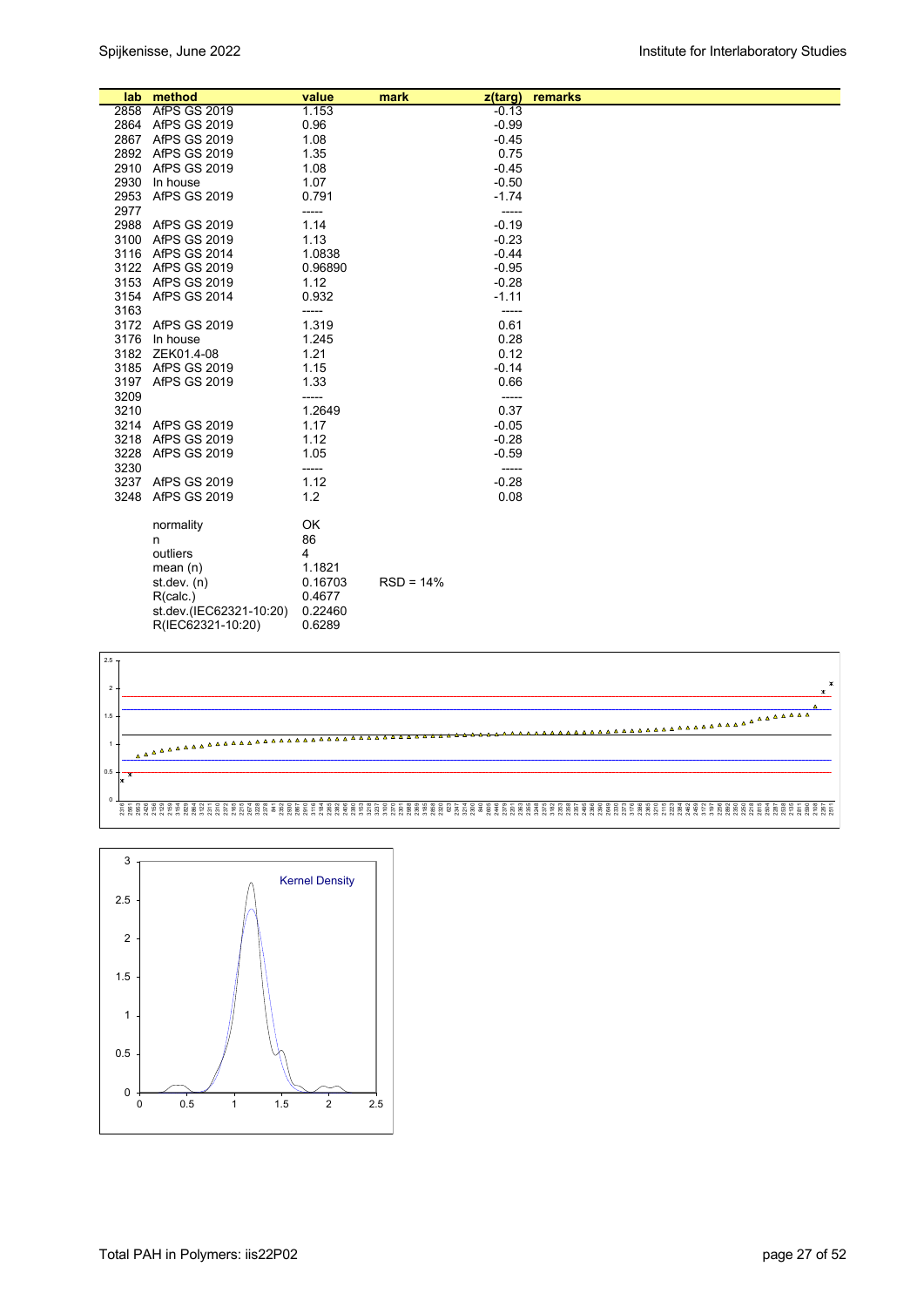# Determination of Fluoranthene, CAS No. 206-44-0 in sample #22530; results in mg/kg

| lab.         | method                                 | value          | mark    | $z$ (targ)         | remarks             |
|--------------|----------------------------------------|----------------|---------|--------------------|---------------------|
| 310          |                                        | -----          |         |                    |                     |
| 551          |                                        | -----          |         | -----              |                     |
|              | 623 AfPS GS 2019                       | 3.82           |         | $-0.48$<br>0.64    |                     |
|              | 840 AfPS GS 2019<br>841 AfPS GS 2019   | 4.72<br>4.440  |         | 0.29               |                     |
|              | 2108 AfPS GS 2019                      | 5.23           |         | 1.28               |                     |
|              | 2115 AfPS GS 2019                      | 3.53           |         | $-0.85$            |                     |
|              | 2129 AfPS GS 2019                      | 4.95           |         | 0.93               |                     |
|              | 2135 AfPS GS 2014                      | 4.59           |         | 0.48               |                     |
|              | 2137 KS M6956<br>2156 AfPS GS 2019     | 4.16<br>4.07   |         | $-0.06$<br>$-0.17$ |                     |
|              | 2159 IEC62321-10                       | 3.47           |         | $-0.92$            |                     |
|              | 2165 AfPS GS 2019                      | 3.74           |         | $-0.58$            |                     |
|              | 2184 AfPS GS 2014                      | 3.62           |         | $-0.73$            |                     |
|              | 2201 AfPS GS 2019                      | 4.1            |         | $-0.13$            |                     |
|              | 2215 AfPS GS 2019<br>2218 AfPS GS 2019 | 3.95<br>3.800  |         | $-0.32$<br>$-0.51$ |                     |
|              | 2223 In house                          | 4.40           |         | 0.24               |                     |
|              | 2250 AfPS GS 2019                      | 4.79           |         | 0.73               |                     |
|              | 2256 AfPS GS 2019                      | 3.98           |         | $-0.28$            |                     |
|              | 2265 AfPS GS 2019                      | 4.75           |         | 0.68               |                     |
|              | 2267 In house<br>2287 AfPS GS 2019     | 2.74<br>4.97   |         | $-1.83$<br>0.96    |                     |
|              | 2300 ZEK01.4-08                        | 5.37           |         | 1.46               |                     |
|              | 2301 AfPS GS 2019                      | 4.89           |         | 0.86               |                     |
|              | 2310 AfPS GS 2019                      | 4.53           |         | 0.41               |                     |
|              | 2311 AfPS GS 2019                      | 3.908          |         | $-0.37$            |                     |
|              | 2316 AfPS GS 2019<br>2320 AfPS GS 2019 | 0.957<br>3.822 | R(0.01) | -4.07<br>$-0.48$   |                     |
|              | 2330 AfPS GS 2019                      | 3.77           |         | $-0.55$            |                     |
|              | 2347 AfPS GS 2019                      | 4.27           |         | 0.08               |                     |
|              | 2350 IEC62321-10                       | 4.762          |         | 0.70               |                     |
|              | 2352 IEC62321-10                       | 3.92           |         | $-0.36$            |                     |
|              | 2353 AfPS GS 2019<br>2355 AfPS GS 2019 | 4.1132<br>4.39 |         | $-0.12$<br>0.23    |                     |
|              | 2357 AfPS GS 2019                      | 3.96           |         | $-0.31$            |                     |
|              | 2358 AfPS GS 2019                      | 4.1132         |         | $-0.12$            |                     |
|              | 2363 AfPS GS 2019                      | 4.20           |         | $-0.01$            |                     |
|              | 2365 AfPS GS 2019                      | 4.144          |         | $-0.08$            |                     |
|              | 2366 AfPS GS 2019<br>2369 AfPS GS 2019 | 4.191<br>4.373 |         | $-0.02$<br>0.21    |                     |
|              | 2370 AfPS GS 2019                      | 4.27           |         | 0.08               |                     |
|              | 2372 AfPS GS 2019                      | 4.1093         |         | $-0.12$            |                     |
|              | 2373 AfPS GS 2019                      | 4.303          |         | 0.12               |                     |
|              | 2375 ISO/TS16190                       | 4.65           |         | 0.56               |                     |
|              | 2378 EN17132<br>2379 AfPS GS 2019      | 4<br>4.9979    |         | $-0.26$<br>0.99    |                     |
|              | 2380 AfPS GS 2019                      | 3.73           |         | $-0.60$            |                     |
|              | 2382 AFPS GS 2019                      | 3.99           |         | $-0.27$            |                     |
|              | 2384 AfPS GS 2019                      | 4.05           |         | $-0.20$            |                     |
|              | 2386 AfPS GS 2019                      | 4.032          |         | $-0.22$            |                     |
|              | 2390 AfPS GS 2019<br>2406 AfPS GS 2019 | 4.150<br>3.92  |         | $-0.07$<br>$-0.36$ |                     |
|              | 2426 AfPS GS 2019                      | 3.568          |         | $-0.80$            |                     |
| 2446         | §64 ASU 82.02-30                       | 4.738          |         | 0.67               |                     |
| 2459         | AfPS GS 2019                           | 4.270          |         | 0.08               |                     |
| 2462<br>2481 |                                        | 3.97<br>-----  |         | $-0.30$<br>-----   |                     |
|              | 2495 IEC62321-10                       | 4.75           |         | 0.68               |                     |
|              | 2504 AfPS GS 2019                      | 4.584          | С       | 0.47               | First reported 6.37 |
| 2511         | EN17132                                | 4.6358         |         | 0.54               |                     |
|              | 2538 In house                          | 4.42           |         | 0.27               |                     |
|              | 2561 AfPS GS 2019<br>2590 AfPS GS 2019 | 4.26<br>5.426  |         | 0.07<br>1.53       |                     |
|              | 2605 AfPS GS 2019                      | 4.34           |         | 0.17               |                     |
|              | 2643 In house                          | 5.12           |         | 1.14               |                     |
|              | 2649 AfPS GS 2019                      | 4.14           |         | $-0.08$            |                     |
|              | 2674 AfPS GS 2014                      | 3.57           |         | $-0.80$            |                     |
| 2678<br>2734 |                                        | -----<br>----- |         | -----              |                     |
|              | 2737 ISO16190                          | 4.03           |         | $-0.22$            |                     |
| 2743         | IEC62321-10                            | 4.0488         |         | $-0.20$            |                     |
| 2811         | AfPS GS 2019                           | 5.48           |         | 1.59               |                     |
|              | 2815 ZEK01.4-08                        | 4.068          |         | $-0.17$            |                     |
|              | 2829 AfPS GS 2019                      | 3.852          |         | $-0.44$            |                     |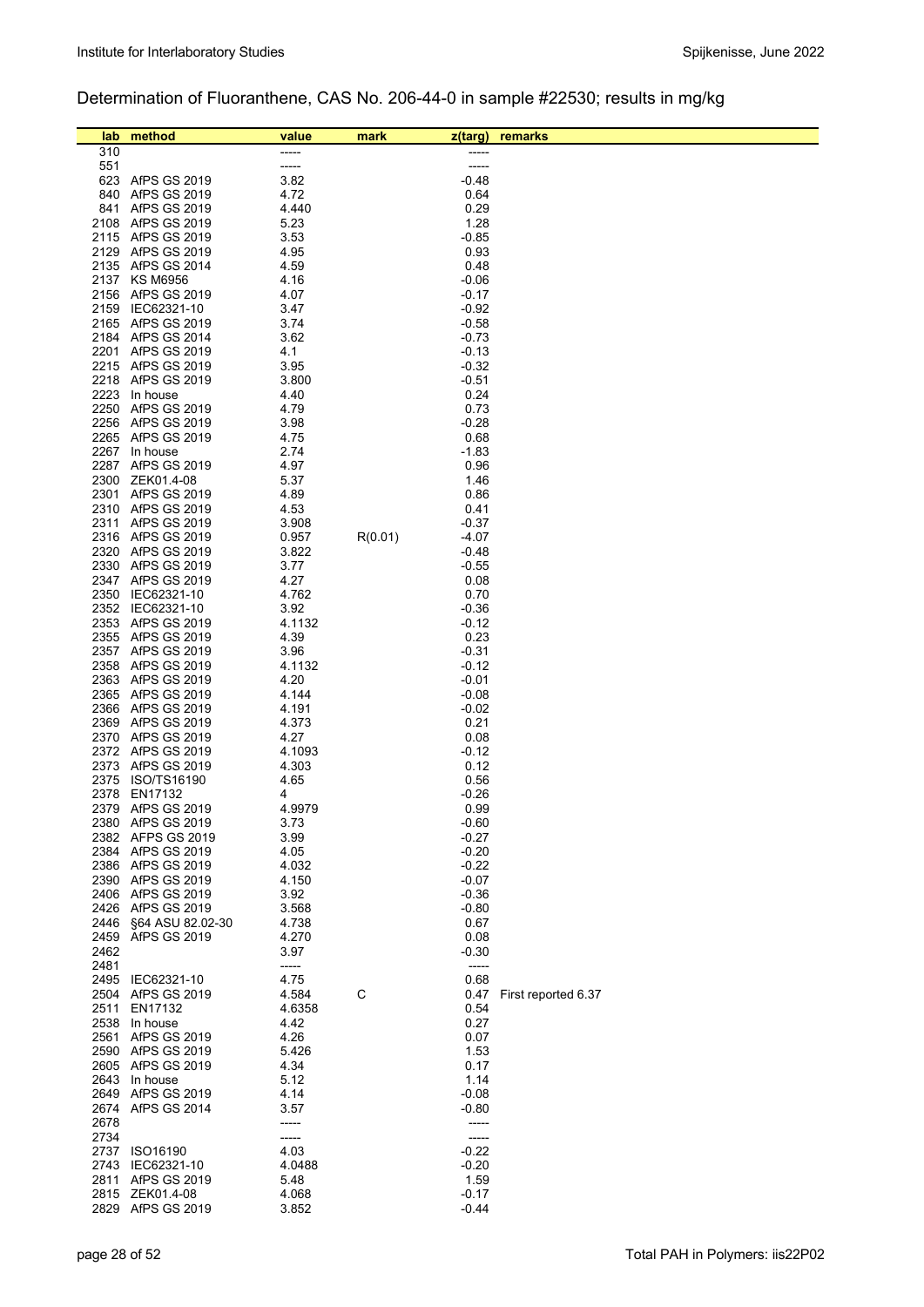|      | lab method              | value   | mark        | z(targ) | remarks |  |
|------|-------------------------|---------|-------------|---------|---------|--|
|      | 2858 AfPS GS 2019       | 3.422   |             | $-0.98$ |         |  |
|      | 2864 AfPS GS 2019       | 3.78    |             | $-0.53$ |         |  |
|      | 2867 AfPS GS 2019       | 3.64    |             | $-0.71$ |         |  |
|      | 2892 AfPS GS 2019       | 5.10    |             | 1.12    |         |  |
|      | 2910 AfPS GS 2019       | 3.68    |             | $-0.66$ |         |  |
|      | 2930 In house           | 3.25    |             | $-1.20$ |         |  |
|      | 2953 AfPS GS 2019       | 3.712   |             | $-0.62$ |         |  |
| 2977 |                         | -----   |             | -----   |         |  |
|      | 2988 AfPS GS 2019       | 4.82    |             | 0.77    |         |  |
|      | 3100 AfPS GS 2019       | 4.10    |             | $-0.13$ |         |  |
|      | 3116 AfPS GS 2014       | 3.5230  |             | $-0.85$ |         |  |
|      | 3122 AfPS GS 2019       | 4.75697 |             | 0.69    |         |  |
|      | 3153 AfPS GS 2019       | 4.17    |             | $-0.05$ |         |  |
|      | 3154 AfPS GS 2014       | 3.004   |             | $-1.50$ |         |  |
| 3163 |                         | -----   |             | -----   |         |  |
|      | 3172 AfPS GS 2019       | 4.579   |             | 0.47    |         |  |
|      | 3176 In house           | 4.448   |             | 0.30    |         |  |
|      | 3182 ZEK01.4-08         | 4.21    |             | 0.00    |         |  |
|      | 3185 AfPS GS 2019       | 4.15    |             | $-0.07$ |         |  |
|      | 3197 AfPS GS 2019       | 4.65    |             | 0.56    |         |  |
|      | 3209 AfPS GS 2019       | 4.39    |             | 0.23    |         |  |
| 3210 |                         | 3.8518  |             | $-0.44$ |         |  |
|      | 3214 AfPS GS 2019       | 4.27    |             | 0.08    |         |  |
|      | 3218 AfPS GS 2019       | 4.12    |             | $-0.11$ |         |  |
|      | 3228 AfPS GS 2019       | 3.58    |             | $-0.78$ |         |  |
| 3230 |                         | -----   |             | -----   |         |  |
|      | 3237 AfPS GS 2019       | 4.16    |             | $-0.06$ |         |  |
|      | 3248 AfPS GS 2019       | 4.0     |             | $-0.26$ |         |  |
|      |                         |         |             |         |         |  |
|      | normality               | OK      |             |         |         |  |
|      | n                       | 94      |             |         |         |  |
|      | outliers                | 1       |             |         |         |  |
|      | mean $(n)$              | 4.2062  |             |         |         |  |
|      | st.dev. $(n)$           | 0.51482 | $RSD = 12%$ |         |         |  |
|      | R(calc.)                | 1.4415  |             |         |         |  |
|      | st.dev.(IEC62321-10:20) | 0.79918 |             |         |         |  |
|      | R(IEC62321-10:20)       | 2.2377  |             |         |         |  |



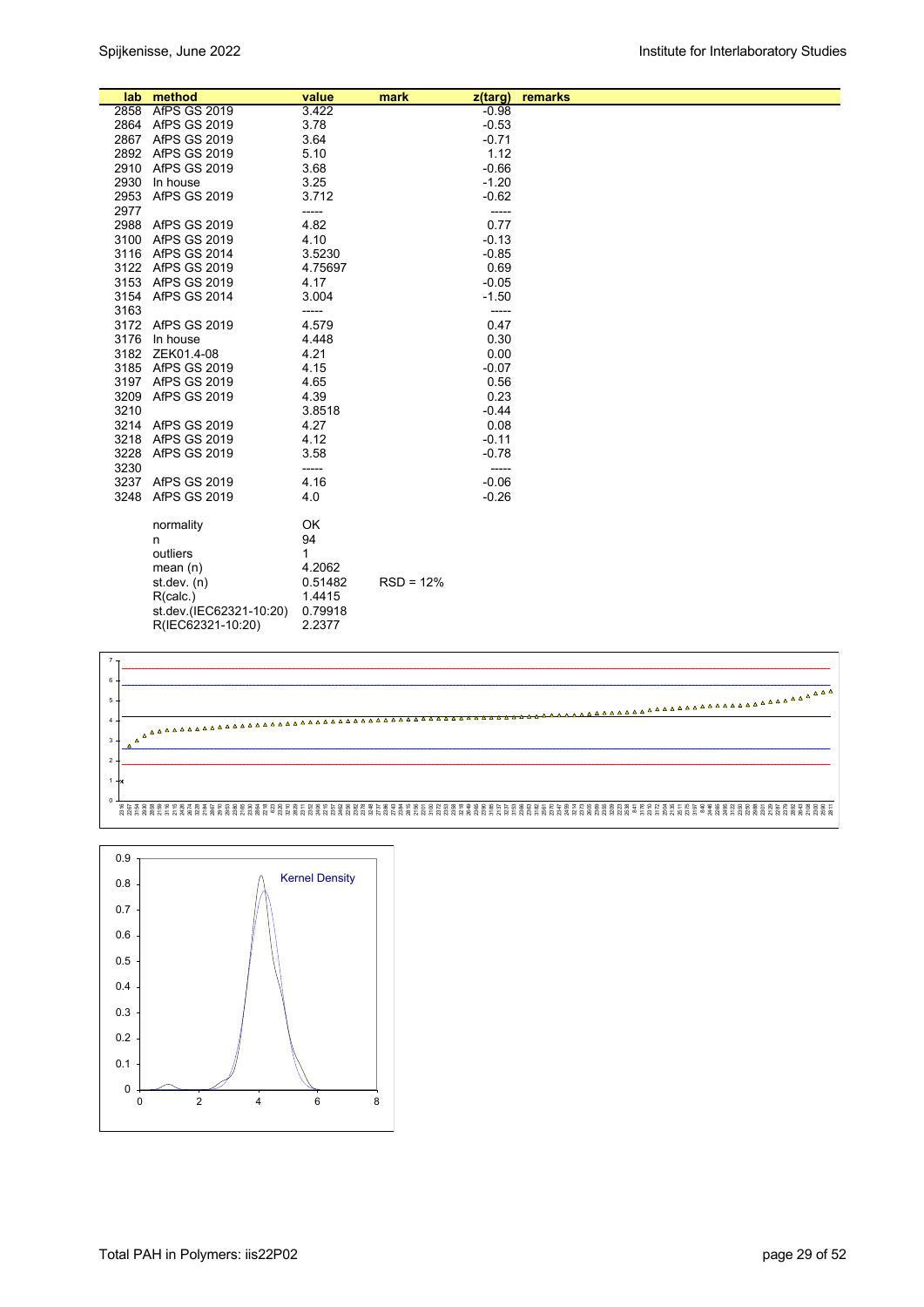# Determination of Pyrene, CAS No. 129-00-0in sample #22530; results in mg/kg

| lab  | method                                 | value            | mark    | z(targ)          | remarks                    |
|------|----------------------------------------|------------------|---------|------------------|----------------------------|
| 310  |                                        |                  |         |                  |                            |
| 551  |                                        | -----            |         | -----            |                            |
|      | 623 AfPS GS 2019                       | 13.28            | C       | -0.12            | First reported 20.27       |
| 840  | AfPS GS 2019                           | 14.22            |         | 0.25             |                            |
|      | 841 AfPS GS 2019                       | 14.630           |         | 0.40             |                            |
|      | 2108 AfPS GS 2019                      | 15.37            |         | 0.69             |                            |
|      | 2115 AfPS GS 2019                      | 11.64            |         | $-0.75$          |                            |
|      | 2129 AfPS GS 2019                      | 13.3             |         | $-0.11$<br>0.55  |                            |
|      | 2135 AfPS GS 2014<br>2137 KS M6956     | 15.00<br>13.18   |         | $-0.16$          |                            |
|      | 2156 AfPS GS 2019                      | 13.38            |         | $-0.08$          |                            |
|      | 2159 IEC62321-10                       | 11.63            |         | $-0.76$          |                            |
|      | 2165 AfPS GS 2019                      | 11.00            |         | $-1.00$          |                            |
|      | 2184 AfPS GS 2014                      | 11.38            |         | $-0.85$          |                            |
| 2201 | AfPS GS 2019                           | 13.2             |         | $-0.15$          |                            |
|      | 2215 AfPS GS 2019                      | 13.6             |         | 0.01             |                            |
|      | 2218 AfPS GS 2019                      | 12.598           |         | $-0.38$          |                            |
|      | 2223 In house<br>2250 AfPS GS 2019     | 12.6             |         | $-0.38$<br>0.58  |                            |
|      | 2256 AfPS GS 2019                      | 15.08<br>12.7    |         | $-0.34$          |                            |
|      | 2265 AfPS GS 2019                      | 11.80            |         | $-0.69$          |                            |
|      | 2267 In house                          | 6.13             | R(0.01) | $-2.89$          |                            |
|      | 2287 AfPS GS 2019                      | 16.13            |         | 0.99             |                            |
|      | 2300 ZEK01.4-08                        | 14.32            | C       | 0.28             | First reported 25.12       |
|      | 2301 AfPS GS 2019                      | 15.11            |         | 0.59             |                            |
|      | 2310 AfPS GS 2019                      | 13.23            |         | $-0.14$          |                            |
|      | 2311 AfPS GS 2019                      | 12.298           |         | $-0.50$          |                            |
|      | 2316 AfPS GS 2019                      | 2.91             | R(0.01) | $-4.14$          |                            |
|      | 2320 AfPS GS 2019<br>2330 AfPS GS 2019 | 11.946<br>9.79   |         | $-0.64$<br>-1.47 |                            |
|      | 2347 AfPS GS 2019                      | 14.08            |         | 0.19             |                            |
|      | 2350 IEC62321-10                       | 15.19            |         | 0.62             |                            |
|      | 2352 IEC62321-10                       | 13.88            |         | 0.11             |                            |
|      | 2353 AfPS GS 2019                      | 13.9901          |         | 0.16             |                            |
|      | 2355 AfPS GS 2019                      | 14.29            |         | 0.27             |                            |
|      | 2357 AfPS GS 2019                      | 13.94            |         | 0.14             |                            |
|      | 2358 AfPS GS 2019                      | 13.9901          |         | 0.16             |                            |
|      | 2363 AfPS GS 2019<br>2365 AfPS GS 2019 | 14.29<br>14.331  |         | 0.27<br>0.29     |                            |
|      | 2366 AfPS GS 2019                      | 14.491           |         | 0.35             |                            |
|      | 2369 AfPS GS 2019                      | 14.492           |         | 0.35             |                            |
|      | 2370 AfPS GS 2019                      | 15.2             |         | 0.63             |                            |
|      | 2372 AfPS GS 2019                      | 14.286           |         | 0.27             |                            |
|      | 2373 AfPS GS 2019                      | 14.462           |         | 0.34             |                            |
| 2375 | ISO/TS16190                            | 13.18            |         | $-0.16$          |                            |
| 2378 | EN17132                                | 13.8             |         | 0.08             |                            |
|      | 2379 AfPS GS 2019<br>2380 AfPS GS 2019 | 18.3833<br>12.55 |         | 1.86<br>-0.40    |                            |
|      | 2382 AFPS GS 2019                      | 13.90            |         | 0.12             |                            |
|      | 2384 AfPS GS 2019                      | 13.61            |         | 0.01             |                            |
|      | 2386 AfPS GS 2019                      | 11.816           |         | $-0.69$          |                            |
|      | 2390 AfPS GS 2019                      | 16.995           |         | 1.32             |                            |
|      | 2406 AfPS GS 2019                      | 12.21            |         | $-0.53$          |                            |
|      | 2426 AfPS GS 2019                      | 12.833           |         | $-0.29$          |                            |
| 2446 | §64 ASU 82.02-30                       | 13.585           |         | 0.00             |                            |
| 2462 | 2459 AfPS GS 2019                      | 15.482<br>12.85  |         | 0.73<br>$-0.28$  |                            |
| 2481 |                                        | -----            |         | -----            |                            |
|      | 2495 IEC62321-10                       | 15.07            |         | 0.58             |                            |
|      | 2504 AfPS GS 2019                      | 16.739           | C       | 1.22             | First reported 20.59       |
| 2511 | EN17132                                | 14.7283          |         | 0.44             |                            |
|      | 2538 In house                          | 14.29            |         | 0.27             |                            |
| 2561 | AfPS GS 2019                           | 11.81            |         | $-0.69$          |                            |
|      | 2590 AfPS GS 2019<br>2605 AfPS GS 2019 | 14.721<br>13.79  |         | 0.44<br>0.08     |                            |
|      | 2643 In house                          | 15.28            |         | 0.66             |                            |
|      | 2649 AfPS GS 2019                      | 16.47            |         | 1.12             |                            |
|      | 2674 AfPS GS 2014                      | 11.26            |         | $-0.90$          |                            |
| 2678 |                                        | -----            |         | -----            |                            |
| 2734 |                                        | -----            |         | -----            |                            |
|      | 2737 ISO16190                          | 12.35            |         | $-0.48$          |                            |
|      | 2743 IEC62321-10                       | 18.4992          |         | 1.90             |                            |
|      | 2811 AfPS GS 2019                      | 15.79            |         | 0.85             |                            |
|      | 2815 ZEK01.4-08<br>2829 AfPS GS 2019   | 12.846<br>12.783 | C       | $-0.29$          | -0.31 First reported 6.229 |
|      |                                        |                  |         |                  |                            |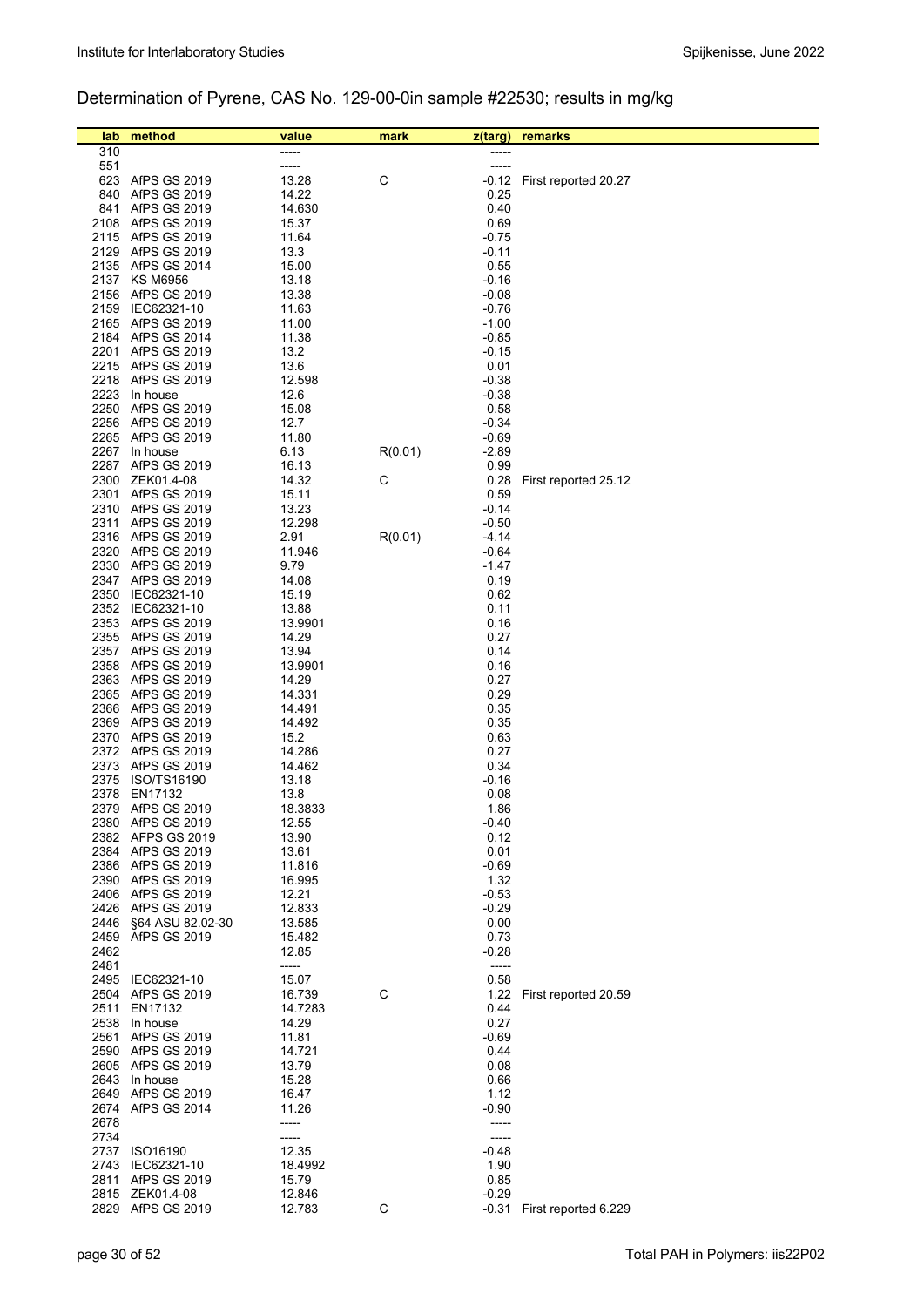|      | lab method              | value    | mark<br>z(targ) | remarks |
|------|-------------------------|----------|-----------------|---------|
|      | 2858 AfPS GS 2019       | 11.368   | $-0.86$         |         |
|      | 2864 AfPS GS 2019       | 12.19    | $-0.54$         |         |
|      | 2867 AfPS GS 2019       | 11.35    | $-0.87$         |         |
|      | 2892 AfPS GS 2019       | 16.70    | 1.21            |         |
|      | 2910 AfPS GS 2019       | 11.30    | $-0.89$         |         |
|      | 2930 In house           | 10.17    | $-1.32$         |         |
|      | 2953 AfPS GS 2019       | 12.469   | $-0.43$         |         |
| 2977 |                         | -----    | -----           |         |
|      | 2988 AfPS GS 2019       | 15.14    | 0.60            |         |
|      | 3100 AfPS GS 2019       | 12.50    | $-0.42$         |         |
|      | 3116 AfPS GS 2014       | 11.3335  | $-0.87$         |         |
|      | 3122 AfPS GS 2019       | 16.42543 | 1.10            |         |
|      | 3153 AfPS GS 2019       | 13.55    | $-0.01$         |         |
|      | 3154 AfPS GS 2014       | 10.744   | $-1.10$         |         |
| 3163 |                         | -----    | -----           |         |
|      | 3172 AfPS GS 2019       | 14.10    | 0.20            |         |
|      | 3176 In house           | 12.889   | $-0.27$         |         |
|      | 3182 ZEK01.4-08         | 12.69    | $-0.35$         |         |
|      | 3185 AfPS GS 2019       | 12.79    | $-0.31$         |         |
|      | 3197 AfPS GS 2019       | 15.28    | 0.66            |         |
|      | 3209 AfPS GS 2019       | 14.23    | 0.25            |         |
| 3210 |                         | 13.2367  | $-0.14$         |         |
|      | 3214 AfPS GS 2019       | 12.80    | $-0.30$         |         |
|      | 3218 AfPS GS 2019       | 12.52    | $-0.41$         |         |
|      | 3228 AfPS GS 2019       | 11.42    | $-0.84$         |         |
| 3230 |                         | -----    | -----           |         |
|      | 3237 AfPS GS 2019       | 12.3     | $-0.50$         |         |
|      | 3248 AfPS GS 2019       | 13.0     | $-0.23$         |         |
|      | normality               | OK       |                 |         |
|      | n                       | 93       |                 |         |
|      | outliers                | 2        |                 |         |
|      | mean $(n)$              | 13.5854  |                 |         |
|      | st.dev. $(n)$           | 1.69460  | $RSD = 12%$     |         |
|      | R(calc.)                | 4.7449   |                 |         |
|      | st.dev.(IEC62321-10:20) | 2.58122  |                 |         |
|      | R(IEC62321-10:20)       | 7.2274   |                 |         |



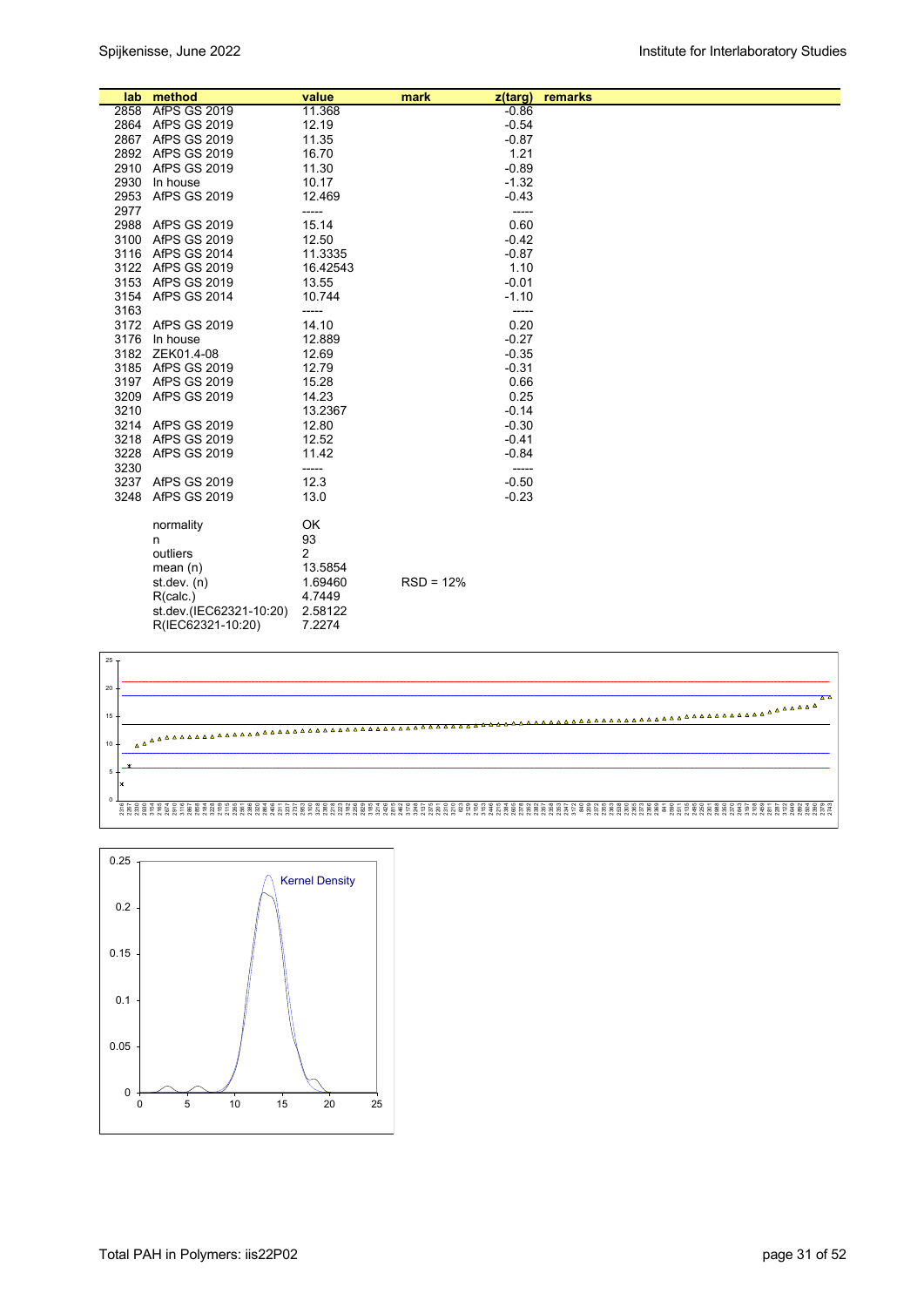## Determination of Sum of Phenanthrene, Anthracene, Fluoranthene and Pyrene in sample #22530; results in mg/kg

|      | פיישווי ייי שייטט<br>lab method         | value          | mark  | z(targ) | remarks                    |
|------|-----------------------------------------|----------------|-------|---------|----------------------------|
| 310  |                                         | -----          |       | ----    |                            |
| 551  |                                         | -----          |       | -----   |                            |
|      | 623 AfPS GS 2019                        | 24.37          | С     | -0.23   | First reported 35.49       |
| 840  | AfPS GS 2019                            | 26.64          | C     | 0.24    | First reported 12.42       |
|      | 841 AfPS GS 2019                        | 26.898         |       | 0.29    |                            |
|      | 2108 AfPS GS 2019                       | 30.08          |       | 0.95    |                            |
|      | 2115 AfPS GS 2019                       | 22.4           |       | $-0.64$ |                            |
|      | 2129 AfPS GS 2019                       | 24.8           |       | $-0.14$ |                            |
|      | 2135 AfPS GS 2014                       | 28.83          |       | 0.69    |                            |
| 2137 |                                         | -----          |       | -----   |                            |
|      | 2156 AfPS GS 2019                       | 23.61          |       | $-0.39$ |                            |
|      |                                         |                |       |         |                            |
| 2159 | IEC62321-10                             | 21.46          |       | $-0.83$ |                            |
| 2165 |                                         | -----          |       | -----   |                            |
| 2184 |                                         | -----          |       | -----   |                            |
|      | 2201 AfPS GS 2019                       | 25.2           |       | $-0.06$ |                            |
| 2215 | AfPS GS 2019                            | 25.06          |       | $-0.09$ |                            |
| 2218 |                                         | -----          |       | -----   |                            |
|      | 2223 In house                           | 25.6           |       | 0.02    |                            |
| 2250 | AfPS GS 2019                            | 28.13          |       | 0.55    |                            |
|      | 2256 AfPS GS 2019                       | 24.96          |       | $-0.11$ |                            |
|      | 2265 AfPS GS 2019                       | 23.55          |       | -0.40   |                            |
| 2267 |                                         | -----          |       | -----   |                            |
| 2287 |                                         | -----          |       | -----   |                            |
|      | 2300 ZEK01.4-08                         | 28.45          | С     | 0.61    | First reported 39.25       |
| 2301 |                                         | -----          |       | -----   |                            |
|      | 2310 AfPS GS 2019                       | 25.81          |       | 0.07    |                            |
| 2311 | <b>AfPS GS 2019</b>                     | 24.296         |       | $-0.24$ |                            |
|      | 2316 AfPS GS 2019                       | 5.489          | ex, C | -4.13   | First reported 2.42        |
| 2320 |                                         | -----          |       | -----   |                            |
|      | 2330 AfPS GS 2019                       | 20.80          |       | $-0.97$ |                            |
|      | 2347 AfPS GS 2019                       | 25.95          |       | 0.10    |                            |
|      | 2350 IEC62321-10                        | 28.51          |       | 0.63    |                            |
|      | 2352 IEC62321-10                        | 25.19          |       | $-0.06$ |                            |
|      |                                         | -----          |       | -----   |                            |
| 2353 |                                         |                |       |         |                            |
|      | 2355 AfPS GS 2019                       | 26.32          |       | 0.17    |                            |
|      | 2357 AfPS GS 2019                       | 25.63          |       | 0.03    |                            |
| 2358 |                                         | -----          |       | -----   |                            |
|      | 2363 AfPS GS 2019                       | 26.20          |       | 0.15    |                            |
|      | 2365 AfPS GS 2019                       | 26.039         |       | 0.12    |                            |
|      | 2366 AfPS GS 2019                       | 26.228         |       | 0.15    |                            |
|      | 2369 AfPS GS 2019                       | 26.601         |       | 0.23    |                            |
|      | 2370 AfPS GS 2019                       | 27.16          |       | 0.35    |                            |
|      | 2372 AfPS GS 2019                       | 25.7357        |       | 0.05    |                            |
|      | 2373 AfPS GS 2019                       | 26.542         |       | 0.22    |                            |
|      | 2375 ISO/TS16190                        | 25.85          |       | 0.08    |                            |
| 2378 | EN17132                                 | 25.36          |       | $-0.02$ |                            |
| 2379 | AfPS GS 2019                            | 30.8979        |       | 1.12    |                            |
|      | 2380 AfPS GS 2019                       | 23.75          | С     |         | -0.36 First reported 11.20 |
|      | 2382 AFPS GS 2019                       | 25.39          |       | $-0.02$ |                            |
|      | 2384 AfPS GS 2019                       | 25.12          |       | $-0.07$ |                            |
|      | 2386 AfPS GS 2019                       | 23.384         |       | $-0.43$ |                            |
|      | 2390 AfPS GS 2019                       | 27.680         |       | 0.45    |                            |
|      | 2406 AfPS GS 2019                       | 23.85          |       | $-0.34$ |                            |
|      | 2426 AfPS GS 2019                       | 22.383         |       | $-0.64$ |                            |
|      |                                         | 26.746         |       |         |                            |
| 2446 | §64 ASU 82.02-30<br><b>AfPS GS 2019</b> |                |       | 0.26    |                            |
| 2459 |                                         | 26.311         |       | 0.17    |                            |
| 2462 |                                         | -----          |       | -----   |                            |
| 2481 |                                         | -----          |       | -----   |                            |
| 2495 | IEC62321-10                             | 27.69          |       | 0.46    |                            |
| 2504 | <b>AfPS GS 2019</b>                     | Not applicable | С     | -----   | First reported 34.67       |
| 2511 |                                         | -----          |       | -----   |                            |
| 2538 | In house                                | 27.76          |       | 0.47    |                            |
|      | 2561 AfPS GS 2019                       | 25.84          | ex    | 0.07    |                            |
| 2590 |                                         | -----          |       | -----   |                            |
|      | 2605 AfPS GS 2019                       | 25.46          |       | 0.00    |                            |
| 2643 |                                         | -----          |       | -----   |                            |
|      | 2649 AfPS GS 2019                       | 27.78          |       | 0.48    |                            |
| 2674 |                                         |                |       |         |                            |
| 2678 |                                         |                |       |         |                            |
| 2734 |                                         |                |       |         |                            |
| 2737 |                                         | -----          |       | -----   |                            |
| 2743 | IEC62321-10                             | 32.8637        | ex    | 1.53    |                            |
| 2811 | AfPS GS 2019                            | 29.95          |       | 0.92    |                            |
|      |                                         |                |       |         |                            |
|      | 2815 ZEK01.4-08<br>2829 AfPS GS 2019    | 23.82          | C     | $-0.34$ |                            |
|      |                                         | 24.163         |       | -0.27   | First reported 14.321      |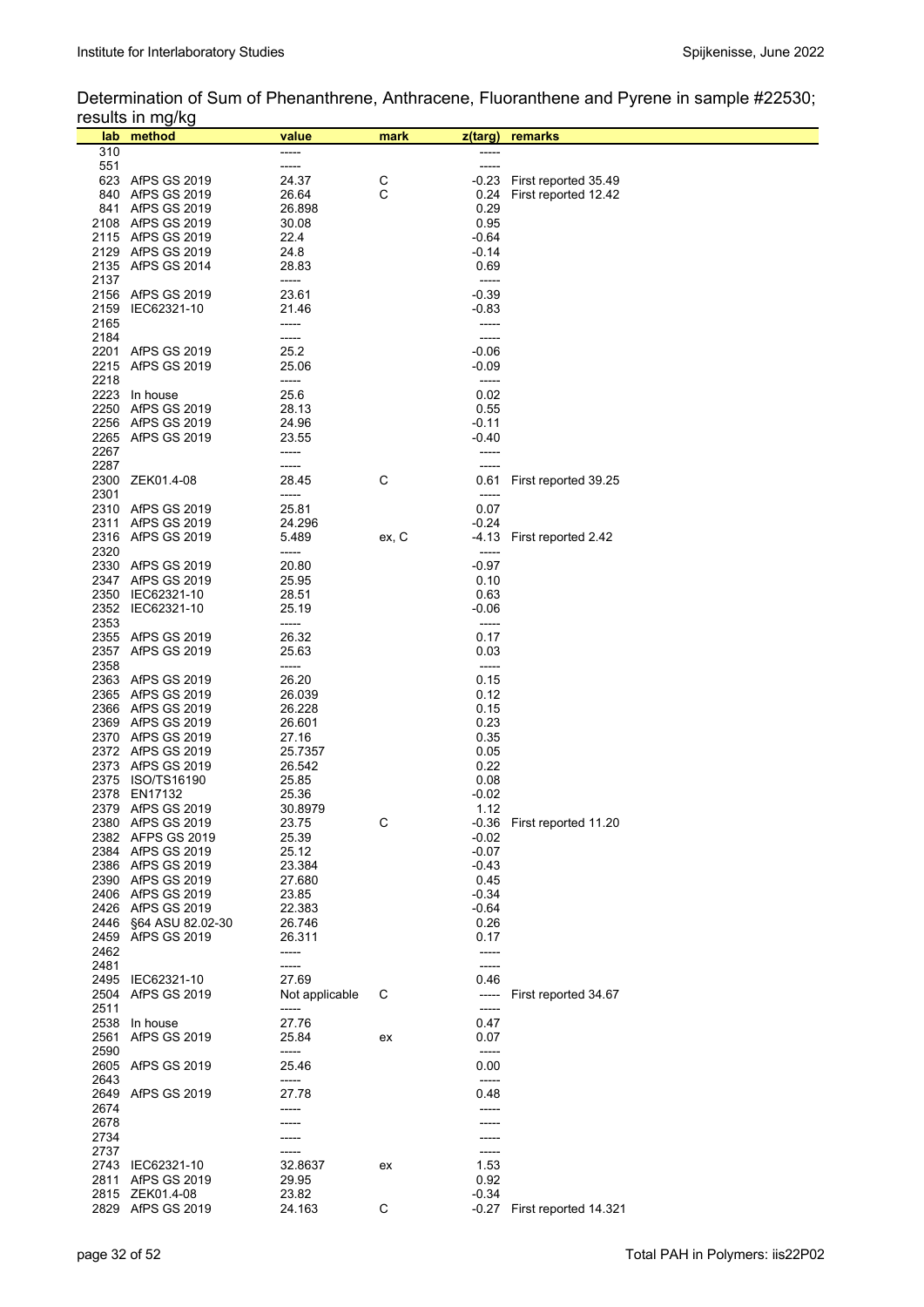|      | lab method                       | value           | mark       | $z$ (targ)      | remarks              |
|------|----------------------------------|-----------------|------------|-----------------|----------------------|
|      | 2858 AfPS GS 2019                | 21.311          |            | $-0.86$         |                      |
|      | 2864 AfPS GS 2019                | 22.13           |            | $-0.69$         |                      |
|      | 2867 AfPS GS 2019                | 22.54           |            | $-0.61$         |                      |
|      | 2892 AfPS GS 2019                | 30.95           |            | 1.13            |                      |
| 2910 |                                  | -----           |            | -----           |                      |
| 2930 | In house                         | 19.76           |            | $-1.18$         |                      |
| 2953 | <b>AfPS GS 2019</b>              | 22.361          | C          | $-0.64$         | First reported 9.894 |
| 2977 |                                  | -----           |            | -----           |                      |
|      | 2988 AfPS GS 2019                | 28.09           |            | 0.54            |                      |
| 3100 | <b>AfPS GS 2019</b>              | 24.08           |            | $-0.29$         |                      |
| 3116 |                                  | -----           |            | -----           |                      |
|      | 3122 AfPS GS 2019                | 28.36008        |            | 0.60            |                      |
| 3153 | AfPS GS 2019                     | 25.25           |            | $-0.05$         |                      |
|      | 3154 AfPS GS 2014                | 20.642          |            | $-1.00$         |                      |
| 3163 |                                  | -----           |            | -----           |                      |
| 3172 |                                  |                 |            | -----           |                      |
|      | 3176 In house<br>3182 ZEK01.4-08 | 25.643<br>24.30 |            | 0.03<br>$-0.24$ |                      |
|      | 3185 AfPS GS 2019                | 24.57           |            | $-0.19$         |                      |
|      | 3197 AfPS GS 2019                | 28.36           |            | 0.60            |                      |
| 3209 |                                  |                 |            | -----           |                      |
| 3210 |                                  |                 |            | -----           |                      |
|      | 3214 AfPS GS 2019                | 25.04           |            | $-0.09$         |                      |
| 3218 | <b>AfPS GS 2019</b>              | 24.31           |            | $-0.24$         |                      |
| 3228 |                                  |                 |            |                 |                      |
| 3230 |                                  |                 |            |                 |                      |
| 3237 |                                  | -----           |            | -----           |                      |
| 3248 | <b>AfPS GS 2019</b>              | 24.5            |            | $-0.20$         |                      |
|      |                                  |                 |            |                 |                      |
|      | normality                        | OK              |            |                 |                      |
|      | n                                | 68              |            |                 |                      |
|      | outliers                         | $0+3ex$         |            |                 |                      |
|      | mean $(n)$                       | 25.4793         |            |                 |                      |
|      | st.dev. $(n)$                    | 2.401597        | $RSD = 9%$ |                 |                      |
|      | R(calc.)                         | 6.7245          |            |                 |                      |
|      | st.dev.(IEC62321-10:20)          | 4.84106         |            |                 |                      |
|      | R(IEC62321-10:20)                | 13.5550         |            |                 |                      |

Lab 2316: test result excluded as corresponding test results in all reported individual components are statistical outliers Lab 2561: test result excluded as corresponding test result in all reported individual components are statistical outliers Lab 2743: test result excluded as corresponding test result in all reported individual components are statistical outliers



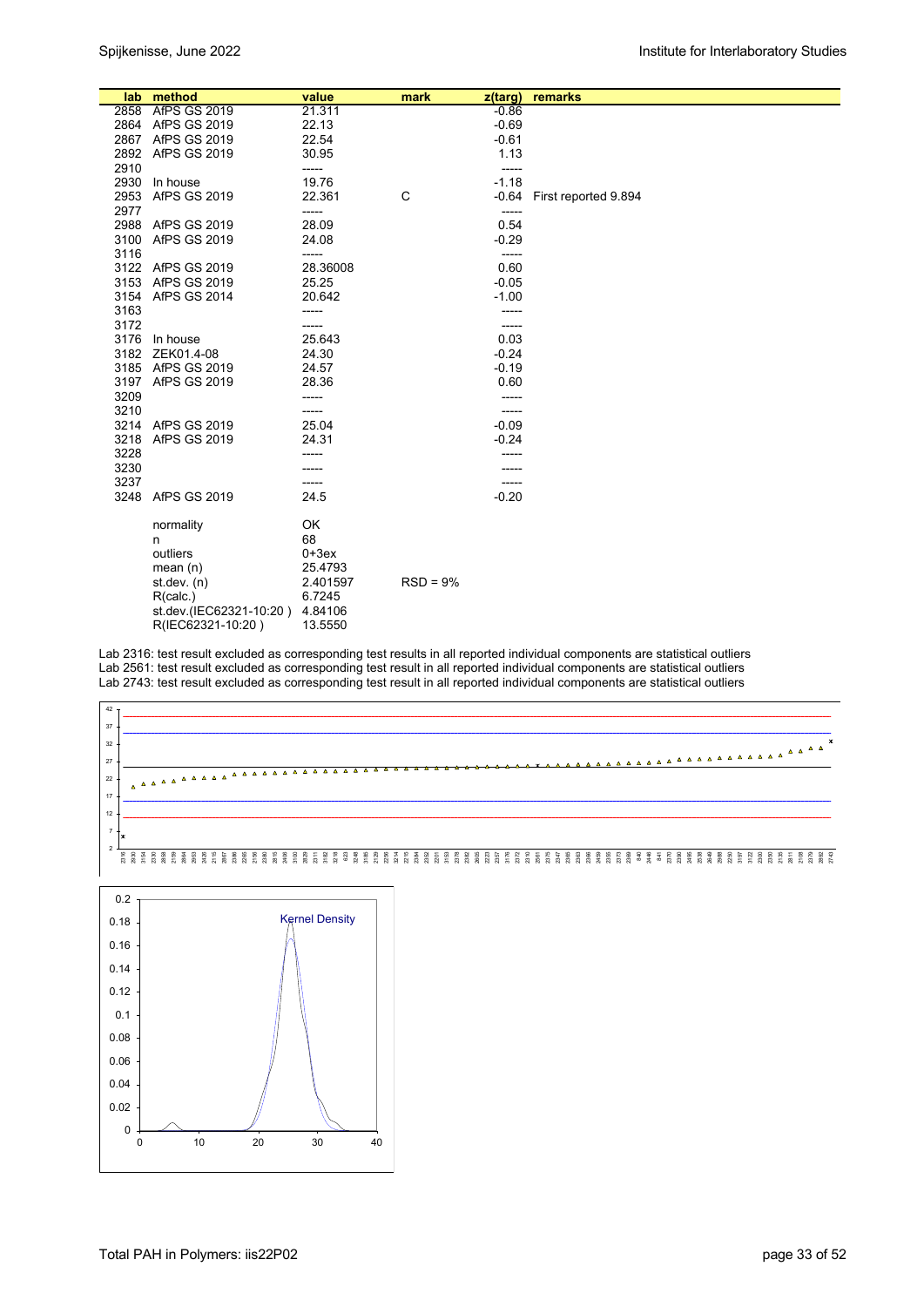# Determination of Benzo[a]anthracene, CAS No. 56-55-3 in sample #22530; results in mg/kg

| lab        | method                                 | <b>Value</b>    | mark    | $z$ (targ)      | remarks                                                                    |
|------------|----------------------------------------|-----------------|---------|-----------------|----------------------------------------------------------------------------|
| 310        |                                        | -----           |         |                 |                                                                            |
| 551        |                                        | -----           |         | -----           |                                                                            |
|            | 623 AfPS GS 2019                       | 0.54            |         | 0.19            |                                                                            |
| 840<br>841 | AfPS GS 2019                           | 0.48            |         | -0.41           |                                                                            |
| 2108       | AfPS GS 2019<br>AfPS GS 2019           | 0.462<br>0.77   |         | $-0.60$<br>2.52 |                                                                            |
|            | 2115 AfPS GS 2019                      | 0.56            |         | 0.39            |                                                                            |
|            | 2129 AfPS GS 2019                      | 0.305           |         | $-2.18$         |                                                                            |
| 2135       |                                        | -----           |         | -----           |                                                                            |
| 2137       |                                        | -----           |         | -----           |                                                                            |
|            | 2156 AfPS GS 2019                      | < 0.2           | C       |                 | <-3.24 First reported 0.22. Possibly a false negative test result?         |
| 2159       | IEC62321-10                            | 0.40            |         | $-1.22$         |                                                                            |
|            | 2165 AfPS GS 2019                      | 0.48            |         | $-0.41$         |                                                                            |
|            | 2184 AfPS GS 2014                      | 0.50            |         | $-0.21$         |                                                                            |
|            | 2201 AfPS GS 2019                      | 0.4             |         | $-1.22$         |                                                                            |
|            | 2215 AfPS GS 2019                      | 0.51            |         | $-0.11$         |                                                                            |
|            | 2218 AfPS GS 2019                      | 0.359           |         | -1.64           |                                                                            |
|            | 2223 In house<br>2250 AfPS GS 2019     | 0.531<br>0.43   |         | 0.10<br>$-0.92$ |                                                                            |
|            | 2256 AfPS GS 2019                      | 0.526           |         | 0.05            |                                                                            |
|            | 2265 AfPS GS 2019                      | 0.64            |         | 1.20            |                                                                            |
| 2267       |                                        | -----           |         | -----           |                                                                            |
|            | 2287 AfPS GS 2019                      | 0.77            | C       | 2.52            | First reported <0.2                                                        |
|            | 2300 ZEK01.4-08                        | 0.31            |         | $-2.13$         |                                                                            |
| 2301       | <b>AfPS GS 2019</b>                    | 0.5             |         | $-0.21$         |                                                                            |
|            | 2310 AfPS GS 2019                      | 0.61            |         | 0.90            |                                                                            |
|            | 2311 AfPS GS 2019                      | 0.698           |         | 1.79            |                                                                            |
|            | 2316 AfPS GS 2019                      | 0.352           | С       | -1.71           | First reported 0.176                                                       |
|            | 2320 AfPS GS 2019                      | 0.597           | C       | 0.77            | First reported Not Detected                                                |
|            | 2330 AfPS GS 2019                      | 0.23            |         | -2.94           |                                                                            |
|            | 2347 AfPS GS 2019<br>2350 IEC62321-10  | 0.48<br>0.567   |         | -0.41<br>0.47   |                                                                            |
|            | 2352 IEC62321-10                       | 0.44            |         | $-0.82$         |                                                                            |
|            | 2353 AfPS GS 2019                      | 0.5194          |         | $-0.02$         |                                                                            |
|            | 2355 AfPS GS 2019                      | 0.51            |         | $-0.11$         |                                                                            |
|            | 2357 AfPS GS 2019                      | 0.61            |         | 0.90            |                                                                            |
|            | 2358 AfPS GS 2019                      | 0.5194          |         | $-0.02$         |                                                                            |
|            | 2363 AfPS GS 2019                      | 0.52            |         | $-0.01$         |                                                                            |
|            | 2365 AfPS GS 2019                      | 0.525           |         | 0.04            |                                                                            |
|            | 2366 AfPS GS 2019                      | 0.521           |         | 0.00            |                                                                            |
|            | 2369 AfPS GS 2019                      | 0.515           |         | $-0.06$         |                                                                            |
|            | 2370 AfPS GS 2019<br>2372 AfPS GS 2019 | 0.510<br>0.5730 |         | -0.11<br>0.53   |                                                                            |
|            | 2373 AfPS GS 2019                      | 0.601           |         | 0.81            |                                                                            |
|            | 2375 ISO/TS16190                       | 0.55            |         | 0.29            |                                                                            |
| 2378       | EN17132                                | 0.45            |         | $-0.72$         |                                                                            |
| 2379       | AfPS GS 2019                           | 0.7638          |         | 2.45            |                                                                            |
|            | 2380 AfPS GS 2019                      | 0.438           |         | $-0.84$         |                                                                            |
|            | 2382 AFPS GS 2019                      | 0.56            |         | 0.39            |                                                                            |
|            | 2384 AfPS GS 2019                      | 0.55            |         | 0.29            |                                                                            |
|            | 2386 AfPS GS 2019                      | 0.472           |         | $-0.49$         |                                                                            |
|            | 2390 AfPS GS 2019                      | 0.540           |         | 0.19            |                                                                            |
|            | 2406 AfPS GS 2019<br>2426 AfPS GS 2019 | < 0.2           | C       |                 | <-3.24 First reported not detected. Possibly a false negative test result? |
| 2446       | §64 ASU 82.02-30                       | 0.639<br>0.43   |         | 1.19<br>$-0.92$ |                                                                            |
|            | 2459 AfPS GS 2019                      | 1.097           | R(0.01) | 5.82            |                                                                            |
| 2462       |                                        | 0.51            |         | $-0.11$         |                                                                            |
|            | 2481 In house                          | 0.60            |         | 0.80            |                                                                            |
|            | 2495 IEC62321-10                       | 0.60            |         | 0.80            |                                                                            |
|            | 2504 AfPS GS 2019                      | Not applicable  | - C     | -----           | First reported not detected                                                |
| 2511       | EN17132                                | 0.6811          |         | 1.62            |                                                                            |
|            | 2538 In house                          | 0.613           |         | 0.93            |                                                                            |
|            | 2561 AfPS GS 2019                      | 0.46            |         | $-0.62$         |                                                                            |
|            | 2590 AfPS GS 2019                      | 0.8             | C       |                 | 2.82 First reported 1.294                                                  |
|            | 2605 AfPS GS 2019                      | 0.54            |         | 0.19            |                                                                            |
| 2643       | 2649 AfPS GS 2019                      | -----<br>0.61   | C       | $-----$<br>0.90 | First reported 0.92                                                        |
| 2674       | AfPS GS 2014                           | 0.49            |         | $-0.31$         |                                                                            |
| 2678       |                                        |                 |         | -----           |                                                                            |
| 2734       |                                        |                 |         |                 |                                                                            |
| 2737       |                                        |                 |         |                 |                                                                            |
| 2743       |                                        |                 |         |                 |                                                                            |
|            | 2811 AfPS GS 2019                      | 0.51            | C       | $-0.11$         | First reported 0.84                                                        |
|            | 2815 ZEK01.4-08                        | 0.276           |         | -2.47           |                                                                            |
|            | 2829 AfPS GS 2019                      | 0.330           |         | $-1.93$         |                                                                            |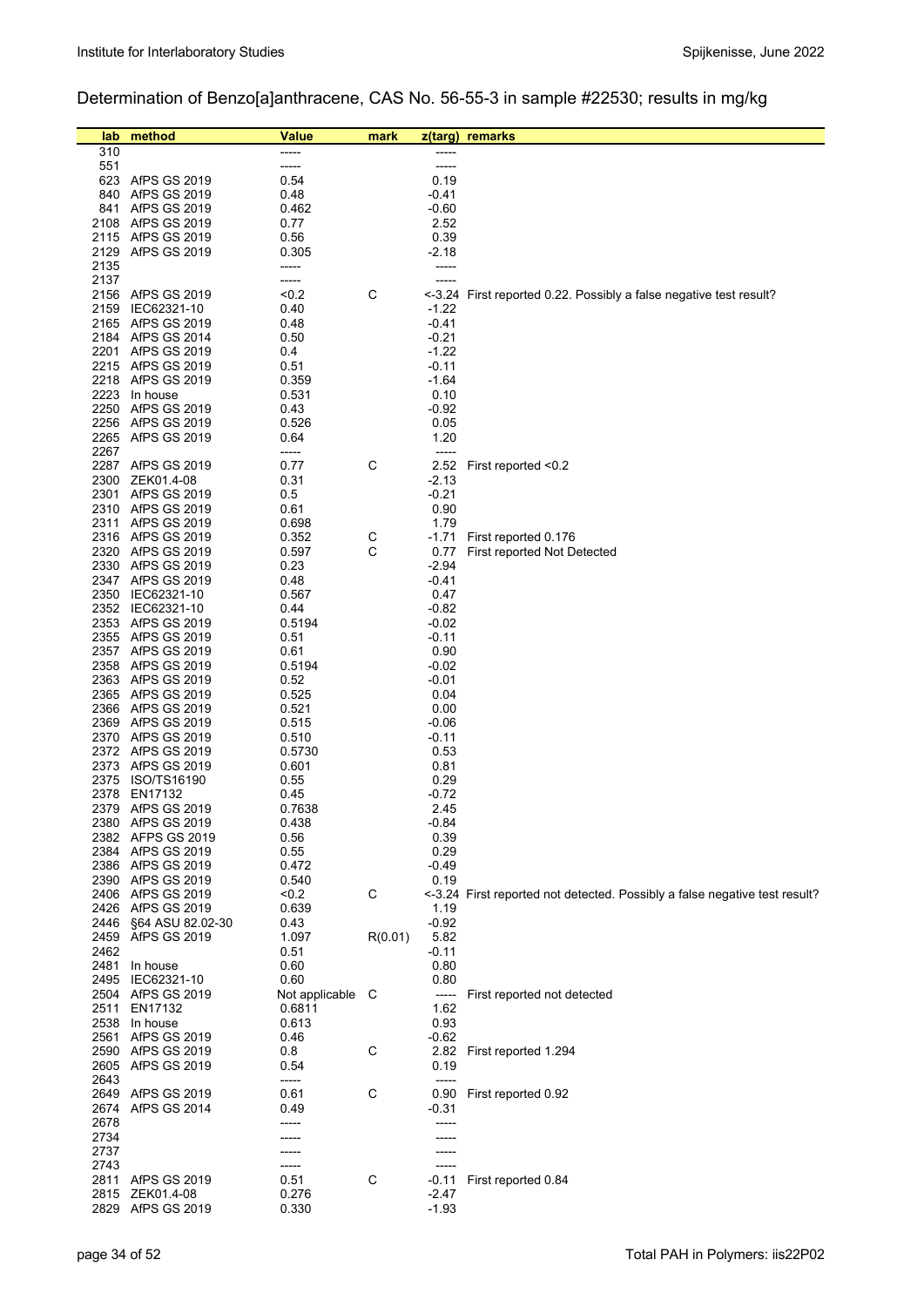|      | lab method              | <b>Value</b> | mark                    | z(targ) | remarks               |
|------|-------------------------|--------------|-------------------------|---------|-----------------------|
| 2858 |                         | -----        | $\overline{\mathsf{w}}$ | -----   | Reported not detected |
|      | 2864 AfPS GS 2019       | 0.35         |                         | $-1.73$ |                       |
|      | 2867 AfPS GS 2019       | 0.50         |                         | $-0.21$ |                       |
|      | 2892 AfPS GS 2019       | 0.49         |                         | $-0.31$ |                       |
|      | 2910 AfPS GS 2019       | 0.49         |                         | $-0.31$ |                       |
| 2930 | In house                | 0.67         |                         | 1.51    |                       |
|      | 2953 AfPS GS 2019       | 0.331        |                         | $-1.92$ |                       |
| 2977 |                         | -----        |                         | -----   |                       |
|      | 2988 AfPS GS 2019       | 0.66         |                         | 1.41    |                       |
|      | 3100 AfPS GS 2019       | 0.49         |                         | $-0.31$ |                       |
|      | 3116 AfPS GS 2014       | 0.5286       |                         | 0.08    |                       |
|      | 3122 AfPS GS 2019       | 0.39166      |                         | $-1.31$ |                       |
|      | 3153 AfPS GS 2019       | 0.51         |                         | $-0.11$ |                       |
|      | 3154 AfPS GS 2014       | 0.671        |                         | 1.52    |                       |
| 3163 |                         | -----        |                         | -----   |                       |
|      | 3172 AfPS GS 2019       | 0.5640       |                         | 0.44    |                       |
|      | 3176 In house           | 0.606        |                         | 0.86    |                       |
|      | 3182 ZEK01.4-08         | 0.62         |                         | 1.00    |                       |
|      | 3185 AfPS GS 2019       | 0.47         |                         | $-0.51$ |                       |
|      | 3197 AfPS GS 2019       | 0.67         |                         | 1.51    |                       |
| 3209 |                         | -----        |                         | -----   |                       |
| 3210 |                         | 0.5504       |                         | 0.30    |                       |
|      | 3214 AfPS GS 2019       | 0.48         |                         | $-0.41$ |                       |
| 3218 | <b>AfPS GS 2019</b>     | 0.46         |                         | $-0.62$ |                       |
| 3228 | <b>AfPS GS 2019</b>     | 0.53         |                         | 0.09    |                       |
| 3230 |                         | -----        |                         | -----   |                       |
|      | 3237 AfPS GS 2019       | 0.34         |                         | $-1.83$ |                       |
| 3248 | AfPS GS 2019            | 0.6          |                         | 0.80    |                       |
|      | normality               | OK           |                         |         |                       |
|      | n                       | 84           |                         |         |                       |
|      | outliers                | 1            |                         |         |                       |
|      | mean $(n)$              | 0.5209       |                         |         |                       |
|      | st.dev. $(n)$           | 0.11305      | $RSD = 22%$             |         |                       |
|      | R(calc.)                | 0.3165       |                         |         |                       |
|      | st.dev.(IEC62321-10:20) | 0.09897      |                         |         |                       |
|      | R(IEC62321-10:20)       | 0.2771       |                         |         |                       |
|      |                         |              |                         |         |                       |



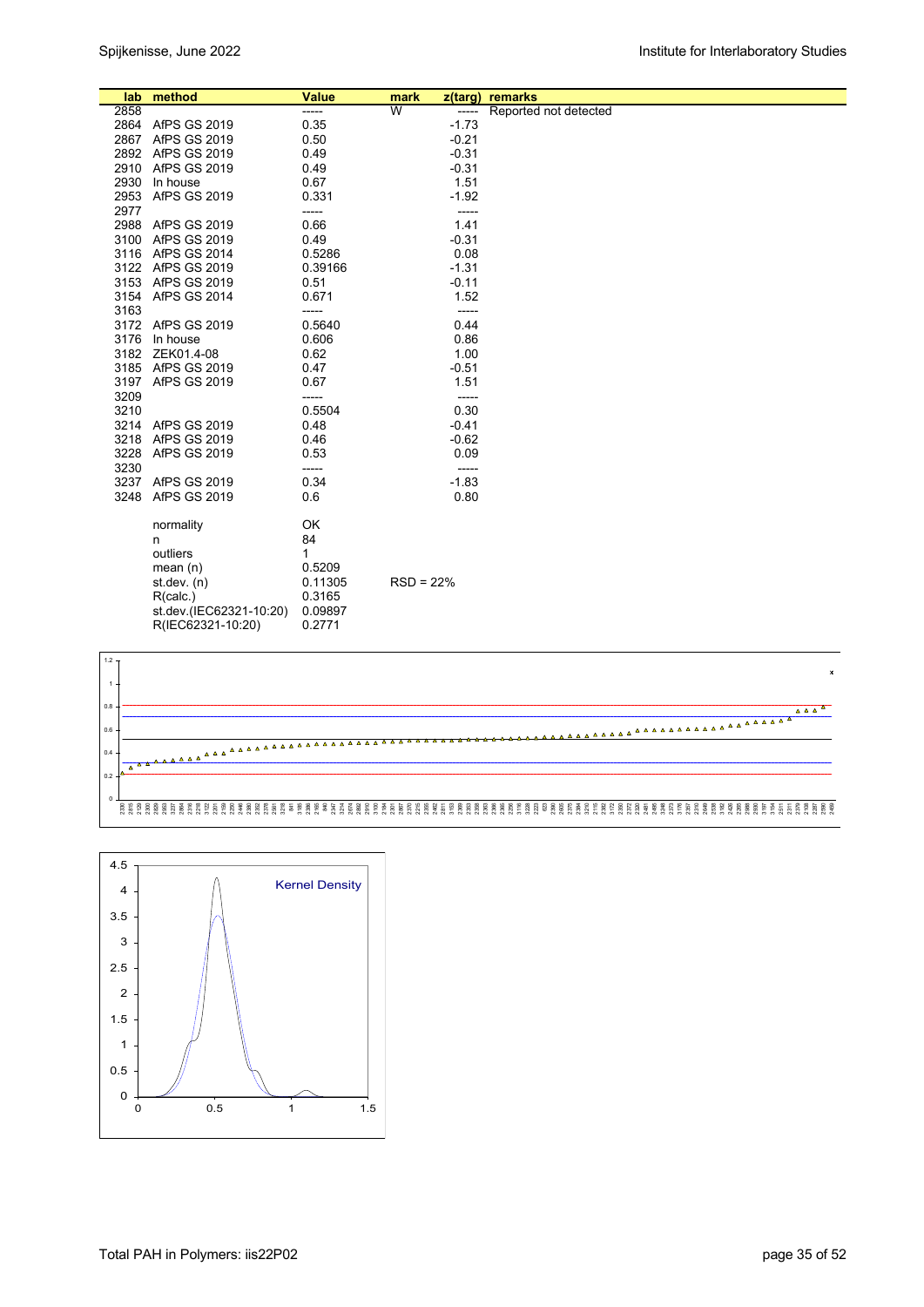# Determination of Chrysene, CAS No. 218-01-9 in sample #22530; results in mg/kg

| lab          | method                                     | value          | mark       | z(targ)            | Sum C+T*              | remarks                     |
|--------------|--------------------------------------------|----------------|------------|--------------------|-----------------------|-----------------------------|
| 310          |                                            |                |            | -----              | -----                 |                             |
| 551          |                                            | -----          |            | -----              | -----                 |                             |
| 623          | AfPS GS 2019                               | 0.90           |            | 2.11               | 0.90                  |                             |
| 840          | AfPS GS 2019                               | 0.69           |            | 0.39               | not analyzed          |                             |
| 841<br>2108  | AfPS GS 2019<br>AfPS GS 2019               | 0.614<br>1.16  | R(0.05)    | $-0.23$<br>4.24    | -----<br>-----        |                             |
|              | 2115 AfPS GS 2019                          | 1.0            |            | 2.93               | -----                 |                             |
|              | 2129 AfPS GS 2019                          | 0.337          |            | $-2.50$            | 0.337                 |                             |
| 2135         |                                            | -----          |            | -----              | -----                 |                             |
| 2137         |                                            | -----          |            | -----              | -----                 |                             |
| 2156         | AfPS GS 2019                               | 0.66           |            | 0.14               | -----                 |                             |
| 2159         | IEC62321-10                                | 0.48           |            | $-1.33$            | -----                 |                             |
| 2165         | AfPS GS 2019                               | 0.60           |            | $-0.35$            | -----                 |                             |
|              | 2184 AfPS GS 2014<br>2201 AfPS GS 2019     | 0.56<br>0.6    |            | $-0.67$<br>$-0.35$ | -----<br>0.6          |                             |
|              | 2215 AfPS GS 2019                          | 0.61           |            | $-0.27$            | not applicable        |                             |
|              | 2218 AfPS GS 2019                          | 0.604          |            | $-0.31$            | -----                 |                             |
|              | 2223 In house                              | 0.942          |            | 2.46               | not determined        |                             |
| 2250         | AfPS GS 2019                               | 0.53           |            | -0.92              | 0.80                  |                             |
|              | 2256 AfPS GS 2019                          | 0.755          |            | 0.92               | 0.755                 |                             |
|              | 2265 AfPS GS 2019                          | 0.82           |            | 1.46               | -----                 |                             |
| 2267<br>2287 | AfPS GS 2019                               | -----          | C          | -----<br>0.72      | -----                 |                             |
| 2300         | ZEK01.4-08                                 | 0.73<br>0.53   |            | -0.92              | -----<br>0.53         | First reported <0.2         |
|              | 2301 AfPS GS 2019                          | 0.68           |            | 0.31               | -----                 |                             |
|              | 2310 AfPS GS 2019                          | 0.56           |            | -0.67              | -----                 |                             |
|              | 2311 AfPS GS 2019                          | 0.663          |            | 0.17               | -----                 |                             |
|              | 2316 AfPS GS 2019                          | 0.371          | C          | $-2.22$            | -----                 | First reported 0.254        |
|              | 2320 AfPS GS 2019                          | 0.557          | C          | $-0.70$            | -----                 | First reported Not Detected |
|              | 2330 AfPS GS 2019                          | 0.26           |            | $-3.13$            | Not applicable        |                             |
|              | 2347 AfPS GS 2019<br>2350 IEC62321-10      | 0.66           |            | 0.14<br>1.27       | -----                 |                             |
|              | 2352 IEC62321-10                           | 0.797<br>0.69  |            | 0.39               | not analyzed<br>----- |                             |
|              | 2353 AfPS GS 2019                          | 0.7371         |            | 0.78               | -----                 |                             |
|              | 2355 AfPS GS 2019                          | 0.66           |            | 0.14               | -----                 |                             |
|              | 2357 AfPS GS 2019                          | 0.68           |            | 0.31               | -----                 |                             |
|              | 2358 AfPS GS 2019                          | 0.7371         |            | 0.78               | -----                 |                             |
|              | 2363 AfPS GS 2019                          | 0.66           |            | 0.14               | not applicable        |                             |
|              | 2365 AfPS GS 2019                          | 0.488          |            | $-1.26$            | -----                 |                             |
|              | 2366 AfPS GS 2019                          | 0.723          |            | 0.66               | out of capability     |                             |
|              | 2369 AfPS GS 2019<br>2370 AfPS GS 2019     | 0.677<br>0.549 |            | 0.28<br>$-0.76$    | out capacity<br>----- |                             |
|              | 2372 AfPS GS 2019                          | 0.5842         |            | -0.48              | not analyzed          |                             |
|              | 2373 AfPS GS 2019                          | 0.724          |            | 0.67               | not applicable        |                             |
| 2375         | ISO/TS16190                                | 0.53           |            | $-0.92$            | 0.82                  |                             |
| 2378         | EN17132                                    | 0.7            |            | 0.47               | -----                 |                             |
| 2379         | AfPS GS 2019                               | 1.2578         | C, R(0.05) | 5.04               | Not analyzed          | First reported 1.1937       |
| 2380         | <b>AfPS GS 2019</b>                        | 0.719          |            | 0.63               | 0.719                 |                             |
| 2382<br>2384 | <b>AFPS GS 2019</b><br>AfPS GS 2019        | 0.64<br>0.58   | C          | $-0.02$<br>$-0.51$ | -----<br>-----        | First reported 1.06         |
|              | 2386 AfPS GS 2019                          | 0.510          |            | $-1.08$            | not determined        |                             |
|              | 2390 AfPS GS 2019                          | 0.882          |            | 1.96               | 0.882                 |                             |
|              | 2406 AfPS GS 2019                          | 0.56           |            | -0.67              | 0.56                  |                             |
|              | 2426 AfPS GS 2019                          | 0.688          |            | 0.37               | 0.688                 |                             |
| 2446         | §64 ASU 82.02-30                           | 0.395          | С          | $-2.03$            | < 0.2                 | First reported <0.2         |
| 2459         | AfPS GS 2019                               | 1.543          | R(0.01)    | 7.38               | 1.543                 |                             |
| 2462         |                                            | 0.57           |            | $-0.59$            | -----                 |                             |
| 2481<br>2495 | In house<br>IEC62321-10                    | 0.66<br>0.63   |            | 0.14<br>$-0.10$    | -----<br>-----        |                             |
|              | 2504 AfPS GS 2019                          | Not applicable | С          | -----              | not applicable        | First reported not detected |
|              | 2511 EN17132                               | 0.8379         |            | 1.60               | -----                 |                             |
|              | 2538 In house                              | 0.653          |            | 0.09               | 1.006                 |                             |
| 2561         | <b>AfPS GS 2019</b>                        | 0.68           |            | 0.31               | -----                 |                             |
| 2590         | AfPS GS 2019                               | 0.8            | С          | 1.29               | -----                 | First reported 1.541        |
|              | 2605 AfPS GS 2019                          | 0.66           |            | 0.14               | -----                 |                             |
| 2643         |                                            | -----          |            | -----              | -----                 |                             |
| 2649         | <b>AfPS GS 2019</b><br><b>AfPS GS 2014</b> | 0.80           | C          | 1.29               | -----                 | First reported 1.4          |
| 2674<br>2678 |                                            | 0.59<br>-----  |            | $-0.43$<br>-----   | -----<br>-----        |                             |
| 2734         |                                            |                |            | -----              |                       |                             |
| 2737         |                                            |                |            | -----              |                       |                             |
| 2743         |                                            | -----          |            |                    | -----                 |                             |
| 2811         | <b>AfPS GS 2019</b>                        | 0.84           |            | 1.62               | not determined        |                             |
| 2815         | ZEK01.4-08                                 | <1             | С          | -----              | -----                 | First reported 0.263        |
| 2829         | AfPS GS 2019                               | 0.470          | C          | $-1.41$            | not analyzed          | First reported 0.24         |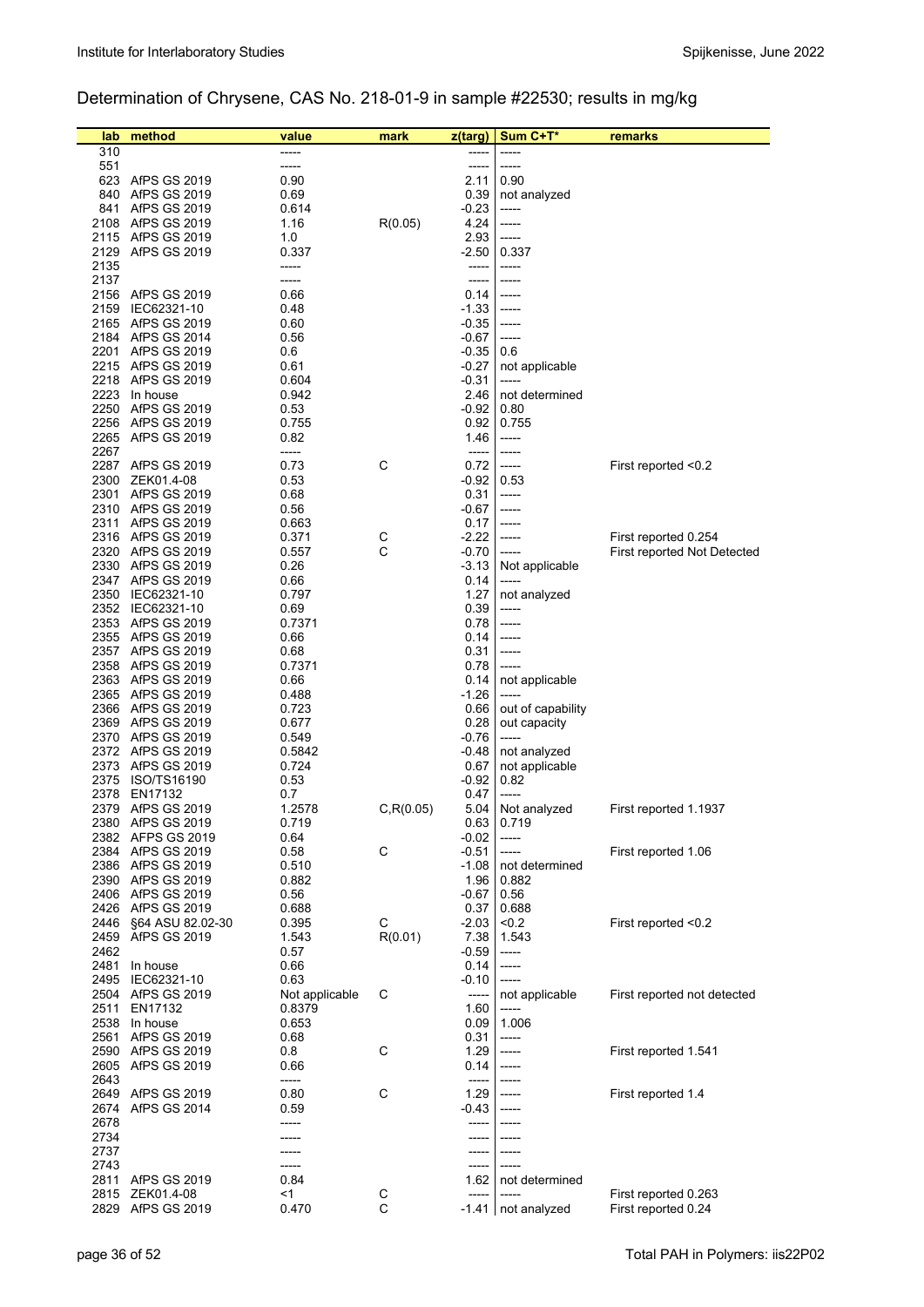| lab  | method                  | value   | mark        | z(targ)    | Sum C+T* |   | remarks               |
|------|-------------------------|---------|-------------|------------|----------|---|-----------------------|
| 2858 |                         | -----   | W           | -----      | -----    |   | Reported not detected |
| 2864 | AfPS GS 2019            | 0.58    |             | $-0.51$    | -----    |   |                       |
| 2867 | AfPS GS 2019            | 0.57    |             | $-0.59$    | -----    |   |                       |
|      | 2892 AfPS GS 2019       | 1.17    | R(0.05)     | 4.32       | 1.17     |   |                       |
| 2910 | AfPS GS 2019            | 0.61    |             | $-0.27$    | -----    |   |                       |
| 2930 | In house                | 0.83    |             | 1.54       | -----    |   |                       |
| 2953 | <b>AfPS GS 2019</b>     | 0.449   |             | $-1.58$    | -----    |   |                       |
| 2977 |                         | -----   |             | -----      |          |   |                       |
| 2988 | <b>AfPS GS 2019</b>     | 0.58    |             | $-0.51$    | -----    |   |                       |
| 3100 | AfPS GS 2019            | 0.54    |             | $-0.84$    | --       |   |                       |
| 3116 | <b>AfPS GS 2014</b>     | 0.5976  |             | $-0.37$    | -----    |   |                       |
|      | 3122 AfPS GS 2019       | 0.60989 |             | $-0.27$    | -----    |   |                       |
| 3153 | <b>AfPS GS 2019</b>     | 0.45    |             | -1.58      | 0.69     |   |                       |
| 3154 |                         | -----   |             | -----      | -----    |   |                       |
| 3163 |                         | -----   |             | -----      | -----    |   |                       |
| 3172 | AfPS GS 2019            | 0.7216  |             | 0.65       | -----    |   |                       |
| 3176 | In house                | 0.843   |             | 1.64       | 0.843    |   |                       |
| 3182 | ZEK01.4-08              | 0.69    |             | 0.39       | 0.69     |   |                       |
|      | 3185 AfPS GS 2019       | 0.57    |             | -0.59      | -----    |   |                       |
| 3197 | AfPS GS 2019            | 0.70    |             | 0.47       | -----    |   |                       |
| 3209 |                         | -----   |             | -----      | -----    |   |                       |
| 3210 |                         | 0.6646  |             | 0.18       | -----    |   |                       |
| 3214 | AfPS GS 2019            | 0.63    |             | $-0.10$    | -----    |   |                       |
| 3218 | <b>AfPS GS 2019</b>     | 0.63    |             | $-0.10$    | 0.63     |   |                       |
| 3228 | <b>AfPS GS 2019</b>     | 0.55    |             | $-0.76$    | -----    |   |                       |
| 3230 |                         | -----   |             | -----      | -----    |   |                       |
| 3237 | AfPS GS 2019            | 0.70    |             | 0.47       | -----    |   |                       |
| 3248 | <b>AfPS GS 2019</b>     | 0.7     |             | $0.47$ 0.7 |          | C | First reported 1.3    |
|      | normality               | OK      |             |            |          |   |                       |
|      | n                       | 81      |             |            |          |   |                       |
|      | outliers                | 4       |             |            |          |   |                       |
|      | mean $(n)$              | 0.6423  |             |            |          |   |                       |
|      | st.dev. $(n)$           | 0.13124 | $RSD = 20%$ |            |          |   |                       |
|      | R(calc.)                | 0.3675  |             |            |          |   |                       |
|      | st.dev.(IEC62321-10:20) | 0.12205 |             |            |          |   |                       |
|      | R(IEC62321-10:20)       | 0.3417  |             |            |          |   |                       |

\*) Sum C+T = Sum of Chrysene and Triphenylene (Triphenylene not present > 0.2 mg/kg)



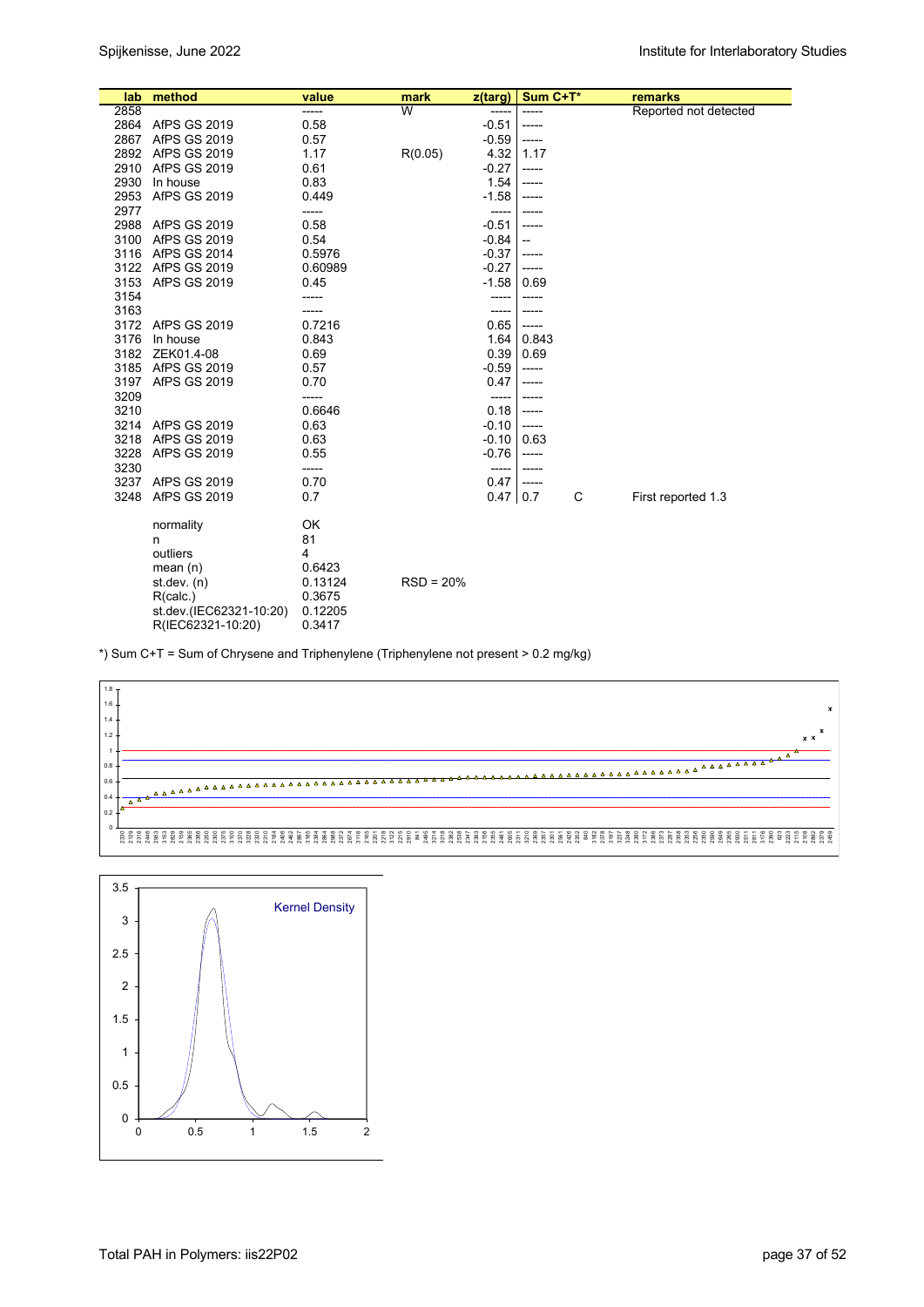# Determination of Benzo[b]fluoranthene, CAS No. 205-99-2 in sample #22530; results in mg/kg

| lab          | method                                 | value          | mark    | z(targ)            | [b]/[j]/[k] *)           | remarks                     |
|--------------|----------------------------------------|----------------|---------|--------------------|--------------------------|-----------------------------|
| 310          |                                        |                |         |                    | -----                    |                             |
| 551          |                                        | -----          |         | -----              | -----                    |                             |
|              | 623 AfPS GS 2019                       | 0.36           | С       | 0.35               | 0.36<br>С                | First reported not detected |
| 840          | AfPS GS 2019                           | 0.42           |         | 1.29               | 0.68                     |                             |
| 841          | AfPS GS 2019                           | 0.340          |         | 0.04               | 0.580                    |                             |
| 2108         | AfPS GS 2019                           | 0.79           | R(0.01) | 7.06               | 1.45                     |                             |
|              | 2115 AfPS GS 2019                      | 0.54           |         | 3.16               | -----                    |                             |
|              | 2129 AfPS GS 2019                      | 0.266          |         | -1.11              | 0.477                    |                             |
| 2135<br>2137 |                                        | -----<br>----- |         | -----<br>-----     | -----<br>-----           |                             |
|              | 2156 AfPS GS 2019                      | < 0.2          |         |                    | 0.26                     |                             |
| 2159         | IEC62321-10                            | < 0.2          |         | -----              | 0.45                     |                             |
| 2165         | AfPS GS 2019                           | not detected   |         | -----              | -----                    |                             |
|              | 2184 AfPS GS 2014                      | 0.27           |         | $-1.05$            | -----                    |                             |
| 2201         | AfPS GS 2019                           | 0.2            |         | $-2.14$            | 0.2                      |                             |
|              | 2215 AfPS GS 2019                      | 0.427          | С       | 1.40               | С<br>0.427               | First reported not detected |
|              | 2218 AfPS GS 2019                      | 0.453          |         | 1.80               | -----                    |                             |
| 2223         | In house                               | 0.450          |         | 1.76               | 0.837                    |                             |
| 2250         | AfPS GS 2019                           | 0.24           |         | $-1.52$            | -----                    |                             |
|              | 2256 AfPS GS 2019                      | 0.398          |         | 0.94               | 0.398                    |                             |
|              | 2265 AfPS GS 2019                      | 0.25           |         | $-1.36$            | 0.25                     |                             |
| 2267         | 2287 AfPS GS 2019                      | -----<br>< 0.2 |         | -----<br>-----     | -----<br>-----           |                             |
| 2300         |                                        | -----          |         | -----              | Not detected C           | First reported 0.37         |
| 2301         |                                        | -----          |         | -----              | -----                    |                             |
|              | 2310 AfPS GS 2019                      | 0.21           | С       | $-1.99$            | 0.32<br>С                | First reported Not Detected |
| 2311         | AfPS GS 2019                           | 0.225          |         | $-1.75$            | 0.4686                   |                             |
|              | 2316 AfPS GS 2019                      | Not Detected   |         | -----              |                          |                             |
|              | 2320 AfPS GS 2019                      | 0.493          | С       | 2.43               | 0.493<br>С               | First reported Not Detected |
|              | 2330 AfPS GS 2019                      | Not detected   |         | -----              | Not detected             |                             |
|              | 2347 AfPS GS 2019                      | 0.31           |         | -0.43              | 0.31                     |                             |
| 2350         | IEC62321-10                            | not applicable |         | -----              | 0.762                    |                             |
|              | 2352 IEC62321-10                       | 0.28           |         | $-0.90$            | 0.28                     |                             |
| 2353         | <b>AfPS GS 2019</b>                    | 0.3210         |         | $-0.26$            | -----                    |                             |
| 2355         |                                        | -----          |         | -----              | -----                    |                             |
|              | 2357 AfPS GS 2019                      | 0.28           |         | $-0.90$            | 0.28                     |                             |
| 2358         | AfPS GS 2019                           | 0.3210         |         | $-0.26$            | -----                    |                             |
| 2363         | AfPS GS 2019<br>2365 AfPS GS 2019      | 0.30<br>0.275  |         | $-0.58$<br>$-0.97$ | 0.30<br>0.381            |                             |
|              | 2366 AfPS GS 2019                      | 0.387          |         | 0.77               | 0.387                    |                             |
| 2369         | AfPS GS 2019                           | 0.412          |         | 1.16               | 0.542                    |                             |
|              | 2370 AfPS GS 2019                      | 0.366          |         | 0.45               | 0.585                    |                             |
|              | 2372 AfPS GS 2019                      | 0.3513         |         | 0.22               | 0.5751                   |                             |
|              | 2373 AfPS GS 2019                      | 0.277          |         | $-0.94$            | 0.277                    |                             |
| 2375         | ISO/TS16190                            | 0.23           |         | $-1.68$            | 0.37                     |                             |
| 2378         | EN17132                                | 0.28           |         | $-0.90$            | 0.28                     |                             |
| 2379         | AfPS GS 2019                           | 0.5946         | С       | 4.01               | 0.5946<br>С              | First reported Not Detected |
|              | 2380 AfPS GS 2019                      | 0.320          |         |                    | $-0.27$ 0.320            |                             |
|              | 2382 AFPS GS 2019                      | 0.28           |         | $-0.90$            | 0.28                     |                             |
|              | 2384 AfPS GS 2019                      | 0.36           |         | 0.35               | 0.71                     |                             |
|              | 2386 AfPS GS 2019                      | 0.397          | С       | 0.93               | 0.690                    | First reported 0.97         |
|              | 2390 AfPS GS 2019<br>2406 AfPS GS 2019 | 0.595<br>< 0.2 | C<br>С  | 4.02<br>-----      | 0.791<br>С<br>< 0.2<br>С | First reported Not Detected |
|              | 2426 AfPS GS 2019                      | ND             |         | -----              | ND                       | First reported not detected |
| 2446         | §64 ASU 82.02-30                       | 0.295          | С       | -0.66              | 0.295<br>С               | First reported <0.2         |
| 2459         | AfPS GS 2019                           | ND             |         | -----              | ND                       |                             |
| 2462         |                                        | -----          |         | -----              | -----                    |                             |
| 2481         | In house                               | 0.30           |         | -0.58              | 0.56                     |                             |
| 2495         |                                        | -----          |         | $-----1$           | 0.77                     |                             |
|              | 2504 AfPS GS 2019                      | not applicable |         | -----              | not applicable           |                             |
| 2511         |                                        | -----          |         | -----              | -----                    |                             |
| 2538         | In house                               | 0.388          |         | 0.79               | 0.917                    |                             |
| 2561         |                                        |                |         | -----              | 0.46                     |                             |
| 2590         |                                        | -----          |         | -----              | 0.8<br>С                 | First reported 1.807        |
| 2605         | AfPS GS 2019                           | 0.25           |         | $-1.36$            | 0.25                     |                             |
| 2643         |                                        | -----          |         | -----              | -----                    |                             |
| 2649         |                                        |                |         |                    |                          |                             |
| 2678         | 2674 AfPS GS 2014                      | not applicable |         |                    |                          |                             |
| 2734         |                                        |                |         |                    |                          |                             |
| 2737         |                                        |                |         |                    |                          |                             |
| 2743         |                                        |                |         |                    | -----                    |                             |
| 2811         | AfPS GS 2019                           | not determined |         | -----              | 0.50                     |                             |
| 2815         |                                        | -----          |         | -----              | 0.571                    |                             |
|              | 2829 AfPS GS 2019                      | 0.385          |         |                    | $0.74$ 0.881             |                             |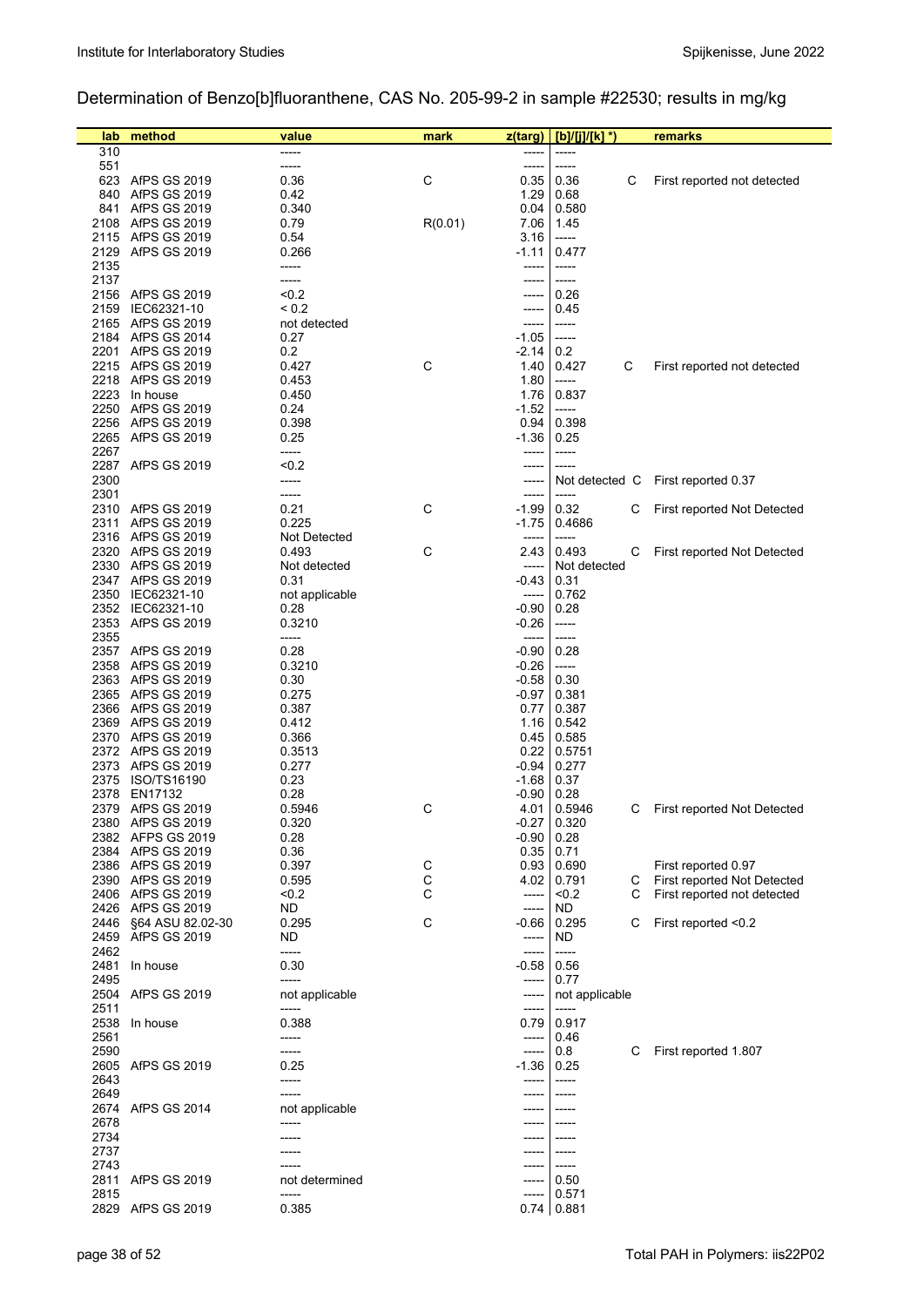|      | lab method              | value          | mark        | z(targ)       | $[b]/[i]/[k]$ <sup>*</sup> ) |                         | remarks               |
|------|-------------------------|----------------|-------------|---------------|------------------------------|-------------------------|-----------------------|
| 2858 |                         | -----          | W           | -----         | $- - - - -$                  | $\overline{\mathsf{w}}$ | Reported not detected |
|      | 2864 AfPS GS 2019       | 0.33           |             | $-0.12$       | 0.47                         |                         |                       |
| 2867 |                         | -----          |             | -----         | -----                        |                         |                       |
|      | 2892 AfPS GS 2019       | 0.43           |             | 1.44          | 0.78                         |                         |                       |
| 2910 | <b>AfPS GS 2019</b>     | not applicable |             | -----         | -----                        |                         |                       |
| 2930 | In house                | < 0.55         | C           | -----         | 1.07                         |                         | First reported 0.48   |
| 2953 |                         | -----          |             | -----         | -----                        |                         |                       |
| 2977 |                         | -----          |             | -----         | -----                        |                         |                       |
|      | 2988 AfPS GS 2019       | 0.28           |             | $-0.90$       | $-----$                      |                         |                       |
| 3100 | AfPS GS 2019            | 0.24           |             | $-1.52$       | 0.24                         |                         |                       |
| 3116 | <b>AfPS GS 2014</b>     | 0.4184         |             | 1.26          | $-----$                      |                         |                       |
|      | 3122 AfPS GS 2019       | 0.46255        |             | 1.95          | 0.85053                      |                         |                       |
| 3153 | AfPS GS 2019            | 0.41           |             | $1.13$ 0.64   |                              |                         |                       |
| 3154 |                         | -----          |             | -----         | 0.498                        |                         |                       |
| 3163 |                         | -----          |             | -----         | -----                        |                         |                       |
|      | 3172 AfPS GS 2019       | 0.3842         |             | 0.73          | $-----$                      |                         |                       |
| 3176 | In house                | 0.246          |             | $-1.43$ 0.312 |                              |                         |                       |
|      | 3182 ZEK01.4-08         | 0.27           |             | $-1.05$       | 0.57                         |                         |                       |
|      | 3185 AfPS GS 2019       | 0.25           |             | $-1.36$ 0.25  |                              |                         |                       |
|      | 3197 AfPS GS 2019       | 0.28           |             | $-0.90$       | 0.80                         |                         |                       |
| 3209 |                         | -----          |             | -----         | -----                        |                         |                       |
| 3210 |                         | 0.5727         |             | 3.67          | $-----$                      |                         |                       |
|      | 3214 AfPS GS 2019       | 0.2            |             | $-2.14$ 0.2   |                              |                         |                       |
| 3218 | AfPS GS 2019            | 0.25           |             | $-1.36$       | 0.25                         |                         |                       |
| 3228 | AfPS GS 2019            | not detected   |             | -----         | -----                        |                         |                       |
| 3230 |                         | -----          |             | -----         | -----                        |                         |                       |
|      | 3237 AfPS GS 2019       | 0.25           |             | $-1.36$       | $-----$                      |                         |                       |
| 3248 | <b>AfPS GS 2019</b>     | 0.2            |             | $-2.14$ 0.2   |                              |                         |                       |
|      | normality               | OK             |             |               |                              |                         |                       |
|      | n                       | 58             |             |               |                              |                         |                       |
|      | outliers                | 1              |             |               |                              |                         |                       |
|      | mean $(n)$              | 0.3374         |             |               |                              |                         |                       |
|      | st.dev. $(n)$           | 0.09953        | $RSD = 29%$ |               |                              |                         |                       |
|      | R(calc.)                | 0.2787         |             |               |                              |                         |                       |
|      | st.dev.(IEC62321-10:20) | 0.06411        |             |               |                              |                         |                       |
|      | R(IEC62321-10:20)       | 0.1795         |             |               |                              |                         |                       |

\*) Sum of [b]/[j]/[k] Benzofluoranthenes



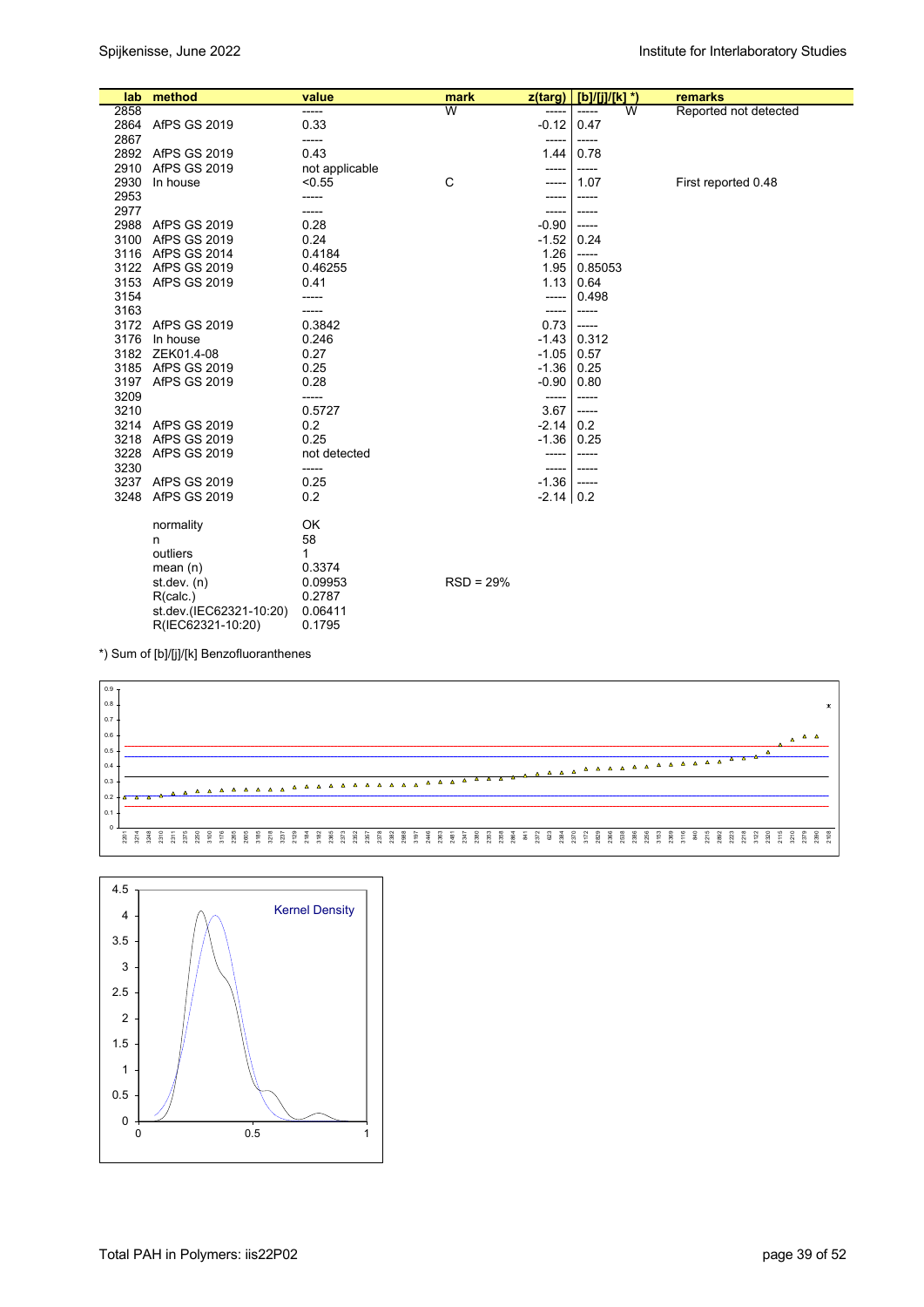# Determination of Benzo[e]pyrene, CAS No. 192-97-2 in sample #22530; results in mg/kg

| lab          | method                                 | value                | mark    | z(targ)            | remarks                                                        |
|--------------|----------------------------------------|----------------------|---------|--------------------|----------------------------------------------------------------|
| 310          |                                        |                      |         |                    |                                                                |
| 551          |                                        | -----                |         | -----              |                                                                |
|              | 623 AfPS GS 2019                       | 0.73                 | С       | 0.18               | First reported not detected                                    |
| 840          | AfPS GS 2019                           | 0.69                 |         | -0.12              |                                                                |
|              | 841 AfPS GS 2019                       | 0.710                |         | 0.03               |                                                                |
|              | 2108 AfPS GS 2019                      | 1.17                 | R(0.01) | 3.45               |                                                                |
|              | 2115 AfPS GS 2019                      | 0.79                 |         | 0.62               |                                                                |
|              | 2129 AfPS GS 2019                      | 0.701                |         | $-0.04$            |                                                                |
| 2135         |                                        | -----                |         | -----              |                                                                |
| 2137         |                                        | -----                |         | -----              |                                                                |
| 2159         | 2156 AfPS GS 2019<br>IEC62321-10       | 0.62<br>0.59         |         | $-0.64$<br>$-0.87$ |                                                                |
|              | 2165 AfPS GS 2019                      | 0.62                 |         | $-0.64$            |                                                                |
|              | 2184 AfPS GS 2014                      | 0.64                 |         | $-0.50$            |                                                                |
|              | 2201 AfPS GS 2019                      | 0.5                  |         | $-1.54$            |                                                                |
|              | 2215 AfPS GS 2019                      | 0.55                 |         | $-1.17$            |                                                                |
|              | 2218 AfPS GS 2019                      | 0.869                |         | 1.21               |                                                                |
|              | 2223 In house                          | 0.938                |         | 1.72               |                                                                |
|              | 2250 AfPS GS 2019                      | 0.58                 |         | $-0.94$            |                                                                |
|              | 2256 AfPS GS 2019                      | 0.602                |         | $-0.78$            |                                                                |
|              | 2265 AfPS GS 2019                      | 0.67                 |         | $-0.27$            |                                                                |
| 2267         |                                        | -----                |         | -----              |                                                                |
|              | 2287 AfPS GS 2019                      | 0.97                 | C<br>С  | 1.96               | First reported <0.2                                            |
|              | 2300 ZEK01.4-08<br>2301 AfPS GS 2019   | Not detected<br>0.61 |         | -----<br>$-0.72$   | First reported 0.22                                            |
|              | 2310 AfPS GS 2019                      | 0.79                 |         | 0.62               |                                                                |
|              | 2311 AfPS GS 2019                      | 0.97                 |         | 1.96               |                                                                |
|              | 2316 AfPS GS 2019                      | Not Detected         |         | -----              |                                                                |
|              | 2320 AfPS GS 2019                      | 0.716                |         | 0.07               |                                                                |
|              | 2330 AfPS GS 2019                      | Not detected         |         | -----              |                                                                |
|              | 2347 AfPS GS 2019                      | 0.82                 |         | 0.85               |                                                                |
|              | 2350 IEC62321-10                       | 0.683                | С       | -0.17              | First reported 1.271                                           |
|              | 2352 IEC62321-10                       | 0.64                 |         | $-0.50$            |                                                                |
|              | 2353 AfPS GS 2019                      | 0.6437               |         | -0.47              |                                                                |
|              | 2355 AfPS GS 2019                      | 0.80                 |         | 0.70               |                                                                |
|              | 2357 AfPS GS 2019<br>2358 AfPS GS 2019 | 0.86                 |         | 1.14               |                                                                |
|              | 2363 AfPS GS 2019                      | 0.6437<br>0.83       |         | -0.47<br>0.92      |                                                                |
|              | 2365 AfPS GS 2019                      | 0.710                |         | 0.03               |                                                                |
|              | 2366 AfPS GS 2019                      | 0.922                |         | 1.61               |                                                                |
|              | 2369 AfPS GS 2019                      | 0.831                |         | 0.93               |                                                                |
|              | 2370 AfPS GS 2019                      | 0.633                |         | $-0.55$            |                                                                |
|              | 2372 AfPS GS 2019                      | 0.6425               |         | $-0.48$            |                                                                |
|              | 2373 AfPS GS 2019                      | 0.822                |         | 0.86               |                                                                |
|              | 2375 ISO/TS16190                       | 0.68                 |         | $-0.20$            |                                                                |
|              | 2378 EN17132                           | 0.65                 |         | $-0.42$            |                                                                |
|              | 2379 AfPS GS 2019                      | 0.9573               | С       |                    | 1.87 First reported not detected                               |
|              | 2380 AfPS GS 2019<br>2382 AFPS GS 2019 | 0.635<br>0.81        |         | $-0.53$<br>0.77    |                                                                |
|              | 2384 AfPS GS 2019                      | 0.79                 |         | 0.62               |                                                                |
|              | 2386 AfPS GS 2019                      | 0.854                |         | 1.10               |                                                                |
|              | 2390 AfPS GS 2019                      | 0.588                |         | $-0.88$            |                                                                |
|              | 2406 AfPS GS 2019                      | < 0.2                | C       | $-3.77$            | First reported not detected, possibly a false negative result? |
|              | 2426 AfPS GS 2019                      | ND.                  |         | -----              |                                                                |
| 2446         | §64 ASU 82.02-30                       | 0.658                |         | $-0.36$            |                                                                |
| 2459         | AfPS GS 2019                           | ND.                  |         | -----              |                                                                |
| 2462         |                                        | 0.66                 |         | $-0.35$            |                                                                |
| 2481         | In house                               | 0.54                 |         | $-1.24$            |                                                                |
| 2495         | IEC62321-10<br>2504 AfPS GS 2019       | 0.68<br>1.01         |         | $-0.20$<br>2.26    |                                                                |
| 2511         | EN17132                                | 0.5022               |         | $-1.52$            |                                                                |
| 2538         | In house                               | 0.790                |         | 0.62               |                                                                |
| 2561         | AfPS GS 2019                           | 0.59                 |         | $-0.87$            |                                                                |
| 2590         | AfPS GS 2019                           | 0.859                |         | 1.14               |                                                                |
| 2605         | AfPS GS 2019                           | 0.66                 |         | $-0.35$            |                                                                |
| 2643         |                                        | -----                |         |                    |                                                                |
| 2649         |                                        | -----                |         |                    |                                                                |
|              | 2674 AfPS GS 2014                      | 0.63                 |         | $-0.57$            |                                                                |
| 2678         |                                        | -----                |         | -----              |                                                                |
| 2734         |                                        | -----                |         | $-0.09$            |                                                                |
| 2737<br>2743 | ISO16190                               | 0.695<br>-----       |         | $-----$            |                                                                |
|              | 2811 AfPS GS 2019                      | 0.61                 |         | $-0.72$            |                                                                |
|              | 2815 ZEK01.4-08                        | 0.546                |         | $-1.20$            |                                                                |
|              | 2829 AfPS GS 2019                      | 0.748                |         | 0.31               |                                                                |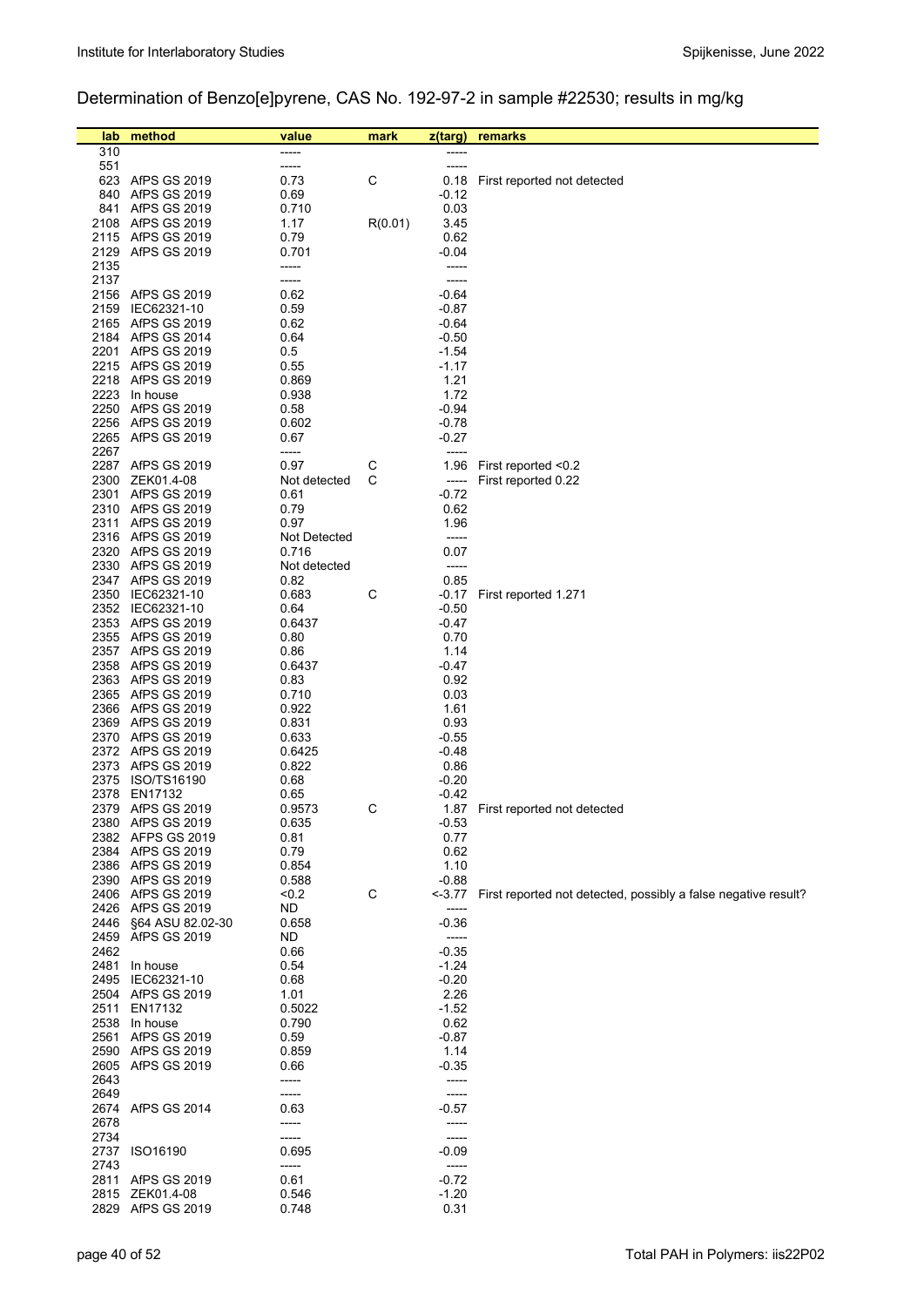|      | lab method              | value        | mark        | z(targ) | remarks |  |
|------|-------------------------|--------------|-------------|---------|---------|--|
|      | 2858 AfPS GS 2019       | 0.982        |             | 2.05    |         |  |
|      | 2864 AfPS GS 2019       | 0.57         |             | $-1.02$ |         |  |
|      | 2867 AfPS GS 2019       | 0.67         |             | $-0.27$ |         |  |
|      | 2892 AfPS GS 2019       | 0.61         |             | $-0.72$ |         |  |
|      | 2910 AfPS GS 2019       | 0.62         |             | $-0.64$ |         |  |
| 2930 | In house                | 1.05         |             | 2.56    |         |  |
| 2953 |                         | -----        |             | -----   |         |  |
| 2977 |                         | -----        |             |         |         |  |
|      | 2988 AfPS GS 2019       | 0.85         |             | 1.07    |         |  |
| 3100 | AfPS GS 2019            | 0.51         |             | $-1.46$ |         |  |
|      | 3116 AfPS GS 2014       | 0.7123       |             | 0.04    |         |  |
|      | 3122 AfPS GS 2019       | 0.73230      |             | 0.19    |         |  |
|      | 3153 AfPS GS 2019       | 0.51         |             | $-1.46$ |         |  |
|      | 3154 AfPS GS 2014       | 0.887        |             | 1.34    |         |  |
| 3163 |                         | -----        |             |         |         |  |
|      | 3172 AfPS GS 2019       | 0.7379       |             | 0.23    |         |  |
|      | 3176 In house           | 0.581        |             | $-0.93$ |         |  |
|      | 3182 ZEK01.4-08         | 0.58         |             | $-0.94$ |         |  |
|      | 3185 AfPS GS 2019       | 0.56         |             | $-1.09$ |         |  |
|      | 3197 AfPS GS 2019       | 0.70         |             | $-0.05$ |         |  |
| 3209 |                         | -----        |             | -----   |         |  |
| 3210 |                         | 0.9118       |             | 1.53    |         |  |
|      | 3214 AfPS GS 2019       | 0.58         |             | $-0.94$ |         |  |
| 3218 | AfPS GS 2019            | 0.52         |             | $-1.39$ |         |  |
| 3228 | <b>AfPS GS 2019</b>     | 0.72         |             | 0.10    |         |  |
| 3230 |                         | -----        |             | -----   |         |  |
|      | 3237 AfPS GS 2019       | 0.55         |             | $-1.17$ |         |  |
| 3248 | <b>AfPS GS 2019</b>     | 0.6          |             | $-0.79$ |         |  |
|      | normality               | OK           |             |         |         |  |
|      | n                       | 81           |             |         |         |  |
|      | outliers                | $\mathbf{1}$ |             |         |         |  |
|      | mean $(n)$              | 0.7065       |             |         |         |  |
|      | st. dev. (n)            | 0.13488      |             |         |         |  |
|      | R(calc.)                | 0.3777       | $RSD = 19%$ |         |         |  |
|      | st.dev.(IEC62321-10:20) | 0.13423      |             |         |         |  |
|      | R(IEC62321-10:20)       | 0.3758       |             |         |         |  |



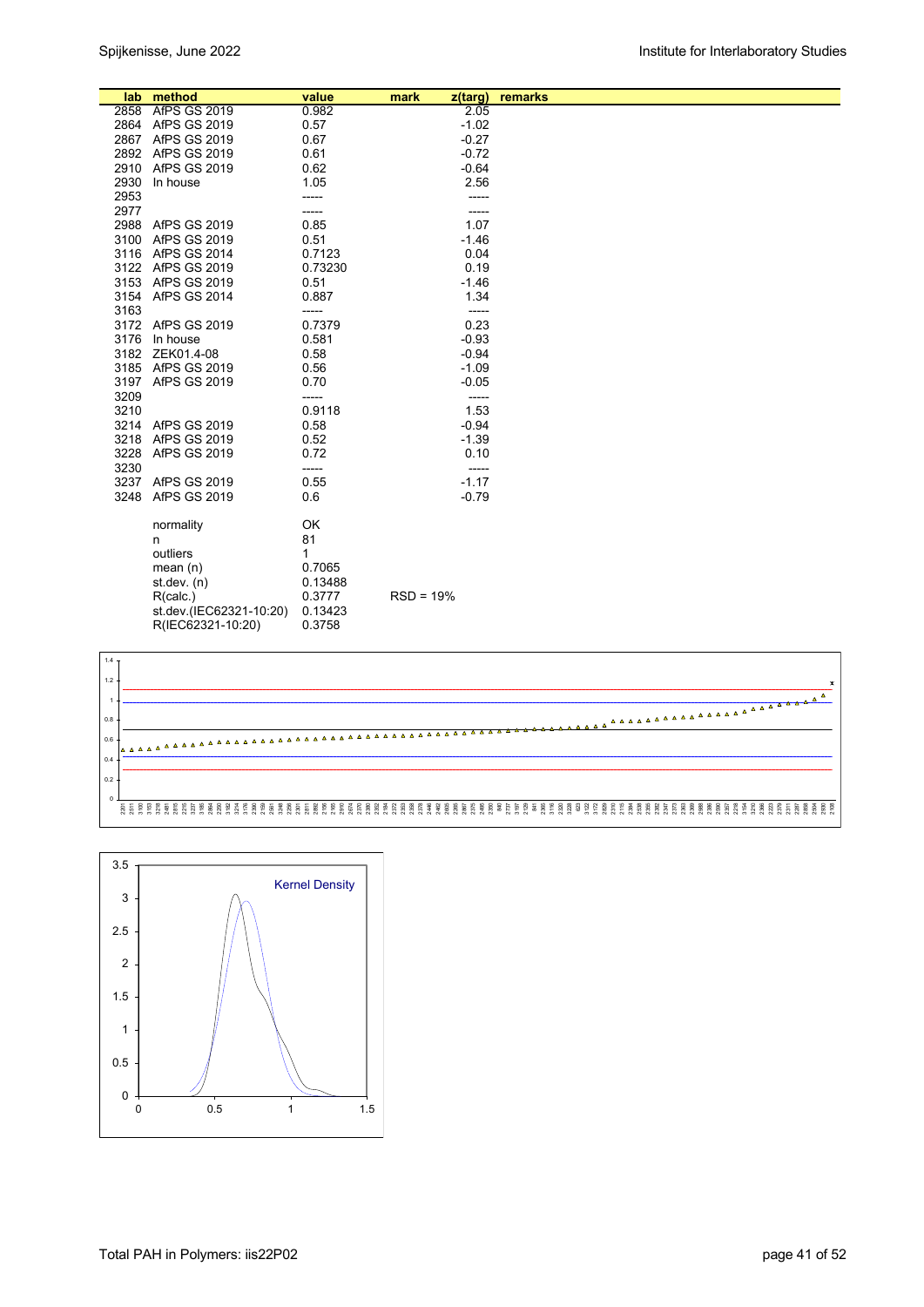# Determination of Benzo[a]pyrene, CAS No. 50-32-8 in sample #22530; results in mg/kg

| lab          | method                                     | value           | mark    | z(targ)            | remarks                                                        |
|--------------|--------------------------------------------|-----------------|---------|--------------------|----------------------------------------------------------------|
| 310          |                                            |                 |         |                    |                                                                |
| 551          |                                            | -----           |         | -----              |                                                                |
| 623          | AfPS GS 2019                               | 0.55            |         | 0.27               |                                                                |
| 840          | AfPS GS 2019                               | 0.63            |         | 1.07               |                                                                |
| 841          | <b>AfPS GS 2019</b>                        | 0.570           |         | 0.47               |                                                                |
| 2108         | AfPS GS 2019<br>2115 AfPS GS 2019          | 0.73<br>0.52    |         | 2.08<br>$-0.04$    |                                                                |
|              | 2129 AfPS GS 2019                          | 0.434           |         | -0.90              |                                                                |
| 2135         |                                            | -----           |         |                    |                                                                |
| 2137         |                                            | -----           |         | -----              |                                                                |
|              | 2156 AfPS GS 2019                          | 0.36            |         | $-1.64$            |                                                                |
| 2159         | IEC62321-10                                | 0.33            |         | $-1.95$            |                                                                |
|              | 2165 AfPS GS 2019                          | 0.52            |         | $-0.04$            |                                                                |
|              | 2184 AfPS GS 2014                          | 0.50            |         | $-0.24$            |                                                                |
| 2201         | <b>AfPS GS 2019</b>                        | 0.5             |         | $-0.24$            |                                                                |
|              | 2215 AfPS GS 2019                          | 0.57            |         | 0.47               |                                                                |
|              | 2218 AfPS GS 2019                          | 0.573           |         | 0.50               |                                                                |
|              | 2223 In house<br>2250 AfPS GS 2019         | 0.646<br>0.45   |         | 1.23<br>$-0.74$    |                                                                |
|              | 2256 AfPS GS 2019                          | 0.397           |         | $-1.27$            |                                                                |
|              | 2265 AfPS GS 2019                          | 0.50            |         | $-0.24$            |                                                                |
| 2267         |                                            | -----           |         |                    |                                                                |
|              | 2287 AfPS GS 2019                          | 0.70            | С       | 1.77               | First reported <0.2                                            |
|              | 2300 ZEK01.4-08                            | 0.26            |         | $-2.65$            |                                                                |
|              | 2301 AfPS GS 2019                          | 0.47            |         | $-0.54$            |                                                                |
|              | 2310 AfPS GS 2019                          | 0.46            |         | $-0.64$            |                                                                |
|              | 2311 AfPS GS 2019                          | 0.706           |         | 1.83               |                                                                |
|              | 2316 AfPS GS 2019                          | Not Detected    |         | -----              |                                                                |
|              | 2320 AfPS GS 2019                          | 0.557           | С       | 0.34               | First reported Not Detected                                    |
|              | 2330 AfPS GS 2019                          | Not detected    |         | -----              |                                                                |
|              | 2347 AfPS GS 2019<br>2350 IEC62321-10      | 0.52<br>0.661   | C       | $-0.04$<br>1.38    | First reported 0.998                                           |
|              | 2352 IEC62321-10                           | 0.43            |         | $-0.94$            |                                                                |
|              | 2353 AfPS GS 2019                          | 0.5806          |         | 0.57               |                                                                |
|              | 2355 AfPS GS 2019                          | 0.55            |         | 0.27               |                                                                |
|              | 2357 AfPS GS 2019                          | 0.57            |         | 0.47               |                                                                |
|              | 2358 AfPS GS 2019                          | 0.5806          |         | 0.57               |                                                                |
|              | 2363 AfPS GS 2019                          | 0.58            |         | 0.57               |                                                                |
|              | 2365 AfPS GS 2019                          | 0.636           |         | 1.13               |                                                                |
|              | 2366 AfPS GS 2019                          | 0.563           |         | 0.40               |                                                                |
|              | 2369 AfPS GS 2019                          | 0.533           |         | 0.10               |                                                                |
|              | 2370 AfPS GS 2019<br>2372 AfPS GS 2019     | 0.536<br>0.4872 |         | 0.13<br>$-0.36$    |                                                                |
|              | 2373 AfPS GS 2019                          | 0.558           |         | 0.35               |                                                                |
|              | 2375 ISO/TS16190                           | 0.41            |         | $-1.14$            |                                                                |
|              | 2378 EN17132                               | 0.40            |         | $-1.24$            |                                                                |
|              | 2379 AfPS GS 2019                          | 0.8056          | C       |                    | 2.84 First reported Not Detected                               |
|              | 2380 AfPS GS 2019                          | 0.558           |         | 0.35               |                                                                |
|              | 2382 AFPS GS 2019                          | 0.46            |         | $-0.64$            |                                                                |
|              | 2384 AfPS GS 2019                          | 0.58            |         | 0.57               |                                                                |
|              | 2386 AfPS GS 2019                          | 0.548           |         | 0.25               |                                                                |
|              | 2390 AfPS GS 2019                          | 0.493           | С<br>C  | -0.31              | First reported Not Detected                                    |
|              | 2406 AfPS GS 2019<br>2426 AfPS GS 2019     | < 0.2<br>ND.    |         | --3.25<br>-----    | First reported Not Detected, possible a false negative result? |
| 2446         | §64 ASU 82.02-30                           | 0.46            |         | $-0.64$            |                                                                |
| 2459         | AfPS GS 2019                               | 1.490           | R(0.01) | 9.72               |                                                                |
| 2462         |                                            | 0.46            |         | -0.64              |                                                                |
| 2481         | In house                                   | 0.75            |         | 2.28               |                                                                |
| 2495         | IEC62321-10                                | 0.58            |         | 0.57               |                                                                |
|              | 2504 AfPS GS 2019                          | 0.75            |         | 2.28               |                                                                |
| 2511         | EN17132                                    | 0.709           |         | 1.87               |                                                                |
|              | 2538 In house                              | 0.596           |         | 0.73               |                                                                |
| 2561         | <b>AfPS GS 2019</b>                        | 0.3             |         | $-2.25$            |                                                                |
| 2590<br>2605 | <b>AfPS GS 2019</b><br><b>AfPS GS 2019</b> | 0.806<br>0.48   |         | 2.84<br>$-0.44$    |                                                                |
| 2643         |                                            | -----           |         |                    |                                                                |
| 2649         |                                            | -----           |         |                    |                                                                |
|              | 2674 AfPS GS 2014                          | 0.50            |         | $-0.24$            |                                                                |
| 2678         |                                            | -----           |         |                    |                                                                |
| 2734         |                                            |                 |         |                    |                                                                |
| 2737         |                                            |                 |         |                    |                                                                |
| 2743         |                                            |                 |         |                    |                                                                |
|              | 2811 AfPS GS 2019                          | 0.57            | C       | 0.47               | First reported Not Detected                                    |
| 2829         | 2815 ZEK01.4-08<br>AfPS GS 2019            | 0.488<br>0.416  |         | $-0.36$<br>$-1.08$ |                                                                |
|              |                                            |                 |         |                    |                                                                |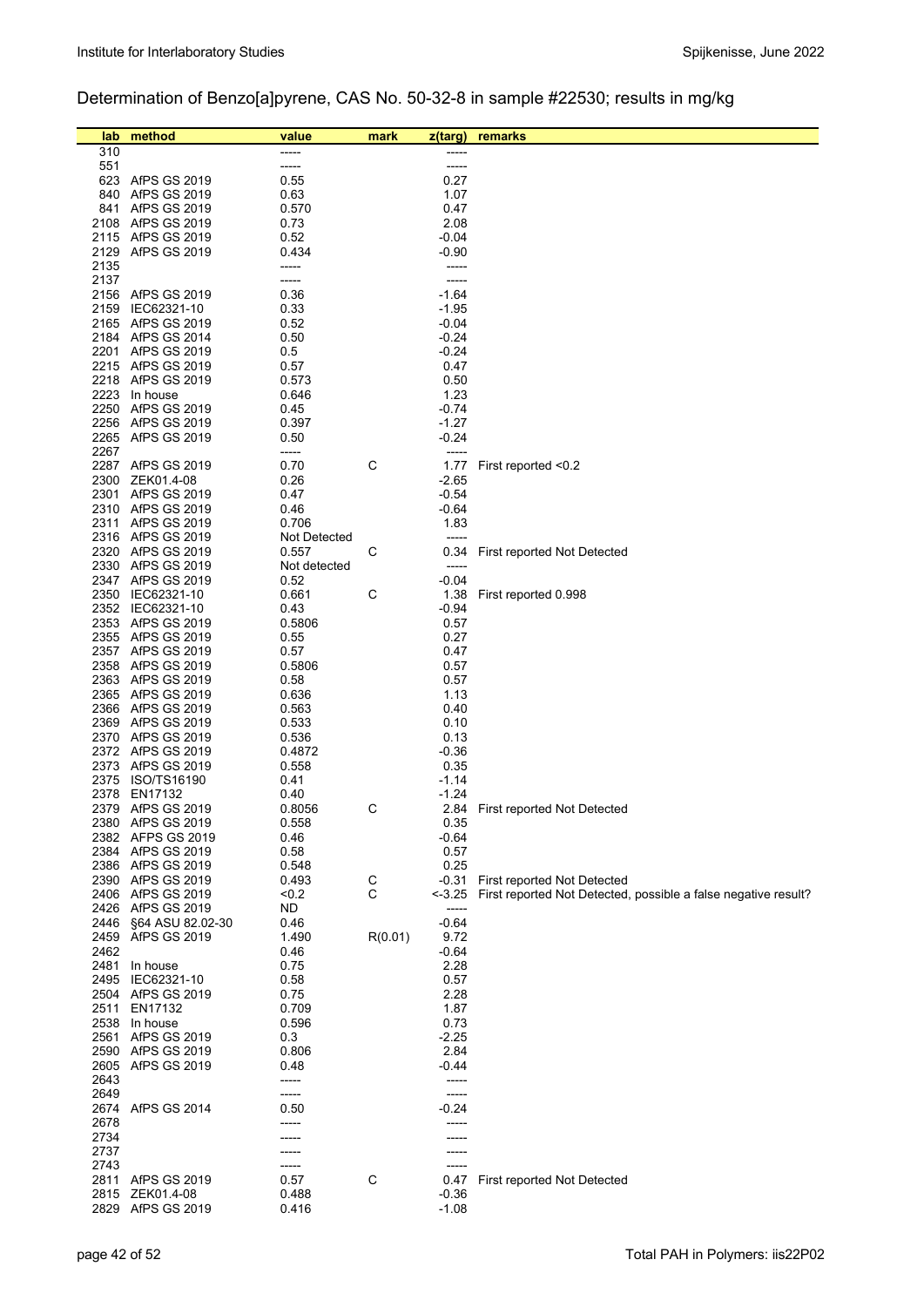|      | lab method              | value   | mark        | $z$ (targ) | remarks              |
|------|-------------------------|---------|-------------|------------|----------------------|
|      | 2858 AfPS GS 2019       | 0.479   | ਟ           | $-0.45$    | First reported 0.926 |
|      | 2864 AfPS GS 2019       | 0.43    |             | $-0.94$    |                      |
|      | 2867 AfPS GS 2019       | 0.49    |             | $-0.34$    |                      |
|      | 2892 AfPS GS 2019       | 0.74    |             | 2.18       |                      |
|      | 2910 AfPS GS 2019       | 0.46    |             | $-0.64$    |                      |
| 2930 | In house                | 0.71    |             | 1.88       |                      |
| 2953 | AfPS GS 2019            | 0.209   |             | $-3.16$    |                      |
| 2977 |                         | -----   |             | -----      |                      |
|      | 2988 AfPS GS 2019       | 0.53    |             | 0.07       |                      |
|      | 3100 AfPS GS 2019       | 0.45    |             | $-0.74$    |                      |
|      | 3116 AfPS GS 2014       | 0.5236  |             | 0.00       |                      |
|      | 3122 AfPS GS 2019       | 0.60739 |             | 0.84       |                      |
|      | 3153 AfPS GS 2019       | 0.37    |             | $-1.54$    |                      |
|      | 3154 AfPS GS 2014       | 0.474   |             | $-0.50$    |                      |
| 3163 |                         | -----   |             | -----      |                      |
|      | 3172 AfPS GS 2019       | 0.6012  |             | 0.78       |                      |
|      | 3176 In house           | 0.373   |             | $-1.51$    |                      |
|      | 3182 ZEK01.4-08         | 0.52    |             | $-0.04$    |                      |
|      | 3185 AfPS GS 2019       | 0.44    |             | $-0.84$    |                      |
|      | 3197 AfPS GS 2019       | 0.50    |             | $-0.24$    |                      |
| 3209 |                         | -----   |             | -----      |                      |
| 3210 |                         | 0.6745  |             | 1.52       |                      |
|      | 3214 AfPS GS 2019       | 0.41    |             | $-1.14$    |                      |
|      | 3218 AfPS GS 2019       | 0.42    |             | $-1.04$    |                      |
| 3228 | AfPS GS 2019            | 0.47    |             | $-0.54$    |                      |
| 3230 |                         | -----   |             | -----      |                      |
|      | 3237 AfPS GS 2019       | 0.33    |             | $-1.95$    |                      |
| 3248 | <b>AfPS GS 2019</b>     | 0.4     |             | $-1.24$    |                      |
|      |                         |         |             |            |                      |
|      | normality               | OK      |             |            |                      |
|      | n                       | 83      |             |            |                      |
|      | outliers                | 1       |             |            |                      |
|      | mean $(n)$              | 0.5235  |             |            |                      |
|      | st.dev. $(n)$           | 0.11906 | $RSD = 23%$ |            |                      |
|      | R(calc.)                | 0.3334  |             |            |                      |
|      | st.dev.(IEC62321-10:20) | 0.09946 |             |            |                      |
|      | R(IEC62321-10:20)       | 0.2785  |             |            |                      |



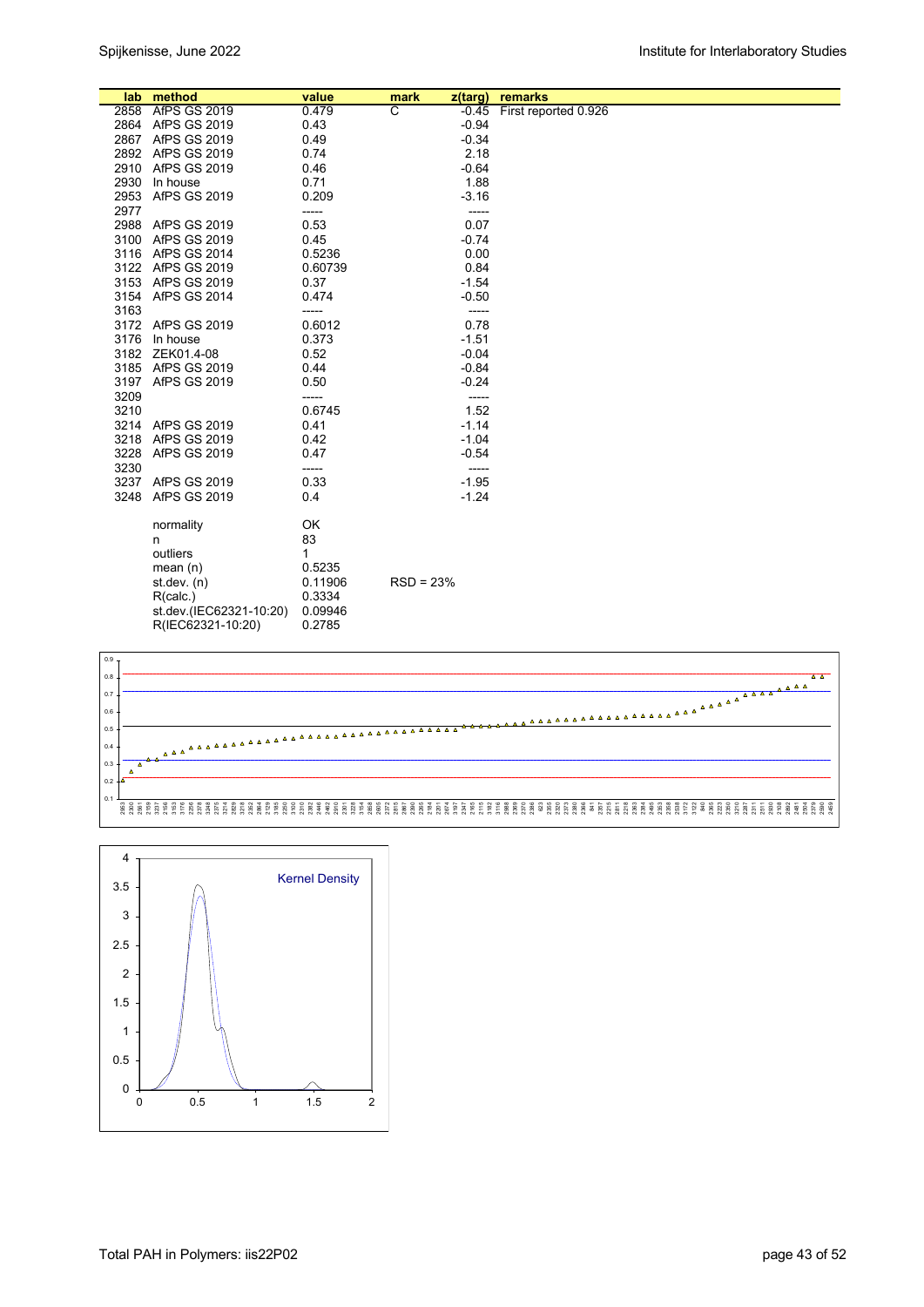# Determination of Indeno[1,2,3-c,d]pyrene, CAS No. 193-39-5 in sample #22530; results in mg/kg

| lab          | method                                | value          | mark | $z$ (targ)         | remarks                     |
|--------------|---------------------------------------|----------------|------|--------------------|-----------------------------|
| 310          |                                       | -----          |      | -----              |                             |
| 551          |                                       | -----          |      | -----              |                             |
|              | 623 AfPS GS 2019                      | 0.43           |      | 0.65               |                             |
|              | 840 AfPS GS 2019                      | 0.38           |      | $-0.04$            |                             |
|              | 841 AfPS GS 2019                      | 0.438          |      | 0.76               |                             |
|              | 2108 AfPS GS 2019                     | 0.39           |      | 0.10               |                             |
|              | 2115 AfPS GS 2019                     | 0.38           |      | $-0.04$            |                             |
|              | 2129 AfPS GS 2019                     | 0.259          |      | $-1.70$            |                             |
| 2135<br>2137 |                                       | -----<br>----- |      | -----<br>-----     |                             |
|              | 2156 AfPS GS 2019                     | 0.35           |      | $-0.45$            |                             |
|              | 2159 IEC62321-10                      | 0.33           |      | $-0.73$            |                             |
|              | 2165 AfPS GS 2019                     | 0.36           |      | $-0.32$            |                             |
|              | 2184 AfPS GS 2014                     | 0.38           |      | $-0.04$            |                             |
| 2201         | <b>AfPS GS 2019</b>                   | 0.3            |      | $-1.14$            |                             |
|              | 2215 AfPS GS 2019                     | 0.417          | C    | 0.47               | First reported not detected |
|              | 2218 AfPS GS 2019                     | 0.292          |      | $-1.25$            |                             |
|              | 2223 In house                         | 0.522          |      | 1.91               |                             |
|              | 2250 AfPS GS 2019                     | 0.38           |      | $-0.04$            |                             |
|              | 2256 AfPS GS 2019                     | 0.377          |      | $-0.08$            |                             |
| 2267         | 2265 AfPS GS 2019                     | 0.42<br>-----  |      | 0.51               |                             |
|              | 2287 AfPS GS 2019                     | <0.2           |      |                    |                             |
| 2300         |                                       | -----          |      |                    |                             |
| 2301         |                                       | -----          |      |                    |                             |
|              | 2310 AfPS GS 2019                     | Not Detected   |      |                    |                             |
| 2311         | <b>AfPS GS 2019</b>                   | 0.46           |      | 1.06               |                             |
|              | 2316 AfPS GS 2019                     | Not Detected   |      |                    |                             |
|              | 2320 AfPS GS 2019                     | Not Detected   |      |                    |                             |
|              | 2330 AfPS GS 2019                     | Not detected   |      |                    |                             |
|              | 2347 AfPS GS 2019                     | 0.42           |      | 0.51               |                             |
|              | 2350 IEC62321-10                      | 0.600          | C    | 2.98               | First reported 0.880        |
|              | 2352 IEC62321-10<br>2353 AfPS GS 2019 | 0.35           |      | $-0.45$<br>0.52    |                             |
|              | 2355 AfPS GS 2019                     | 0.4210<br>0.43 |      | 0.65               |                             |
|              | 2357 AfPS GS 2019                     | 0.43           |      | 0.65               |                             |
|              | 2358 AfPS GS 2019                     | 0.4210         |      | 0.52               |                             |
|              | 2363 AfPS GS 2019                     | 0.38           |      | $-0.04$            |                             |
|              | 2365 AfPS GS 2019                     | 0.430          |      | 0.65               |                             |
|              | 2366 AfPS GS 2019                     | 0.421          |      | 0.52               |                             |
|              | 2369 AfPS GS 2019                     | 0.433          |      | 0.69               |                             |
|              | 2370 AfPS GS 2019                     | 0.358          |      | $-0.34$            |                             |
|              | 2372 AfPS GS 2019                     | 0.3917         |      | 0.12               |                             |
|              | 2373 AfPS GS 2019                     | 0.482          |      | 1.36               |                             |
| 2375         | ISO/TS16190<br>2378 EN17132           | 0.36<br>0.34   |      | $-0.32$<br>$-0.59$ |                             |
|              | 2379 AfPS GS 2019                     | Not detected   |      | -----              |                             |
|              | 2380 AfPS GS 2019                     | 0.433          |      | 0.69               |                             |
|              | 2382 AFPS GS 2019                     | 0.39           |      | 0.10               |                             |
|              | 2384 AfPS GS 2019                     | 0.55           |      | 2.30               |                             |
|              | 2386 AfPS GS 2019                     | 0.407          |      | 0.33               |                             |
|              | 2390 AfPS GS 2019                     | Not detected   |      |                    |                             |
|              | 2406 AfPS GS 2019                     | not detected   |      |                    |                             |
|              | 2426 AfPS GS 2019                     | ND             |      |                    |                             |
| 2446         | §64 ASU 82.02-30                      | 0.458          |      | 1.03               |                             |
| 2459<br>2462 | AfPS GS 2019                          | ND<br>-----    |      |                    |                             |
| 2481         |                                       | -----          |      | -----              |                             |
|              | 2495 IEC62321-10                      | 0.33           |      | $-0.73$            |                             |
|              | 2504 AfPS GS 2019                     | not applicable |      | $-----$            |                             |
| 2511         | EN17132                               | 0.2587         |      | $-1.71$            |                             |
|              | 2538 In house                         | 0.444          |      | 0.84               |                             |
| 2561         |                                       | -----          |      |                    |                             |
| 2590         |                                       | -----          |      | -----              |                             |
|              | 2605 AfPS GS 2019                     | 0.44           |      | 0.78               |                             |
| 2643         |                                       | -----          |      | $--- -$            |                             |
| 2649         |                                       | -----          |      | -----              |                             |
| 2678         | 2674 AfPS GS 2014                     | 0.35<br>-----  |      | -0.45<br>-----     |                             |
| 2734         |                                       |                |      |                    |                             |
| 2737         |                                       |                |      |                    |                             |
| 2743         |                                       | -----          |      |                    |                             |
|              | 2811 AfPS GS 2019                     | 0.63           | C    | 3.40               | First reported 0.79         |
|              | 2815 ZEK01.4-08                       | 0.250          |      | $-1.83$            |                             |
| 2829         | AfPS GS 2019                          | 0.269          |      | $-1.57$            |                             |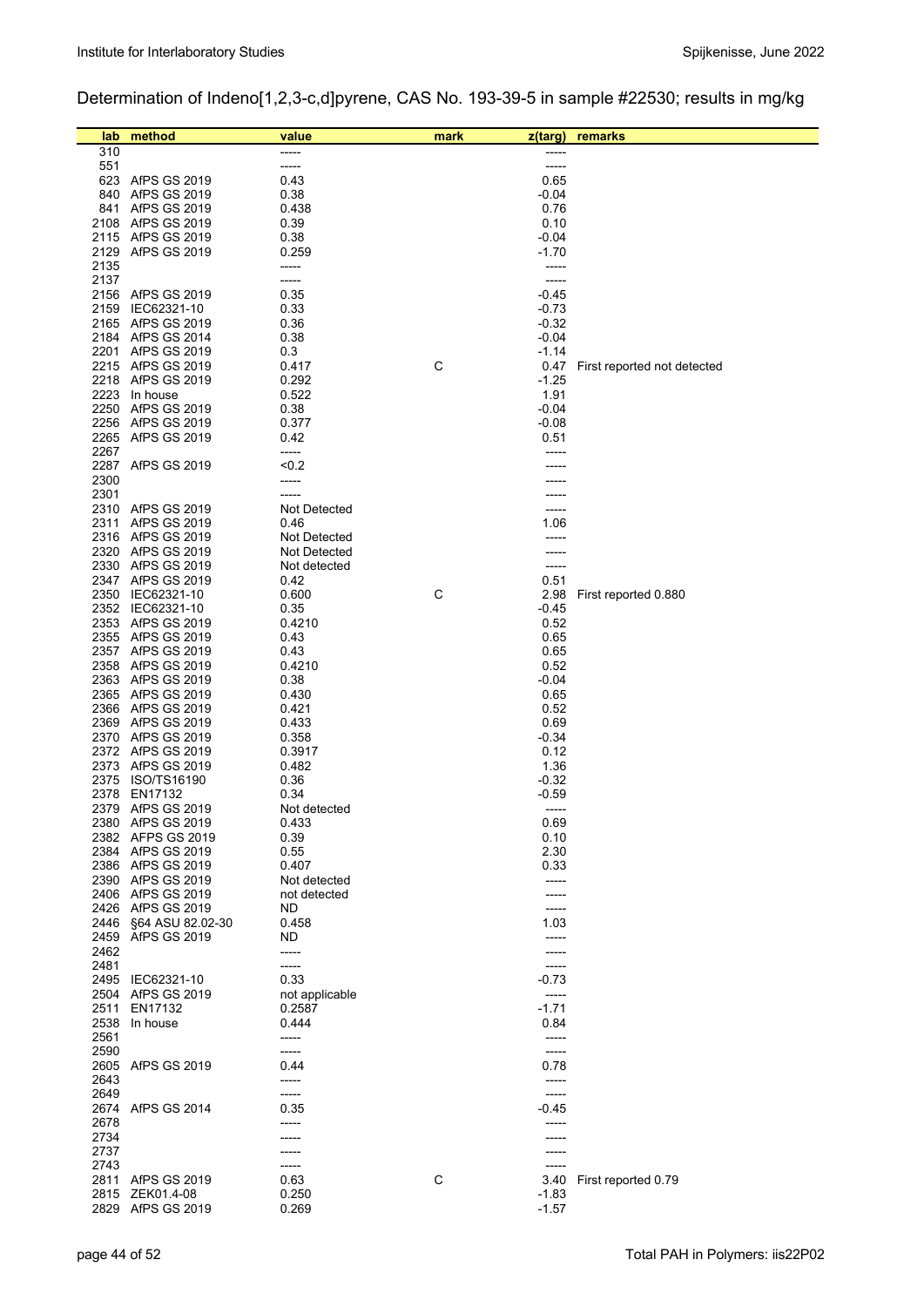|      | lab method              | value        | mark        | z(targ) | remarks             |
|------|-------------------------|--------------|-------------|---------|---------------------|
|      | 2858 AfPS GS 2019       | not detected |             | -----   |                     |
|      | 2864 AfPS GS 2019       | 0.3          |             | $-1.14$ |                     |
|      | 2867 AfPS GS 2019       | 0.37         |             | $-0.18$ |                     |
|      | 2892 AfPS GS 2019       | 0.33         |             | $-0.73$ |                     |
|      | 2910 AfPS GS 2019       | 0.39         |             | 0.10    |                     |
| 2930 | In house                | < 0.40       | C           | -----   | First reported 0.22 |
| 2953 | AfPS GS 2019            | 0.372        |             | $-0.15$ |                     |
| 2977 |                         | -----        |             | $-----$ |                     |
|      | 2988 AfPS GS 2019       | 0.41         |             | 0.37    |                     |
|      | 3100 AfPS GS 2019       | 0.40         |             | 0.23    |                     |
|      | 3116 AfPS GS 2014       | 0.3203       |             | $-0.86$ |                     |
|      | 3122 AfPS GS 2019       | 0.28486      |             | $-1.35$ |                     |
| 3153 | <b>AfPS GS 2019</b>     | 0.34         |             | $-0.59$ |                     |
| 3154 |                         | -----        |             |         |                     |
| 3163 |                         | -----        |             | -----   |                     |
|      | 3172 AfPS GS 2019       | 0.4711       |             | 1.21    |                     |
|      | 3176 In house           | 0.187        |             | $-2.69$ |                     |
|      | 3182 ZEK01.4-08         | 0.34         |             | $-0.59$ |                     |
|      | 3185 AfPS GS 2019       | 0.35         |             | $-0.45$ |                     |
|      | 3197 AfPS GS 2019       | 0.30         |             | $-1.14$ |                     |
| 3209 |                         | -----        |             | -----   |                     |
| 3210 |                         | 0.3613       |             | $-0.30$ |                     |
|      | 3214 AfPS GS 2019       | 0.30         |             | $-1.14$ |                     |
|      | 3218 AfPS GS 2019       | 0.31         |             | $-1.00$ |                     |
| 3228 | AfPS GS 2019            | 0.38         |             | $-0.04$ |                     |
| 3230 |                         | -----        |             | -----   |                     |
|      | 3237 AfPS GS 2019       | 0.28         |             | $-1.41$ |                     |
| 3248 | AfPS GS 2019            | 0.5          |             | 1.61    |                     |
|      | normality               | suspect      |             |         |                     |
|      | n                       | 68           |             |         |                     |
|      | outliers                | 0            |             |         |                     |
|      | mean $(n)$              | 0.3829       |             |         |                     |
|      | st.dev. (n)             | 0.07900      | $RSD = 21%$ |         |                     |
|      | R(calc.)                | 0.2212       |             |         |                     |
|      | st.dev.(IEC62321-10:20) | 0.07276      |             |         |                     |
|      | R(IEC62321-10:20)       | 0.2037       |             |         |                     |



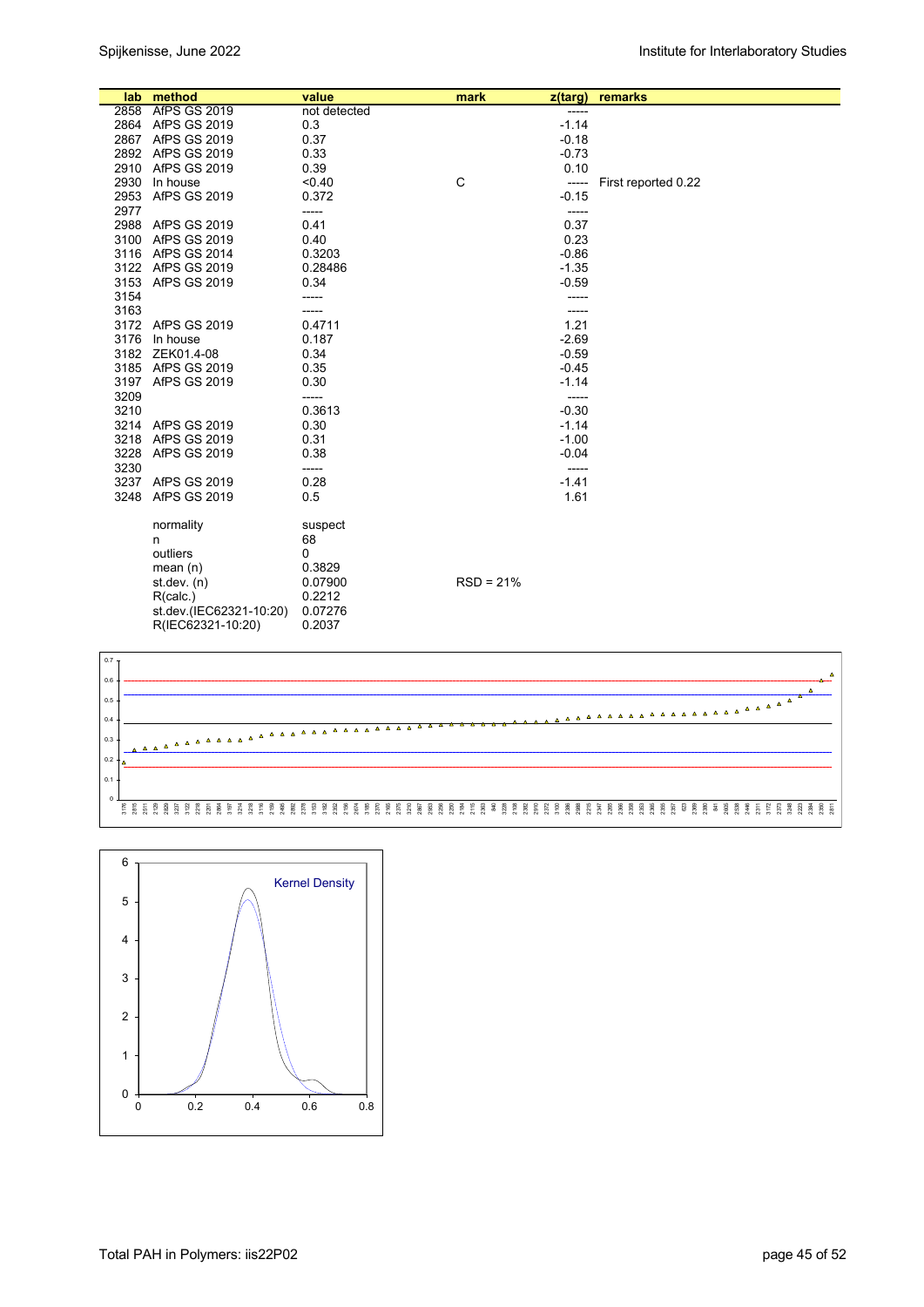# Determination of Benzo[g,h,i]perylene, CAS No. 191-24-2 in sample #22530; results in mg/kg

| lab          | method                                 | value          | mark | z(targ)            | remarks                    |
|--------------|----------------------------------------|----------------|------|--------------------|----------------------------|
| 310<br>551   |                                        | -----          |      | -----              |                            |
|              | 623 AfPS GS 2019                       | -----<br>3.02  |      | -----<br>$-0.31$   |                            |
|              | 840 AfPS GS 2019                       | 3.54           |      | 0.54               |                            |
| 841          | AfPS GS 2019                           | 3.680          |      | 0.77               |                            |
|              | 2108 AfPS GS 2019                      | 4.57           |      | 2.23               |                            |
|              | 2115 AfPS GS 2019                      | 2.49           |      | $-1.18$            |                            |
|              | 2129 AfPS GS 2019                      | 3.28           |      | 0.12               |                            |
|              | 2135 AfPS GS 2014                      | 1.67           |      | $-2.52$            |                            |
| 2137         |                                        | -----          |      | -----              |                            |
|              | 2156 AfPS GS 2019                      | 3.37           |      | 0.27               |                            |
|              | 2159 IEC62321-10                       | 2.10           |      | $-1.82$            |                            |
|              | 2165 AfPS GS 2019                      | 2.81           |      | $-0.65$            |                            |
|              | 2184 AfPS GS 2014                      | 2.94           |      | $-0.44$            |                            |
|              | 2201 AfPS GS 2019                      | 2.9            |      | $-0.51$            |                            |
|              | 2215 AfPS GS 2019<br>2218 AfPS GS 2019 | 3.46           |      | 0.41<br>$-1.20$    |                            |
|              | 2223 In house                          | 2.477<br>4.45  |      | 2.04               |                            |
|              | 2250 AfPS GS 2019                      | 3.61           |      | 0.66               |                            |
|              | 2256 AfPS GS 2019                      | 2.82           |      | $-0.64$            |                            |
|              | 2265 AfPS GS 2019                      | 3.08           |      | $-0.21$            |                            |
| 2267         |                                        | -----          |      | -----              |                            |
|              | 2287 AfPS GS 2019                      | 4.60           |      | 2.28               |                            |
|              | 2300 ZEK01.4-08                        | Not detected   | С    | -----              | First reported 5.16        |
|              | 2301 AfPS GS 2019                      | 2.635          |      | $-0.94$            |                            |
|              | 2310 AfPS GS 2019                      | 2.64           |      | $-0.93$            |                            |
|              | 2311 AfPS GS 2019                      | 2.86           |      | $-0.57$            |                            |
|              | 2316 AfPS GS 2019                      | Not Detected   |      | -----              |                            |
|              | 2320 AfPS GS 2019                      | 3.345          |      | 0.22               |                            |
|              | 2330 AfPS GS 2019                      | 4.69           |      | 2.43               |                            |
|              | 2347 AfPS GS 2019                      | 3.45           |      | 0.40               |                            |
|              | 2350 IEC62321-10                       | 3.811          | С    | 0.99               | First reported 5.408       |
|              | 2352 IEC62321-10                       | 3.50           |      | 0.48               |                            |
|              | 2353 AfPS GS 2019                      | 3.0152         |      | $-0.32$            |                            |
|              | 2355 AfPS GS 2019                      | 3.40           |      | 0.31               |                            |
|              | 2357 AfPS GS 2019<br>2358 AfPS GS 2019 | 3.45           |      | 0.40<br>$-0.32$    |                            |
|              | 2363 AfPS GS 2019                      | 3.0152<br>3.49 |      | 0.46               |                            |
|              | 2365 AfPS GS 2019                      | 3.444          |      | 0.39               |                            |
|              | 2366 AfPS GS 2019                      | 3.332          |      | 0.20               |                            |
|              | 2369 AfPS GS 2019                      | 3.606          |      | 0.65               |                            |
|              | 2370 AfPS GS 2019                      | 3.83           |      | 1.02               |                            |
|              | 2372 AfPS GS 2019                      | 3.6995         |      | 0.81               |                            |
|              | 2373 AfPS GS 2019                      | 3.443          |      | 0.38               |                            |
|              | 2375 ISO/TS16190                       | 2.43           |      | -1.28              |                            |
|              | 2378 EN17132                           | 3.6            |      | 0.64               |                            |
|              | 2379 AfPS GS 2019                      | 4.1987         | С    |                    | 1.62 First reported 5.1238 |
|              | 2380 AfPS GS 2019                      | 3.32           |      | 0.18               |                            |
|              | 2382 AFPS GS 2019                      | 3.55           |      | 0.56               |                            |
|              | 2384 AfPS GS 2019                      | 4.18           |      | 1.59               |                            |
|              | 2386 AfPS GS 2019                      | 5.006          |      | 2.95               |                            |
|              | 2390 AfPS GS 2019<br>2406 AfPS GS 2019 | 3.679          |      | 0.77               |                            |
|              | 2426 AfPS GS 2019                      | 2.79<br>2.137  |      | $-0.69$<br>$-1.76$ |                            |
|              | 2446 §64 ASU 82.02-30                  | 4.35           |      | 1.87               |                            |
|              | 2459 AfPS GS 2019                      | 2.130          |      | $-1.77$            |                            |
| 2462         |                                        | 3.19           |      | $-0.03$            |                            |
| 2481         |                                        | -----          |      | $-----$            |                            |
|              | 2495 IEC62321-10                       | 3.24           |      | 0.05               |                            |
|              | 2504 AfPS GS 2019                      | not applicable |      | -----              |                            |
| 2511         | EN17132                                | 3.6072         |      | 0.65               |                            |
|              | 2538 In house                          | 4.691          |      | 2.43               |                            |
| 2561         | <b>AfPS GS 2019</b>                    | 2.77           |      | $-0.72$            |                            |
|              | 2590 AfPS GS 2019                      | 3.259          |      | 0.08               |                            |
|              | 2605 AfPS GS 2019                      | 3.08           |      | $-0.21$            |                            |
| 2643         |                                        | -----          |      | -----              |                            |
|              | 2649 AfPS GS 2019                      | 2.15           |      | $-1.74$            |                            |
| 2674         | <b>AfPS GS 2014</b>                    | 2.76           |      | $-0.74$            |                            |
| 2678         |                                        |                |      |                    |                            |
| 2734<br>2737 |                                        | -----          |      |                    |                            |
|              | 2743 IEC62321-10                       | 2.5565         |      | $-1.07$            |                            |
| 2811         | AfPS GS 2019                           | 3.67           |      | 0.76               |                            |
|              | 2815 ZEK01.4-08                        | 1.894          |      | $-2.16$            |                            |
|              | 2829 AfPS GS 2019                      | 2.568          |      | $-1.05$            |                            |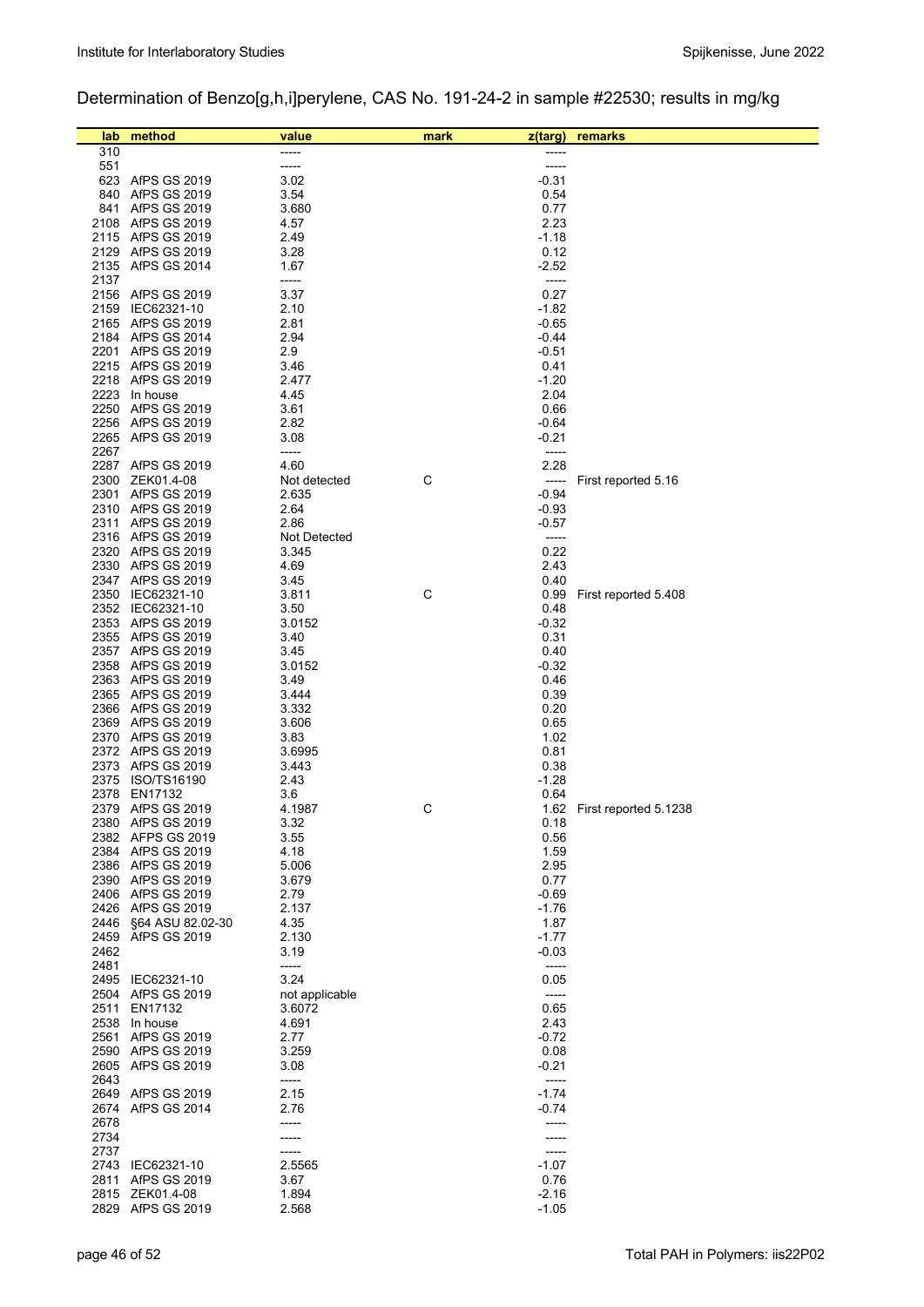|      | lab method              | value                    | mark        | z(targ) | remarks              |
|------|-------------------------|--------------------------|-------------|---------|----------------------|
|      | 2858 AfPS GS 2019       | 2.801                    |             | $-0.67$ |                      |
|      | 2864 AfPS GS 2019       | 3.14                     |             | $-0.11$ |                      |
|      | 2867 AfPS GS 2019       | 2.97                     |             | $-0.39$ |                      |
|      | 2892 AfPS GS 2019       | 4.86                     |             | 2.71    |                      |
|      | 2910 AfPS GS 2019       | 2.86                     |             | $-0.57$ |                      |
|      | 2930 In house           | 3.27                     |             | 0.10    |                      |
|      | 2953 AfPS GS 2019       | 3.752                    |             | 0.89    |                      |
| 2977 |                         | -----                    |             | -----   |                      |
|      | 2988 AfPS GS 2019       | 4.26                     |             | 1.72    |                      |
|      | 3100 AfPS GS 2019       | 2.92                     |             | $-0.47$ |                      |
|      | 3116 AfPS GS 2014       | 2.7373                   |             | $-0.77$ |                      |
|      | 3122 AfPS GS 2019       | Below quantitation limit |             | -----   |                      |
| 3153 | AfPS GS 2019            | 2.89                     |             | $-0.52$ |                      |
| 3154 |                         | -----                    |             | -----   |                      |
| 3163 |                         | -----                    |             |         |                      |
|      | 3172 AfPS GS 2019       | 2.543                    | C           | $-1.09$ | First reported 1.416 |
|      | 3176 In house           | 2.401                    |             | $-1.32$ |                      |
|      | 3182 ZEK01.4-08         | 2.80                     |             | $-0.67$ |                      |
|      | 3185 AfPS GS 2019       | 2.89                     |             | $-0.52$ |                      |
|      | 3197 AfPS GS 2019       | 3.19                     |             | $-0.03$ |                      |
|      | 3209 AfPS GS 2019       | 3.22                     |             | 0.02    |                      |
| 3210 |                         | 3.4029                   |             | 0.32    |                      |
|      | 3214 AfPS GS 2019       | 2.41                     |             | $-1.31$ |                      |
|      | 3218 AfPS GS 2019       | 2.70                     |             | $-0.83$ |                      |
|      | 3228 AfPS GS 2019       | 2.88                     |             | $-0.54$ |                      |
| 3230 |                         | -----                    |             | -----   |                      |
|      | 3237 AfPS GS 2019       | 1.90                     |             | $-2.15$ |                      |
|      | 3248 AfPS GS 2019       | 2.8                      |             | $-0.67$ |                      |
|      | normality               | OK                       |             |         |                      |
|      | n                       | 86                       |             |         |                      |
|      | outliers                | 0                        |             |         |                      |
|      | mean $(n)$              | 3.2084                   |             |         |                      |
|      | st.dev. $(n)$           | 0.69994                  | $RSD = 22%$ |         |                      |
|      | R(calc.)                | 1.9598                   |             |         |                      |
|      | st.dev.(IEC62321-10:20) | 0.60961                  |             |         |                      |
|      | R(IEC62321-10:20)       | 1.7069                   |             |         |                      |



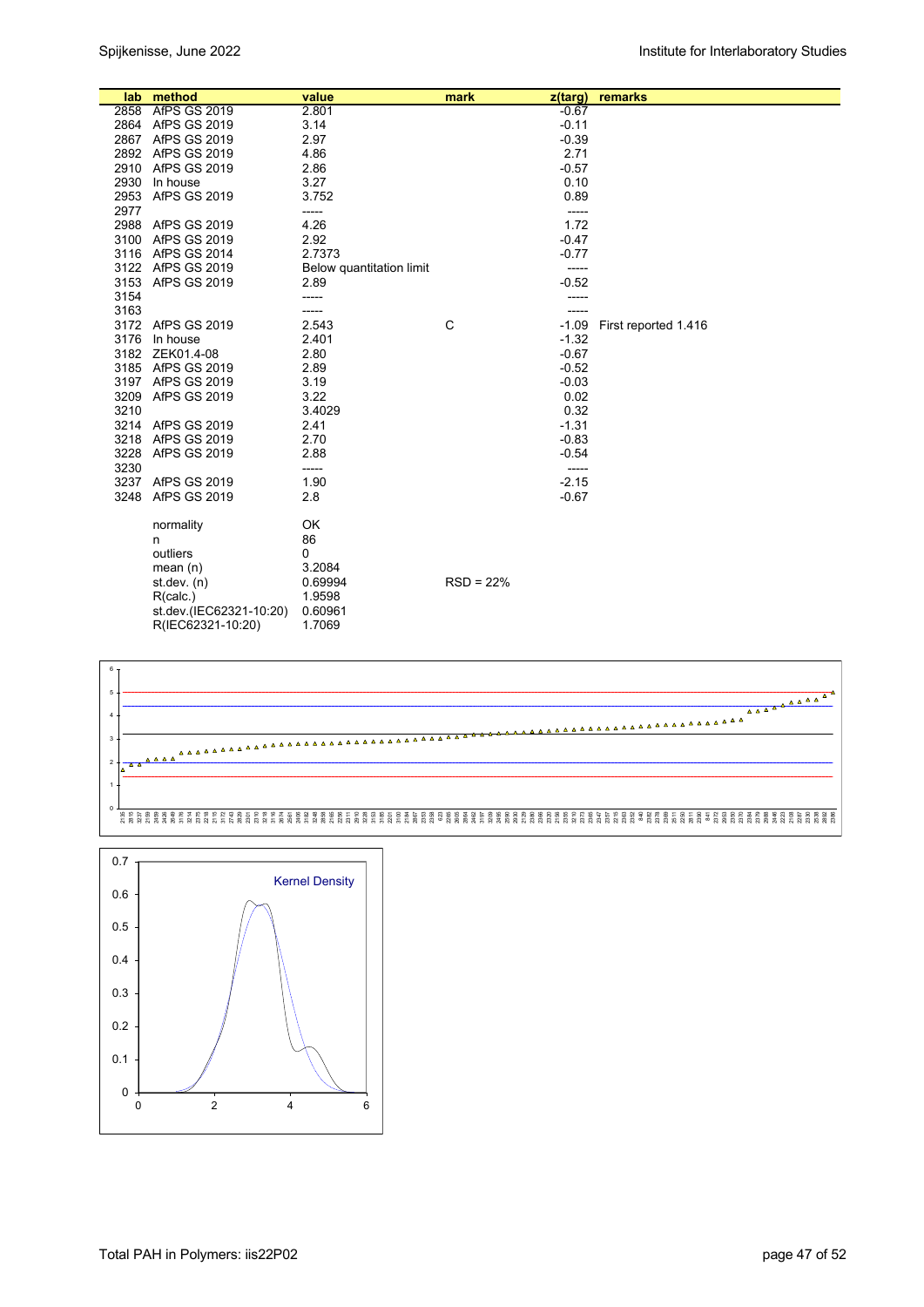|  | Other reported PAH in sample #22530; results in mg/kg |
|--|-------------------------------------------------------|
|--|-------------------------------------------------------|

| lab          | <b>Triphenylene</b>              | <b>Benzo[j]fluoranthene</b>  | Benzo[k]fluoranthene         | Dibenzo[a,h]anthracene       | Cyclopenta[c,d]pyrene        |
|--------------|----------------------------------|------------------------------|------------------------------|------------------------------|------------------------------|
| 310          | -----                            | -----                        | -----                        |                              |                              |
| 551          | -----                            | -----                        | -----                        | -----                        | -----                        |
| 623<br>840   | not analyzed<br>not analyzed     | not detected<br>0.12         | not detected<br>0.14         | not detected<br>$0.1$        | 0.36<br>< 0.1                |
| 841          | -----                            | 0.120                        | 0.120                        | < 0.1                        | < 0.1                        |
| 2108         | 0.58                             | 0.33                         | 0.33                         | -----                        | -----                        |
| 2115         | -----                            | -----                        | -----                        | -----                        | 0.32                         |
| 2129         | not analyzed                     | 0.101                        | 0.110                        | < 0,05                       | 0.174                        |
| 2135         | -----                            | -----                        | -----                        | -----                        | -----                        |
| 2137         | -----                            | -----                        | -----                        | -----                        | -----                        |
| 2156         | -----                            | < 0.2                        | 0.26                         | < 0.2                        | -----                        |
| 2159<br>2165 | -----<br>-----                   | ${}_{0.2}$<br>not detected   | ${}_{0.2}$<br>not detected   | ${}_{0.2}$<br>not detected   | ${}_{0.2}$<br>-----          |
| 2184         | -----                            | not detected                 | not detected                 | not detected                 | -----                        |
| 2201         | not detected                     | not detected                 | not detected                 | not detected                 | not detected                 |
| 2215         | not applicable                   | not detected                 | not detected                 | not detected                 | not detected                 |
| 2218         | -----                            | Not detected                 | Not detected                 | Not detected                 | -----                        |
| 2223         | not determined                   | 0.200                        | 0.187                        | 0.160                        | not determined               |
| 2250         | 0.27                             | -----                        | -----                        | -----                        | -----                        |
| 2256<br>2265 | -----<br>-----                   | -----<br>${}_{0,2}$          | -----<br>${}_{0,2}$          | -----<br>${}_{0,2}$          | -----<br>${}^{5}$ 0.2        |
| 2267         | -----                            | -----                        | -----                        | -----                        | -----                        |
| 2287         | -----                            | <0.2                         | < 0.2                        | &0.2                         | < 0.2                        |
| 2300         | -----                            | -----                        | Not detected                 | -----                        | -----                        |
| 2301         | -----                            | -----                        | -----                        | -----                        | -----                        |
| 2310         | not analyzed                     | < 0.1                        | < 0.1                        | Not Detected                 | Not Detected                 |
| 2311         | $-----$                          | 0.114                        | 0.1296                       | Not Detected                 | 0.432                        |
| 2316         | -----                            | Not Detected                 | Not Detected                 | Not Detected                 | -----                        |
| 2320<br>2330 | -----<br>Not applicable          | Not Detected<br>Not detected | Not Detected<br>Not detected | Not Detected<br>Not detected | -----<br>Not detected        |
| 2347         |                                  | $0.1$                        | < 0.1                        | $0.1$                        | -----                        |
| 2350         | not analyzed                     | not applicable               | not applicable               | 50.1                         | not applicable               |
| 2352         | -----                            |                              |                              | -----                        | 0.34                         |
| 2353         | not applicable                   | not detected                 | not detected                 | not detected                 | not applicable               |
| 2355         | -----                            | -----                        | -----                        | < 0.10                       |                              |
| 2357         | -----                            | < 0.2                        | < 0.2                        | ND                           | < 0.2                        |
| 2358<br>2363 | not applicable<br>not applicable | not detected<br>not detected | not detected<br>not detected | not detected<br>not detected | not applicable               |
| 2365         |                                  | $0.1$                        | 0.106                        | < 0.1                        | not applicable<br>0.342      |
| 2366         | out of capability                | < 0.10                       | 50.10                        | <0.10                        | out of capability            |
| 2369         | out capacity                     | 50.1                         | 0.130                        | < 0.1                        | out capacity                 |
| 2370         | $-----$                          | 0.113                        | 0.106                        | $0.1$                        | < 0.1                        |
| 2372         | not analyzed                     | 0.1093                       | 0.1145                       | < 0.1                        | not analyzed                 |
| 2373         | not applicable                   | not detected                 | not detected                 | not detected                 | 0.374                        |
| 2375         | 0.29                             | <0.2                         | <0.2                         | -----                        | 0.49                         |
| 2378<br>2379 | out capacity<br>Not analyzed     | Not detected                 | Not detected                 | Not detected                 | out capacity<br>Not detected |
| 2380         |                                  | < 0.1                        | < 0.1                        | < 0.1                        |                              |
| 2382         | -----                            | < 0.1                        | 50.1                         | < 0.1                        | < 0.1                        |
| 2384         | -----                            | 0.14                         | 0.21                         | Not Detected [<0.1]          | -----                        |
| 2386         | not determined                   | 0.155                        | 0.139                        | not detected                 | 0.304                        |
| 2390         | Not accessed                     | Not detected                 | Not detected                 | Not detected                 | Not detected                 |
| 2406<br>2426 | not analyzed                     | not detected                 | not detected<br>ND           | not detected<br>ND           | not analyzed<br>ND           |
| 2446         | ND.<br>< 0,2                     | ND<br>< 0.2                  | < 0.2                        | < 0.2                        | not analyzed                 |
| 2459         | ND                               | <b>ND</b>                    | <b>ND</b>                    | <b>ND</b>                    | ND                           |
| 2462         | -----                            | -----                        | -----                        | -----                        | -----                        |
| 2481         | -----                            | 0.14                         | 0.12                         | Not detected                 | -----                        |
| 2495         | -----                            | -----                        | -----                        | $0.1$                        |                              |
| 2504         | not applicable                   | not applicable               | not applicable               | not detected                 | not applicable               |
| 2511         | -----                            | -----                        | -----                        | < 0.2                        | -----                        |
| 2538<br>2561 | 0.353<br>-----                   | 0.318<br>-----               | 0.189<br>-----               | not detected<br>-----        | -----                        |
| 2590         | -----                            | -----                        | -----                        | -----                        |                              |
| 2605         | -----                            | < 0.20                       | < 0.20                       | < 0.20                       |                              |
| 2643         | -----                            | -----                        | -----                        | -----                        |                              |
| 2649         | -----                            | -----                        | -----                        | -----                        |                              |
| 2674         | not applicable                   | not detected                 | not detected                 | not detected                 | not applicable               |
| 2678         | -----                            |                              |                              |                              | -----                        |
| 2734<br>2737 | -----<br>-----                   | -----                        | -----                        | -----<br>-----               | -----<br>-----               |
| 2743         | -----                            |                              |                              |                              |                              |
| 2811         | not determined                   | not determined               | not determined               | not detected                 | not determined               |
| 2815         | -----                            | -----                        | -----                        | 0.298                        | -----                        |
| 2829         | not analyzed                     | 1.500                        | 0.141                        | 0.125                        | not analyzed                 |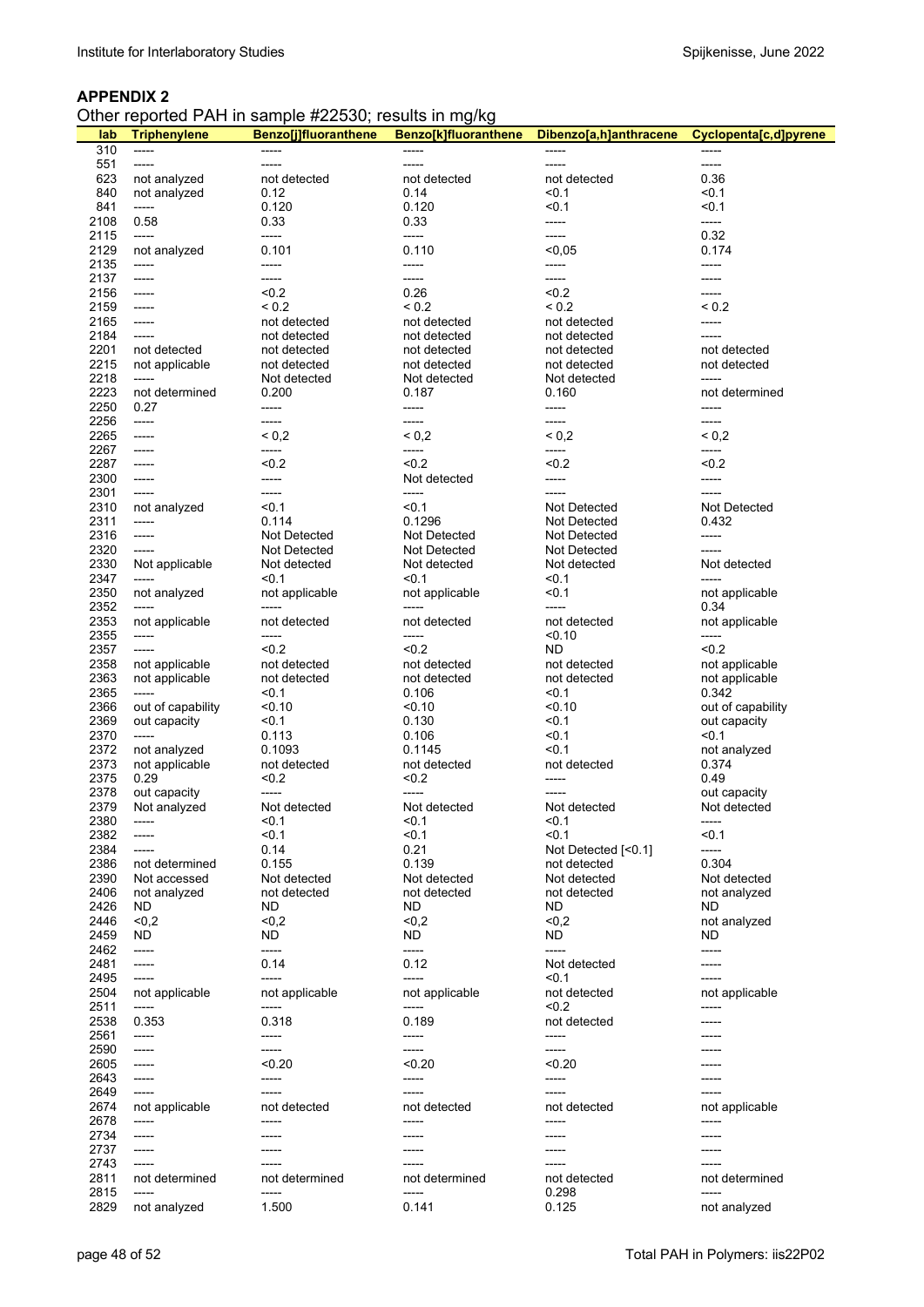| lab  | <b>Triphenylene</b> | <b>Benzo[j]fluoranthene</b> | Benzo[k]fluoranthene | Dibenzo[a,h]anthracene | Cyclopenta[c,d]pyrene |
|------|---------------------|-----------------------------|----------------------|------------------------|-----------------------|
| 2858 | not detected        | not detected                | not detected         | not detected           | not detected          |
| 2864 | -----               | 0.14                        | not detected         | not detected           | -----                 |
| 2867 | ------              | < 0.2                       | < 0.2                | < 0.2                  | -----                 |
| 2892 | < 0.1               | 0.19                        | 0.16                 | < 0.1                  | 0.32                  |
| 2910 | not applicable      | not detected                | not detected         | not detected           | not applicable        |
| 2930 | -----               | n.d., LOD 0.44 mg/kg        | n.d., LOD 0.56 mg/kg | -----                  | -----                 |
| 2953 | -----               | -----                       | -----                | -----                  | -----                 |
| 2977 | -----               |                             |                      |                        |                       |
| 2988 | ------              | not detected                | not detected         | not detected           |                       |
| 3100 | --                  | < 0.2                       | <0.2                 | < 0.2                  |                       |
| 3116 | ------              | 0.2355                      | 0.2571               | -----                  |                       |
| 3122 | ------              | 0.18407                     | 0.20391              | < 0.1                  |                       |
| 3153 | 0.24                | < 0.20                      | 0.23                 | < 0.20                 | -----                 |
| 3154 | -----               |                             | -----                | -----                  | 0.514                 |
| 3163 | $- - - - -$         | -----                       | -----                | -----                  |                       |
| 3172 | -----               | ${}_{0.2}$                  | ${}_{0.2}$           | ${}_{0.2}$             |                       |
| 3176 | ------              | 0.061                       | 0.05                 | -----                  | 0.146                 |
| 3182 | Not analysed        | 0.13                        | 0.17                 | < 0.10                 | Not analysed          |
| 3185 | ------              | not detected[<0.2]          | not detected[<0.2]   | not detected[<0.2]     | -----                 |
| 3197 | -----               | 0.25                        | 0.27                 | < 0, 1                 | $0,1$                 |
| 3209 | -----               | -----                       | -----                | -----                  | -----                 |
| 3210 | -----               | -----                       | < 0.1                | < 0.1                  | 0.1816                |
| 3214 | -----               | < 0.2                       | < 0.2                | < 0.2                  | -----                 |
| 3218 | ------              | < 0.20                      | < 0.20               | < 0.20                 | < 0.20                |
| 3228 | ------              | not detected                | not detected         | not detected           | -----                 |
| 3230 | -----               | -----                       | -----                | -----                  | -----                 |
| 3237 | ------              |                             |                      | -----                  | 0.55                  |
| 3248 | not determined      | not determined              | not determined       | 0.1                    | not determined        |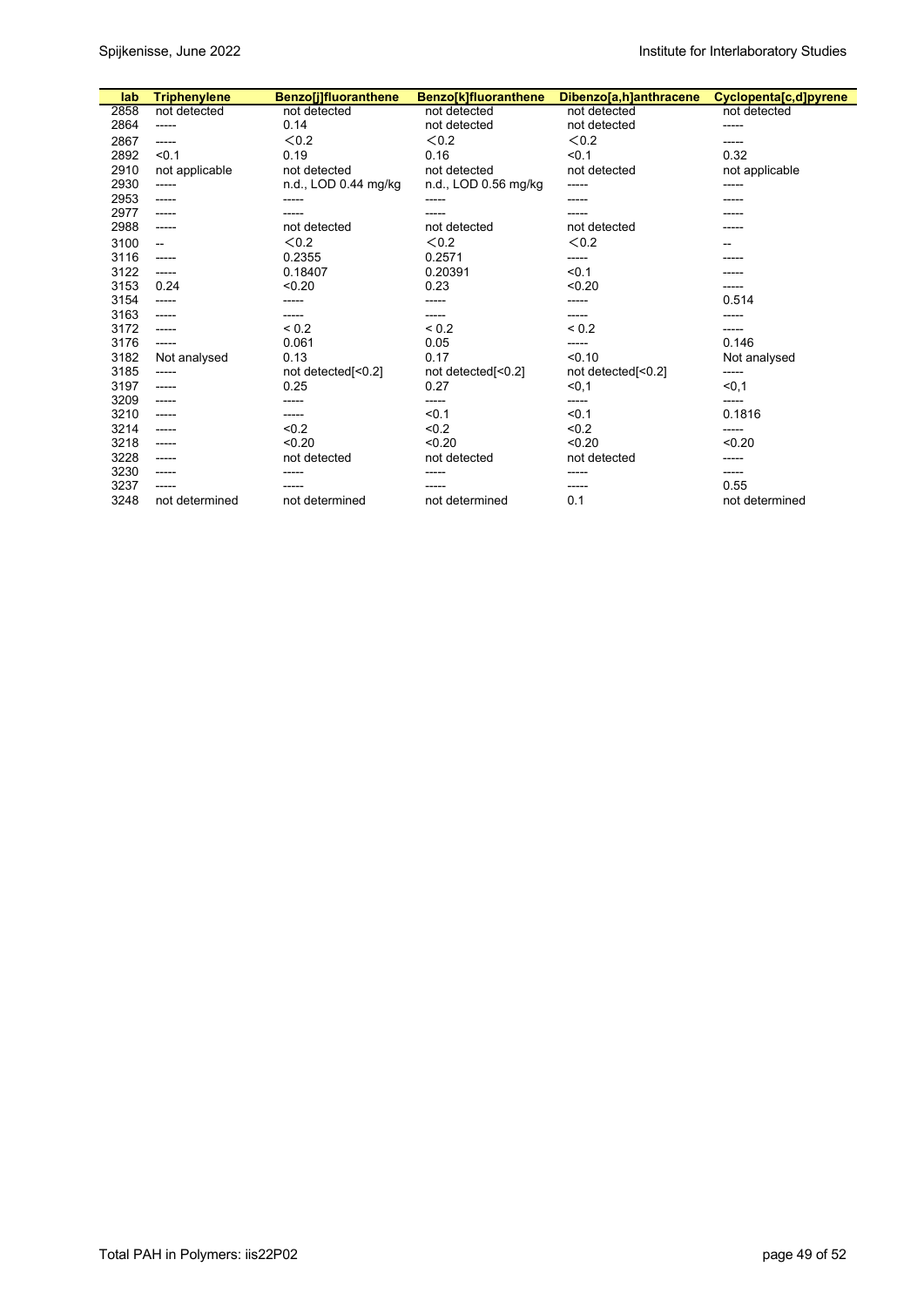|      | Analytical details |                    |                   |      |                |                    |                      |
|------|--------------------|--------------------|-------------------|------|----------------|--------------------|----------------------|
|      | <b>ISO/IEC</b>     | <b>Sample</b>      | <b>Intake</b>     |      | <b>ISO/IEC</b> | <b>Sample</b>      | <b>Intake</b>        |
| lab  | 17025              | preparation        | sample            | lab  | 17025          | preparation        | sample               |
| 310  | $---$              | $---$              |                   | 2406 | <b>No</b>      | Used as received   | $0.5$ gram           |
| 551  | ---                |                    |                   | 2426 | Yes            | Further cut        | 0.5q                 |
| 623  | Yes                | Further cut        | 0.5               | 2446 | Yes            | Used as received   | 0,5                  |
| 840  | Yes                | Further cut        | 0.5 <sub>g</sub>  | 2459 | Yes            | Used as received   | 1.0 <sub>gm</sub>    |
| 841  | Yes                | Further cut        | $0.5$ grams       | 2462 | Yes            | Further cut        | 0.5G                 |
| 2108 | Yes                | Used as received   | 0,5g              | 2481 | Yes            | Used as received   | 0.5 <sub>g</sub>     |
| 2115 | Yes                | Used as received   | 0.5 <sub>g</sub>  | 2495 | Yes            | Used as received   | 0.5                  |
| 2129 | Yes                | Further cut        | 0,5               | 2504 | Yes            | Further cut        | 0.5 grams            |
| 2135 | Yes                | Used as received   | 0,5               | 2511 | Yes            | Used as received   | $0.5$ gram           |
| 2137 | Yes                | Used as received   | 0.5               | 2538 | Yes            | Further cut        | 0.5 <sub>g</sub>     |
| 2156 | Yes                | Further cut        | 0.50 <sub>g</sub> | 2561 | Yes            | Used as received   | 1g                   |
| 2159 | Yes                | Used as received   | $1,0$ g           | 2590 | Yes            | $---$              | 0.5g                 |
| 2165 | Yes                | Further cut        | 0.5g              | 2605 | Yes            | <b>Further cut</b> | 0.500 g              |
| 2184 | Yes                | Used as received   | 2 grams           | 2643 | Yes            | Used as received   | 0.5 g                |
| 2201 | Yes                | Further cut        | 0.5 grams         | 2649 | Yes            | Used as received   | 2.1 gram             |
| 2215 | Yes                | Further cut        | 0.5               | 2674 | Yes            | Further grinded    | 2g                   |
| 2218 | No                 | Used as received   | 0.5g              | 2678 | ---            | ---                |                      |
| 2223 | Yes                | Further grinded    | 2.95q             | 2734 | $\overline{a}$ | $---$              |                      |
| 2250 | Yes                | Used as received   | 0,5               | 2737 | Yes            | Used as received   | 0.5q                 |
| 2256 | Yes                | Further cut        | 0.5013            | 2743 | Yes            | Used as received   | $0.5\,$              |
| 2265 | Yes                | Used as received   | 0,25q             | 2811 | Yes            | Used as received   | 0,5q                 |
| 2267 | No                 | Used as received   | 0.3q              | 2815 | Yes            | Used as received   | 0.503                |
| 2287 | Yes                | Further cut        | 0.5g              | 2829 | No             | Further cut        | 0.5                  |
| 2300 | Yes                | Further cut        | $0.5$ gram.       | 2858 | Yes            | Further cut        | $0.5$ gm             |
| 2301 | No                 | Used as received   | $0.5002$ gram     | 2864 | Yes            | Further cut        | 0.5g                 |
| 2310 | Yes                | Further cut        | $0.5$ gram        | 2867 | Yes            | Further cut        | 0.5g                 |
| 2311 | Yes                | Used as received   | 0.5q              | 2892 | Yes            | Further cut        | 0.5q                 |
| 2316 | Yes                | Used as received   | $0.5119$ gram     | 2910 | Yes            | Further cut        | 2g                   |
| 2320 | Yes                | Further cut        | 0.5 <sub>g</sub>  | 2930 | Yes            | Further cut        | 0,5g                 |
| 2330 | No                 | Further cut        | 0.5 g             | 2953 | Yes            | Further cut        | 1                    |
| 2347 | Yes                | Further cut        | 0.5g              | 2977 | ---            | $\overline{a}$     |                      |
| 2350 | Yes                | Further cut        | 0.509g            | 2988 | Yes            | Used as received   | approximately 0.5g   |
| 2352 | Yes                | Further cut        | 0.5g              | 3100 | Yes            | <b>Further cut</b> | $0.5001$ grams       |
| 2353 | Yes                | Used as received   | 0.5g              | 3116 | Yes            | Used as received   | $0.5$ gram           |
| 2355 | Yes                | Further cut        | 0.5g              | 3122 | Yes            | Used as received   | 0.500                |
| 2357 | $---$              | $---$              |                   | 3153 | Yes            | Used as received   | $0.5$ gram           |
| 2358 | Yes                | Used as received   | 0.5q              | 3154 | Yes            | Used as received   | 0,5                  |
| 2363 | Yes                | Further cut        | 0.5g              | 3163 | ---            | ---                |                      |
| 2365 | Yes                | Further cut        | 0.5010q           | 3172 | ---            | $\overline{a}$     |                      |
| 2366 | Yes                | <b>Further cut</b> | 0.1               | 3176 | Yes            | Used as received   | 0,5                  |
| 2369 | Yes                | $---$              |                   | 3182 | No             | Used as received   | 0.50 g               |
| 2370 | Yes                | Further cut        | 0.5g              | 3185 | Yes            | Further cut        | 0.5g                 |
| 2372 | Yes                | Further cut        | 0.5g              | 3197 | Yes            | Further cut        | 0,5                  |
| 2373 | Yes                | Used as received   | 0.5g              | 3209 | Yes            | Used as received   | 0.5a                 |
| 2375 | Yes                | Further cut        | 0.5g              | 3210 | Yes            | Used as received   | 1 g in 10 mL Toluene |
| 2378 | Yes                | Used as received   | 0.5G              | 3214 | Yes            | Further cut        | $0.5264$ q           |
| 2379 | Yes                | Further cut        | 0.5g              | 3218 | Yes            | Used as received   | 0.5g                 |
| 2380 | Yes                | Used as received   | 0.5 <sub>g</sub>  | 3228 | Yes            | Further cut        | 0.5                  |
| 2382 | Yes                | Used as received   | 0.5q              | 3230 | $\overline{a}$ | $\overline{a}$     |                      |
| 2384 | Yes                | Further grinded    | 0.5q              | 3237 | Yes            | Used as received   | 0,5                  |
| 2386 | Yes                | Further cut        | 0,5g              | 3248 | Yes            | Used as received   | 0.5q                 |
| 2390 | Yes                | Further cut        | 0.5036g           |      |                |                    |                      |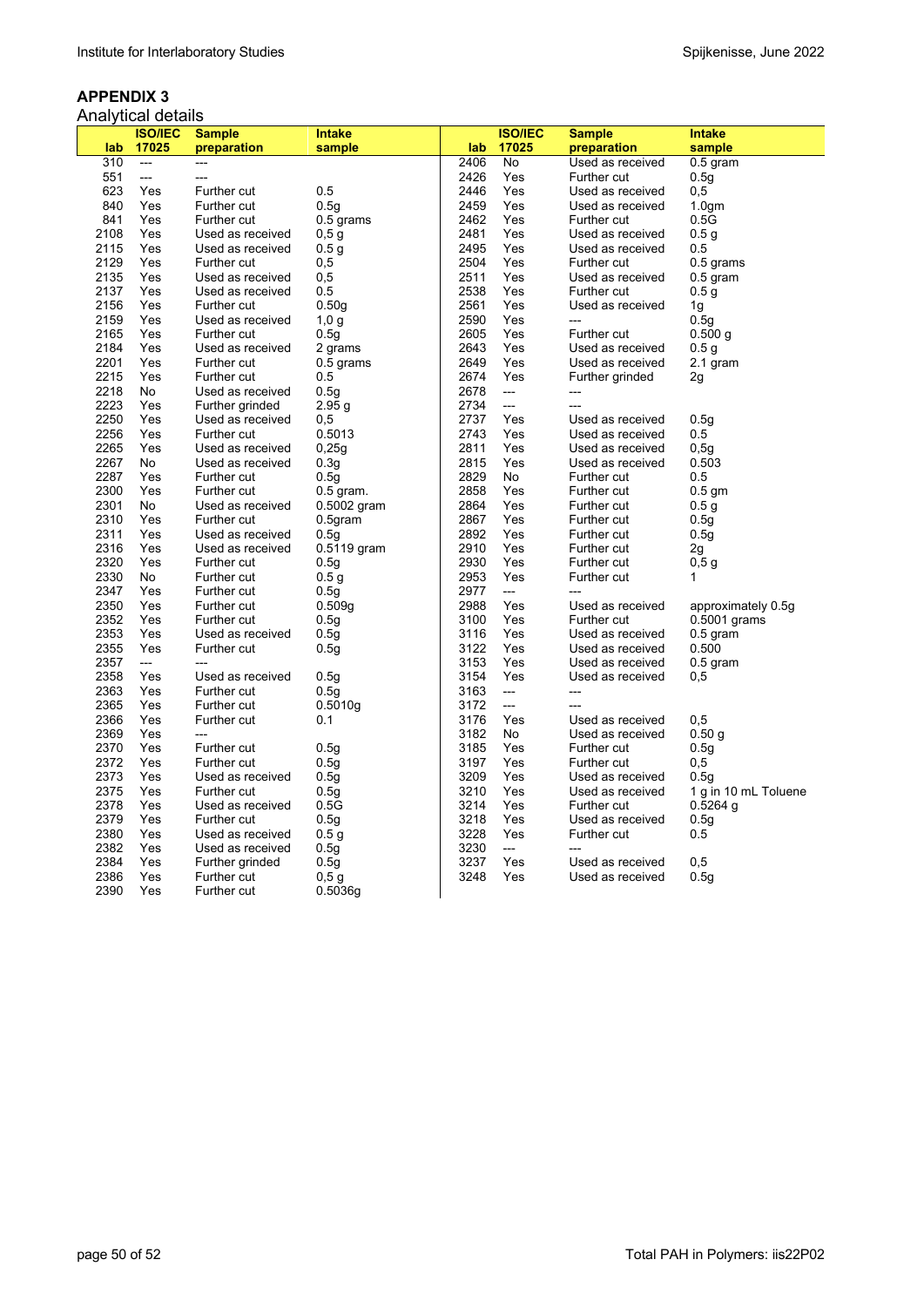# **Number of participants per country**

| 3 labs in        | BANGLADESH                   |
|------------------|------------------------------|
|                  | 1 lab in BRAZIL              |
|                  | 2 labs in CAMBODIA           |
|                  | 3 labs in FRANCE             |
|                  | 11 labs in <b>GERMANY</b>    |
|                  | 9 labs in HONG KONG          |
| 3 labs in INDIA  |                              |
| 2 labs in        | <b>INDONESIA</b>             |
| 5 labs in ITALY  |                              |
| 26 labs in JAPAN |                              |
|                  | 8 labs in KOREA, Republic of |
|                  | 2 labs in MALAYSIA           |
|                  | 1 lab in MAURITIUS           |
|                  |                              |
|                  | 4 labs in P.R. of CHINA      |
|                  | 1 lab in PAKISTAN            |
|                  | 1 lab in PORTUGAL            |
| 4 labs in SPAIN  |                              |
|                  | 3 labs in SRI LANKA          |
|                  | 3 labs in SWITZERLAND        |
|                  | 3 labs in TAIWAN             |
|                  | 2 labs in THAILAND           |
|                  | 2 labs in THE NETHERLANDS    |
|                  | 1 lab in TUNISIA             |
|                  | 1 lab in TURKEY              |
|                  | 1 lab in UNITED KINGDOM      |